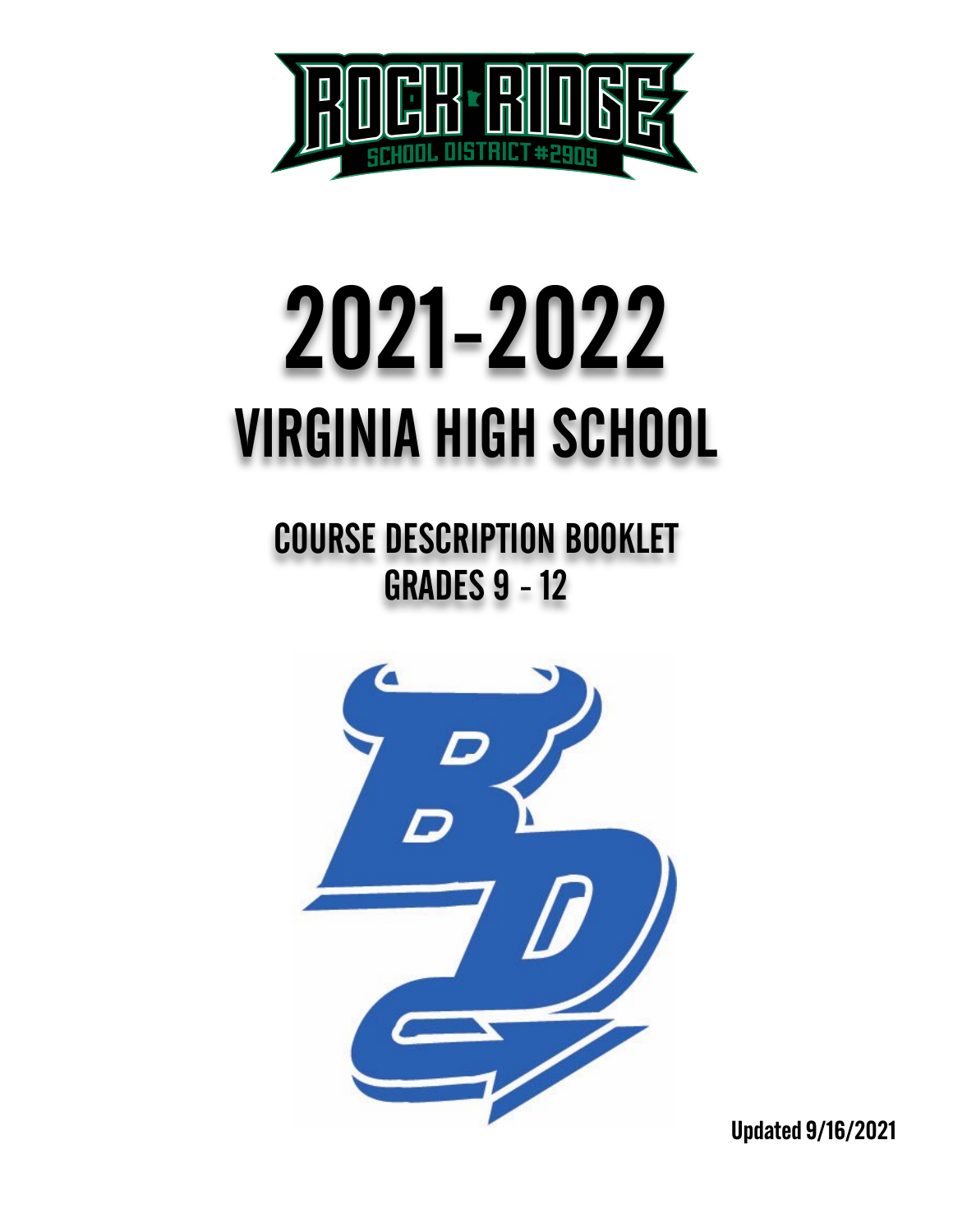# **VIRGINIA HIGH SCHOOL**

| Content | Pages |
|---------|-------|
|         |       |
|         |       |
|         |       |
|         |       |
|         |       |
|         |       |
|         |       |
|         |       |
|         |       |
|         |       |
|         |       |
|         |       |
|         |       |
|         |       |
|         |       |
|         |       |
|         |       |
|         |       |
|         |       |
|         |       |
|         |       |
|         |       |
|         |       |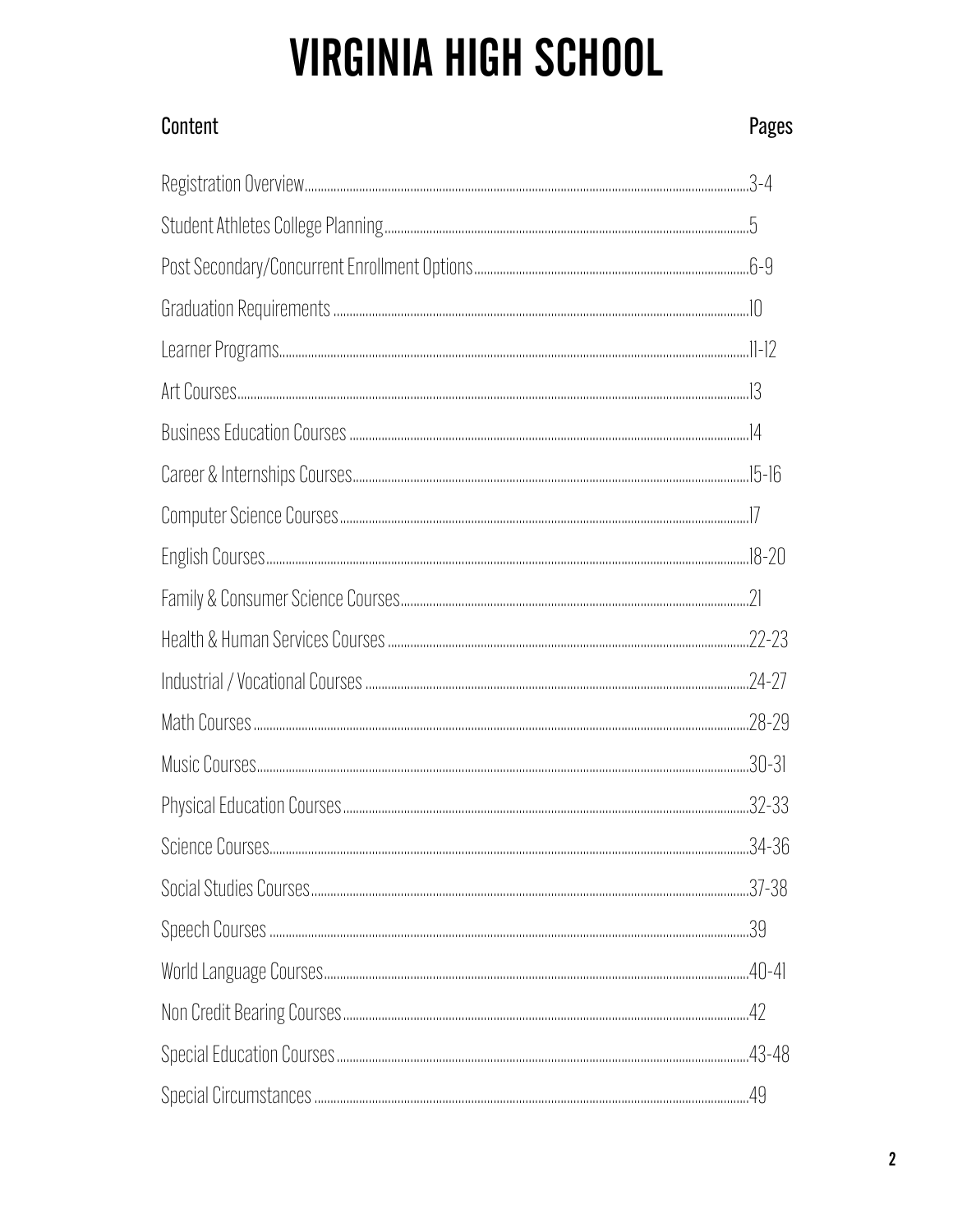All students in grades 7-12 are permitted only1 study hall per day per semester. Not only is this consistent with all other schools in Minnesota, it is required by the Minnesota Department of Education for a student to be considered a full time student.

Students are advised that their choices in pre-registration reflect the courses that show up on their schedule. This means that if you register for it now, you are agreeing that you will take the course later if it shows up on your schedule. However, you may not get all of your options and may need to enroll in courses that you do not select based upon your other choices. In all instances, we do the very best we can to honor student registration desires!



 As you look throughout the course catalog, look for the "new" icon to easily identify new courses we will offer our students beginning in 2021-2022!

### REGISTRATION INFORMATION

Registering in the spring enables students to have a better chance to get the courses that help them prepare for their future and to ensure that high school graduation requirements are met.

As you review the courses available and register, keep the following in mind:

- Review your transcript to determine which courses you have received credit for;
- Select courses that will satisfy Virginia High School's graduation requirements;
- Select courses that will best prepare you for post-high school endeavors;
- Seek advice from people who can assist you;
- Read the course descriptions to select courses of interest to you.

### DETERMINATION OF COURSE OFFERINGS

A course will be offered only if there is sufficient enrollment. Sufficient enrollment will vary from course to course. This variation is based on the source and amount of funding made available for courses through state and federal programs. This is why it is so important to take the registration process seriously.

### SCHEDULE CHANGES

During the registration process, students are informed and encouraged to make careful course selections. These selections are used to build school schedules and establish staffing needs. In order for schedule changes to be honored, a Schedule Change Request form must be completed and returned to the counselor.

Requested changes to a student's schedule will be honored only in certain circumstances. These may include:

- Failing a prerequisite Gaps in a student schedule Administrative discretion
	-
- Needing to fulfill graduation requirements or engage in academic support

Some reasons schedule change requests may not be honored:

- 
- 
- 
- 
- Changing teachers Changing class hours Requesting classes with friends
- Dropping required courses Convenience Convenience Dropping below the required number of academic courses a semester

Some schedule changes require the signature of a parent/guardian. Students who drop a course after the 5th day may receive a failing grade (F) for each marking period of the course and on-line courses dropped after the 2nd week will receive a failing grade (F). Grading for dropped courses at the college level are specific to each institute.

The opportunity to change a student program will be very limited once school resumes in the fall. If a student must change their course selection, they should do so before the end of the current school year.  $\sim$  3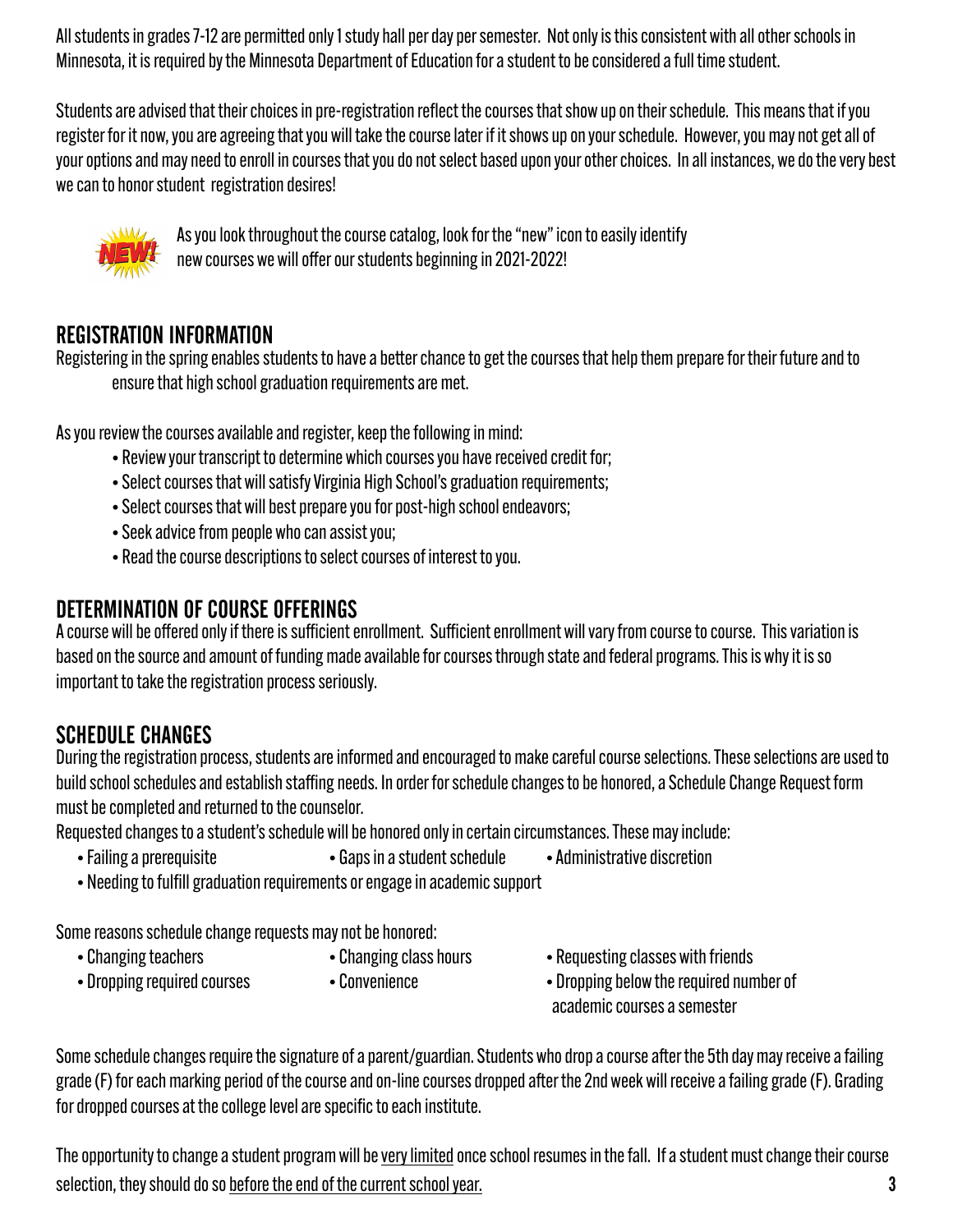### PLANNING FOR AFTER HIGH SCHOOL

Students graduating from high school must meet preparation requirements for admission to Minnesota State Universities. In addition to the requirements to graduate from Virginia High School, private colleges and universities in Minnesota and state universities outside of Minnesota have a wide range of admissions requirements. Students are encouraged to inquire about requirements for colleges they are interested in attending. In addition to coursework requirements, many colleges and universities have freshman entrance tests that students must pass in order to register for college level courses. Some post-secondary schools set world language proficiency as a graduation requirement. Some colleges and universities require students to be Calculus-ready in mathematics for admission. The responsibility for obtaining this information rests with each student. The guidance counselor will help in every way possible.

### COURSES REQUIRED FOR MILITARY ENLISTMENT

The U.S. military currently holds a high standard for recruitment of enlistees. The vast majority of students who are enlisted into the military hold high school diplomas. The military has a very limited number of jobs available to students who are not high school graduates.

- 1. Preparation for a military career should include the same coursework as preparation for admission to a Minnesota state university.
- 2. Students may choose to determine a non-military vocational interest and try to match their vocational interest to a military job. The Armed Forces have many jobs that parallel civilian careers. Military recruiters can provide additional information about the kinds of jobs available to students.



THE OFFICE RESERVES THE RIGHT TO CHANGE ANY PROGRAM FOR THE PURPOSE OF BALANCING OUT CLASSES OR FOR OTHER ADMINISTRATIVE REASONS.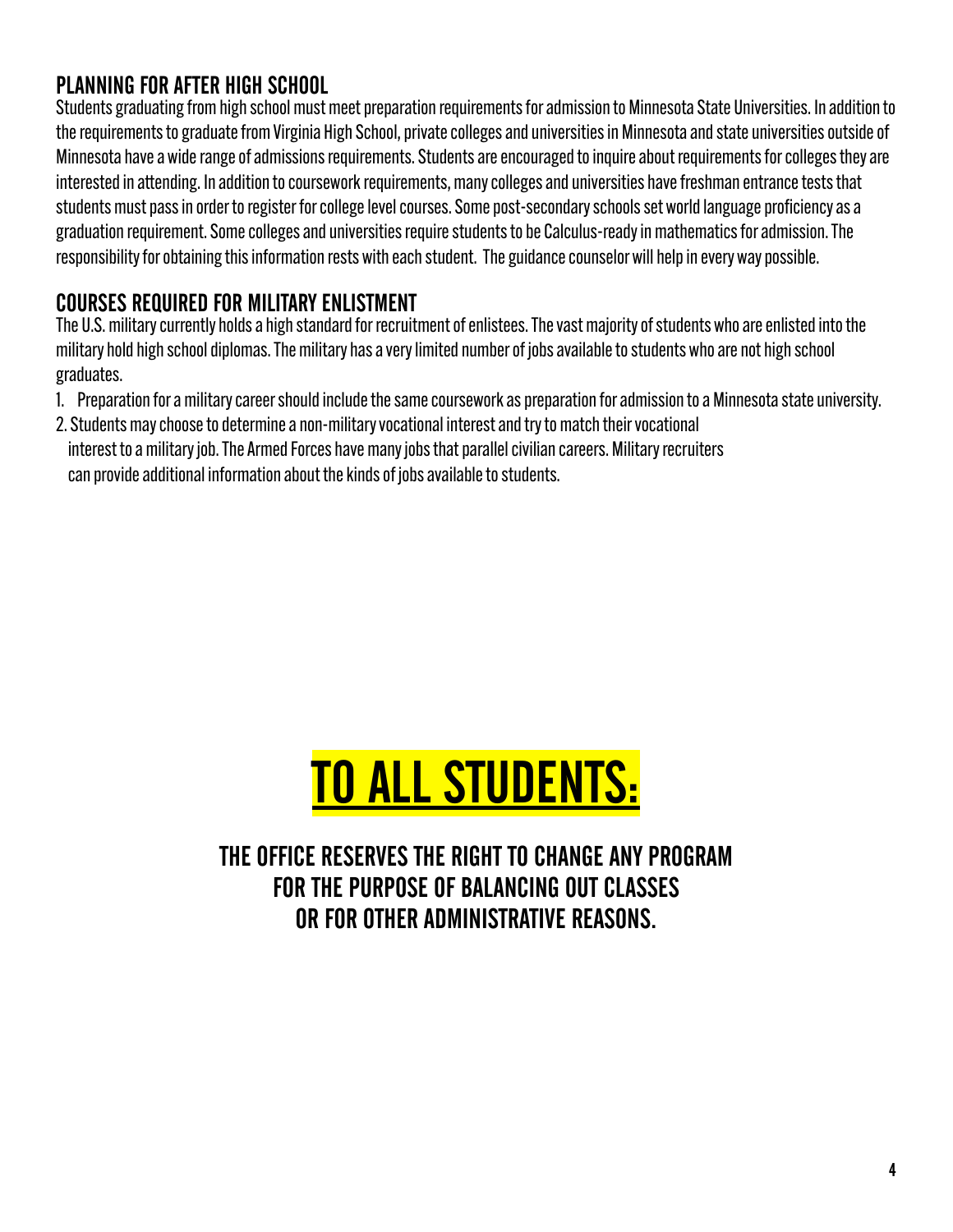### STUDENT ATHLETES PLANNING FOR COLLEGE ATHLETIC OPPORTUNITIES

Student athletes must be sure they take appropriate core classes to meet Division I & II participation requirements and complete a NCAA Clearinghouse form. In many instances, remedial courses will not count as available core classes to meet this requirement. Athletes are encouraged to speak with a counselor to ensure all classes meet guidelines.

See NCAA website: htt[ps://professionals.collegeboard.com/guidance/prepare/athletes/ncaa](https://professionals.collegeboard.com/guidance/prepare/athletes/ncaa).

VERY IMPORTANT! The only way for the school to know is if the student tells the counselors!



# one opportunity. limitless Possibilities.

If you want to play sports at an NCAA Division I or II school, start by registering for a Certification account with the NCAA Eligibility Center at *eligibilitycenter.org*. If you want to play Division III sports or you aren't sure where you want to compete, start by creating a Profile Page account at *eligibilitycenter.org*.

### ACADEMIC REQUIREMENTS

To play sports at a Division I or II school, you must graduate from high school, complete 16 NCAA-approved core courses, earn a minimum GPA and earn an SAT or ACT score that matches your core-course GPA.

### CORE COURSES

Only courses that appear on your high school's list of NCAA core courses will count toward the 16 core-course requirement; visit eligibilitycenter.org/courselist for a full list of your high school's approved core courses. Complete 16 core courses in the following areas:

### Division i

Complete 10 NCAA core courses, including seven in English, math or natural/physical science, before your seventh semester.



### GRADE-POINT AVERAGE

The NCAA Eligibility Center calculates your grade-point average based only on the grades you earn in NCAA-approved core courses.

- DI requires a minimum 2.3 GPA.
- DII requires a minimum 2.2 GPA.

### SLIDING SCALE

Divisions I and II use sliding scales to match test scores and GPAs to determine eligibility. The sliding scale balances your test score with your GPA. If you have a low test score, you need a higher GPA to be eligible. Find more information about sliding scales at **ncaa.org/test-scores**.

### TEST SCORES

You may take the SAT or ACT an unlimited number of times before you enroll full time in college. Every time you register for the SAT or ACT, use the NCAA Eligibility Center code 9999 to send your scores directly to us from the testing agency. We accept official scores only from the SAT or ACT, and cannot use scores shown on your high school transcript. If you take either test more than once, the best subscore from different tests are used to give you the best possible score. More information regarding the impact of COVID-19 and test scores can be found at on.ncaa.com/COVID19\_Fall\_B.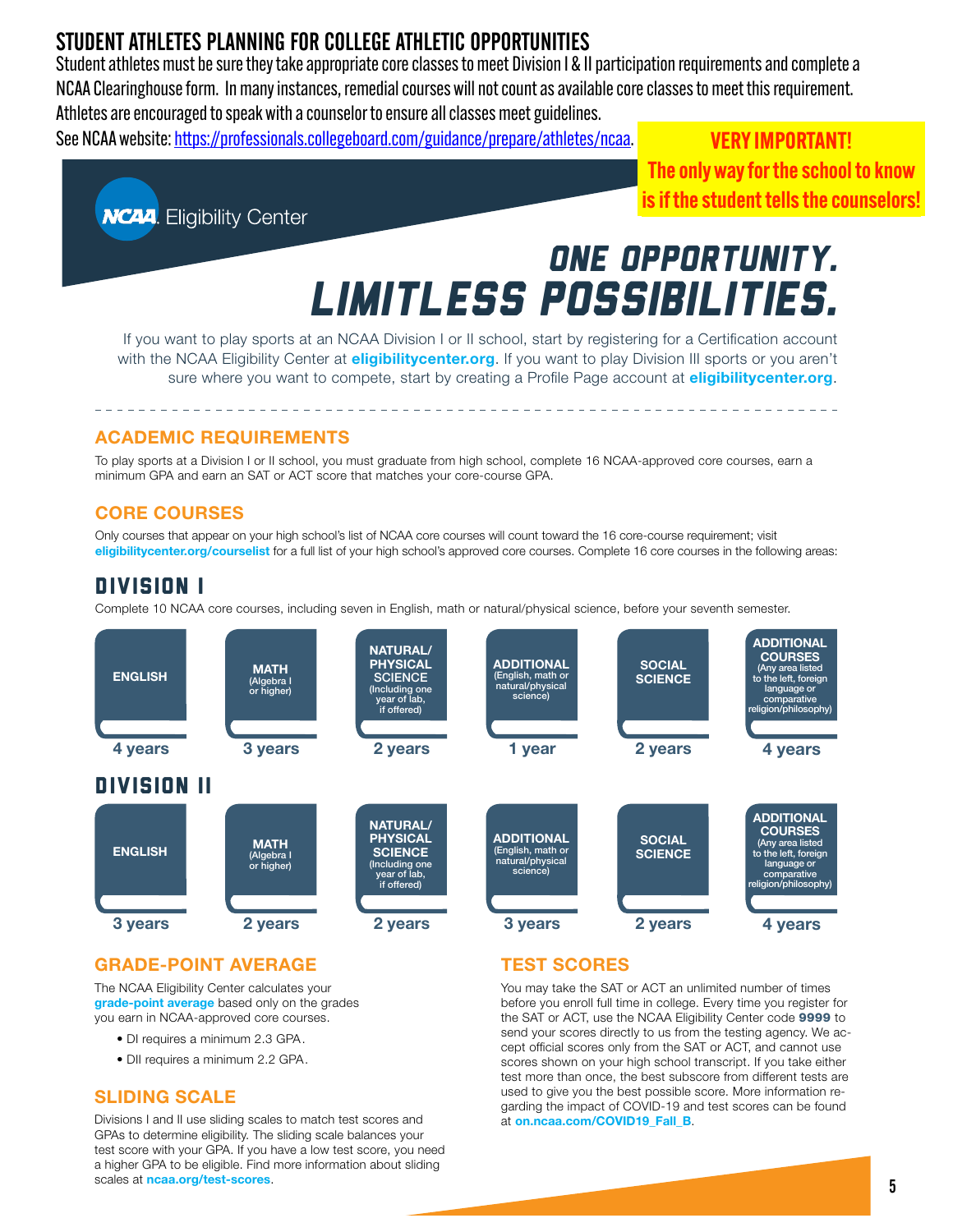# POST SECONDARY OPTION / CONCURRENT ENROLLMENT OPTIONS

What is the difference between Post Secondary Enrollment Options (PSEO) and Concurrent Enrollment? PSEO is taken AT THE college. Concurrent Enrollment or CIS is taken AT THE high school.

PSEO classes are held on the college campus. Watch the bulletin for PSEO deadlines.

See a school counselor if you are interested.

Under the Concurrent Enrollment option, high school students <u>do not have to travel to a local college or university</u>. They stay on site at their local high school where high school teachers work collaboratively with college faculty to provide college level courses.

Virginia High School strives to provide a rigorous and relevant curriculum that meets the needs of all our students. It is our sincere hope to provide coursework that challenges each student at his/her individual potential and in doing so, provides the best possible pathway to life-long success. Those students ready to challenge themselves at a higher level are encouraged to concurrently enroll in college level curriculum that allows students to earn dual high school and college credit. Concurrent enrollment is defined as enrollment in one course that provides dual credit attainment at both the high school and college levels.

Please keep in mind that regardless of the credits earned at post secondary institutions, students must meet the minimum outlined graduation requirements at Virginia High School. As allowed per the Minnesota Department of Education, credits earned at post secondary schools will earn credits at the high school level in the following manner.

Credits Earned at College Credits Earned at High School

| (5) Credits at College | $=$ | (1) Credit at High School  |
|------------------------|-----|----------------------------|
| (4) Credits at College | $=$ | (1) Credit at High School  |
| (3) Credits at College | $=$ | (.5) Credit at High School |
| (2) Credits at College | $=$ | (.5) Credit at High School |
| (1) Credit at College  | $=$ | (.5) Credit at High School |
|                        |     |                            |

What are the benefits of Concurrent Enrollment?

- **√** Challenging courses for high-achieving high school students; enrichment of secondary curricular offerings
- **√** An introduction and preparation for students as to what is expected in a college course
- **√** A "head start" on college education for high school students
- **√** Partnerships and cooperative initiatives between high school and post-secondary institutions
- **√** Opportunity for students to earn college credits while remaining at their high school with their peer group

### POST-SECONDARY ENROLLMENT OPTIONS

### (This is on the college campus—you leave VHS)

The Post Secondary Enrollment Options (PSEO) program provides 11th and 12th grade students, who qualify for admission to the post secondary institution of their choice, the opportunity to take college course(s) for college and high school credit. This program is designed to provide students with an expanded curriculum (opportunities not available at our school) and/or take advanced courses. Students in grade 10 may be eligible to take one vocational course through the PSEO option. Please see your counselor.

Due to the multi-institutional nature of this program, it is extremely important a student be capable of handling all the responsibilities that follow this choice. Students may attend on a full or part- time basis. It is important that each PSEO student stay in regular contact with their counselor to insure that they are fulfilling all requirements for graduation and also, with the high school in general, so that an awareness of activities and events is ongoing.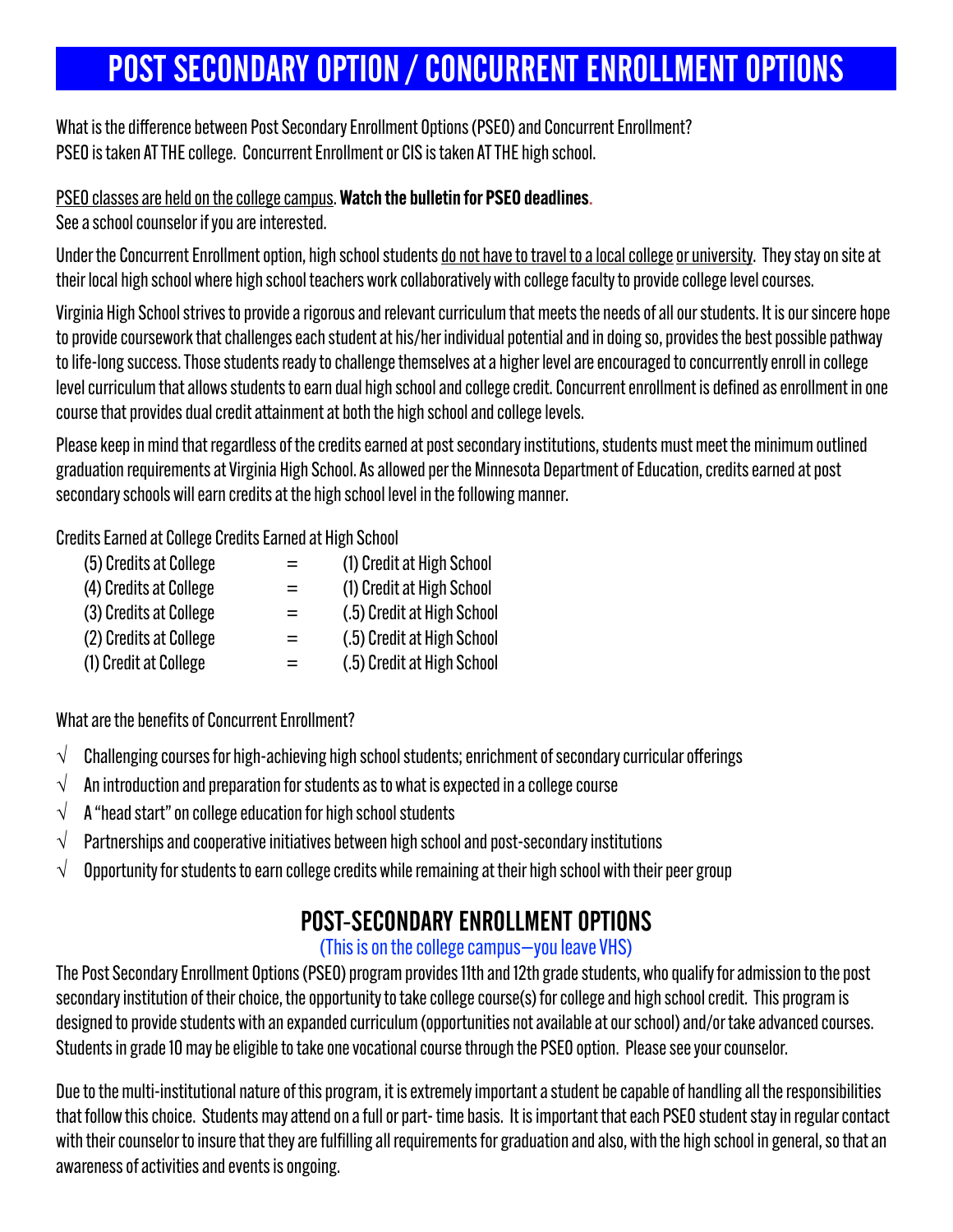Admission to the local community and technical college is based on a GPA of 3.0 or greater for juniors; and 2.6 or greater for seniors, 2.8 for seniors enrolling in math courses.

Students must fill out the application form, Notice of Student Registration, which can be obtained from either the high school or the post secondary institution. An application must be filled out for each quarter or semester. Both the student and a parent/guardian must sign the application indicating that all information on the PSEO program has been received and that the student is aware of his/ her responsibilities.

### COLLEGE IN THE SCHOOLS (CIS) FAQ



 Courses marked with a MNSCU logo icon are CIS courses and will require a MNSCU application to the appropriate college.

Can anyone sign up for CIS courses? Currently, CIS courses are open to Juniors and Seniors.

Do I need a certain test score to enroll in CIS courses?

No! Due to COVID-19, at this time there are no test requirements for enrolling in CIS courses. However, the GPA requirements listed below must be met.

Do I need a certain grade point average to enroll in CIS courses? Yes! 2.6 for Seniors 3.0 for Juniors 2.8 for Seniors enrolling in Math courses

Do I need to apply to the college?

Yes. Applications are in the counseling office and must be completed prior to the end of the school year. Incomplete applications or missing pre-requisite's result in inaccurate information, so the class may not appear on your schedule.

What if I don't meet the GPA requirements, but still want to take the class? Due to changes in approval guidelines, only students with qualifying GPA's will be allowed to enroll in a CIS course.

Typically the number of sections offered is determined by those that qualify in early Spring. If you do not qualify, you will be placed on a wait list and will only be able to take the course if there is enough seats available.

Do the grades I earn become a permanent record on all college transcripts?

Yes, so please consider enrolling in CIS classes CAREFULLY!

Grades in CIS classes become a permanent part of students' college transcripts. This means that these grades will appear on your college transcripts for life! You need to be prepared to excel in the CIS classes you choose!

### Can I take CIS classes for High School credit only?

Maybe. Students who do not have the required GPA or testing score to receive college credit may choose to take a CIS class for high school credit only. Grading, rigor, pace and course work will be the same for high school credit and college credit students in all CIS courses. Students choosing to take CIS courses for high school credit will receive 1/2 credit per semester. Courses taken for high school credit will NOT appear on college transcripts. Typically the number of sections offered is determined by those that qualify in early Spring. If you do not qualify, you will be placed on a wait list and will only be able to take the course if there is enough seats available.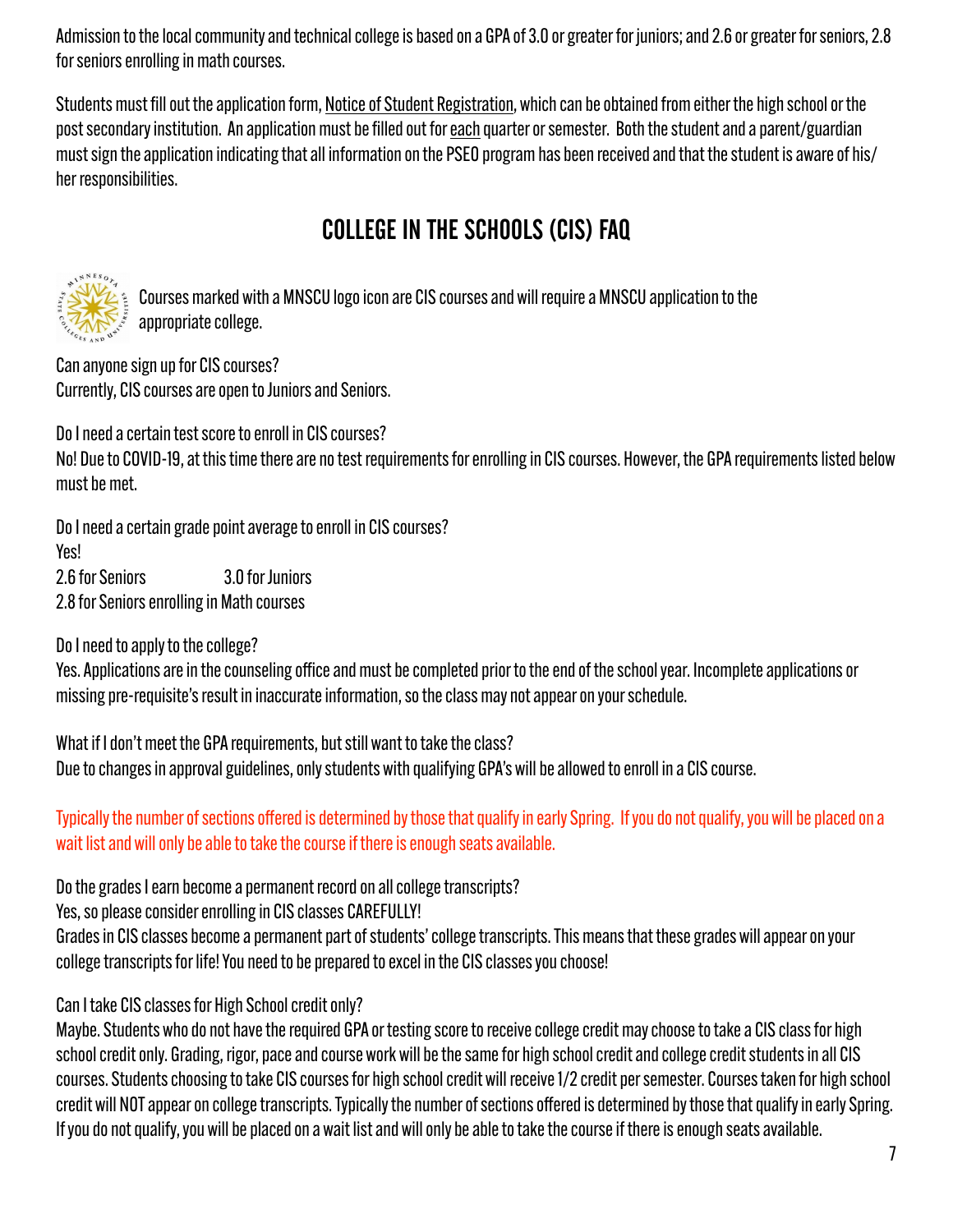# ADVANCED PLACEMENT COURSE INFORMATION AND FAQ

 Courses marked with an AP logo icon denote courses in which college credit may be obtained through an examination process. Advanced Placement courses are courses taken at the high school that culminate with an exam. Your score on the exam determines the amount of credits and/or placement at college. If you earn an AP Exam score of 3 or higher, chances are you can receive credit, advanced placement or both from your college — nearly all colleges and universities in the United States — as well as many institutions in more than 60 other countries — grant credit and placement for AP scores or acknowledge AP scores in the admission process.

You might think that AP classes are tough, and you might be right. But that doesn't mean that you aren't up to the task. If you are willing to work hard, you'll find that the qualities you use in other parts of your life can help you achieve your goals. AP brings the college experience to your high school with the opportunity to earn college credit at thousands of universities. More students are ready for AP than you'd think. Roll up your sleeves and find out what AP can do for you.

College credit and/or advanced placement can be a big reward for all the hard work you put into your AP courses and exams. Also, when you enter college with credit you've already earned through AP, you can save time and money. With a head start on your degree, you may have the flexibility to move into upper-level courses sooner, pursue a double major or study abroad.

Can anyone sign up for advanced placement courses? Currently, advanced placement courses are open to certain grade levels. See course descriptions.

Do I need a certain grade point average to enroll in advanced placement courses? No!

Do I need to apply to the college? No.

Do the grades I earn become a permanent record on all college transcripts? Only if you want them to!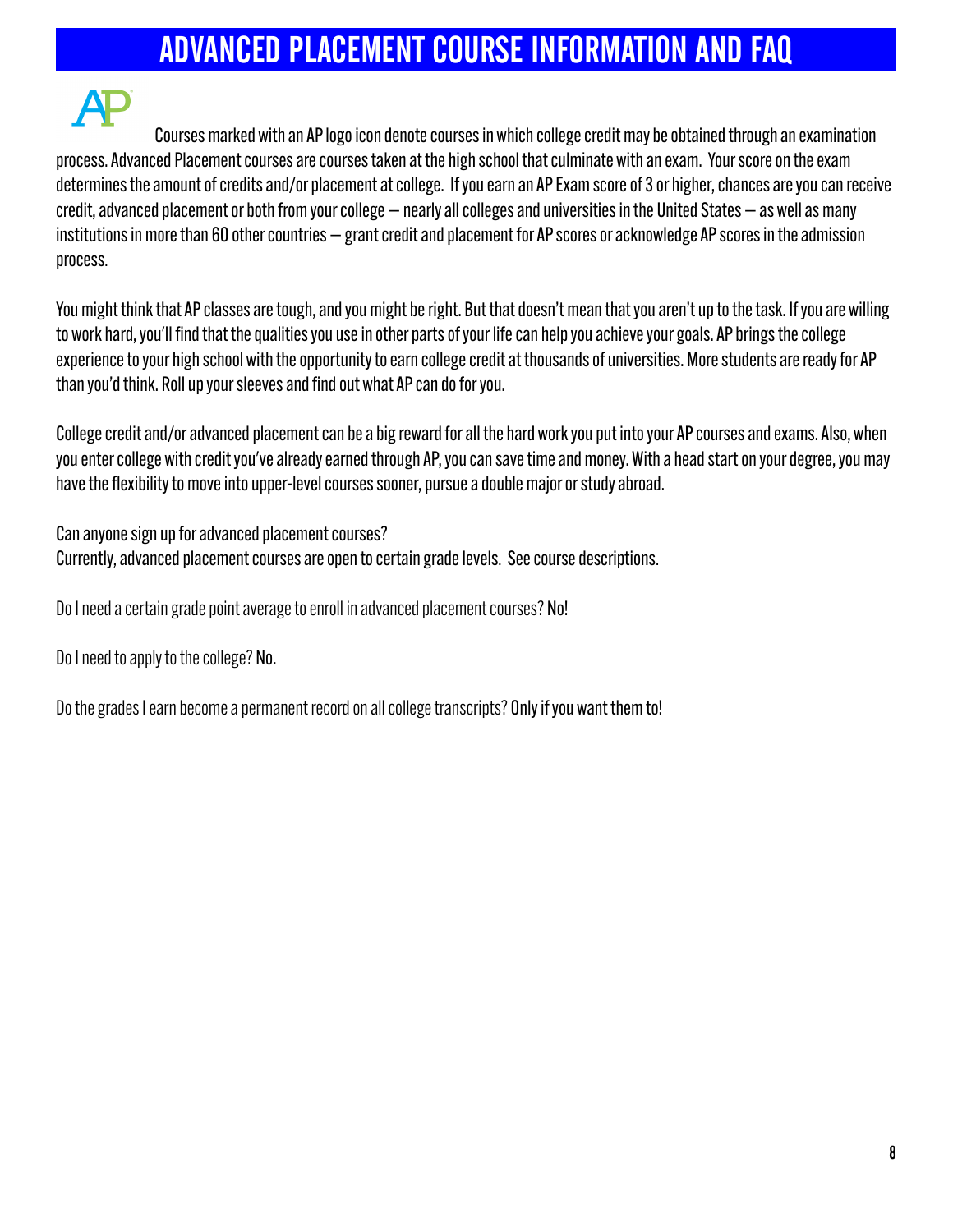# CONCURRENT ENROLLMENT COURSES

Students must meet requirements for concurrent enrollment to be enrolled in the following courses at the Virginia High School:

| <b>College Course Name</b>                       | <b>Course</b><br><b>Number</b> | <b>Participating</b><br><b>College</b> | <b>Assessment/Pre-</b><br><b>Requisite</b> | <b>Course</b><br><b>Pre-Requisite</b>                                                | <b>College</b><br><b>Credits</b> | <b>High School</b><br><b>Credits</b> |
|--------------------------------------------------|--------------------------------|----------------------------------------|--------------------------------------------|--------------------------------------------------------------------------------------|----------------------------------|--------------------------------------|
| American History I                               | <b>HIST 1565</b>               | <b>Vermilion College</b>               | <b>GPA Requirement</b>                     |                                                                                      | $\overline{4}$                   |                                      |
| American History II                              | <b>HIST 1566</b>               | <b>Vermilion College</b>               | <b>GPA Requirement</b>                     |                                                                                      | $\overline{4}$                   |                                      |
| Calculus I                                       | <b>MATH 1561</b>               | Mesabi Range College                   | <b>GPA Requirement</b>                     | Trigonometry & College<br>Algebra<br>Waived w/ Qualifying<br><b>Accuplacer Score</b> | $\sqrt{5}$                       |                                      |
| College Algebra                                  | <b>MATH 1521</b>               | Mesabi Range College                   | <b>GPA Requirement</b>                     | Trigonometry                                                                         | $\overline{4}$                   |                                      |
| <b>College Composition I</b>                     | ENGL <sub>1511</sub>           | <b>Vermilion College</b>               | <b>GPA Requirement</b>                     |                                                                                      | 4                                |                                      |
| <b>College Composition II</b>                    | <b>ENGL 1512</b>               | <b>Vermilion College</b>               | <b>GPA Requirement</b>                     |                                                                                      | $\mathfrak{Z}$                   | 0.5                                  |
| College Public &<br><b>Professional Speaking</b> | TBD                            | <b>TBD</b>                             | <b>GPA Requirement</b>                     |                                                                                      | 3                                | 0.5                                  |
| Fund of College Chemistry                        | <b>CHEM 1511</b>               | <b>Vermilion College</b>               | <b>GPA Requirement</b>                     |                                                                                      | $\overline{4}$                   |                                      |
| <b>Fund of College Physics</b>                   | <b>PHYS 1555</b>               | <b>Vermilion College</b>               | <b>GPA Requirement</b>                     |                                                                                      | $\overline{4}$                   |                                      |
| <b>Fundamentals of Music</b><br>Theory           | <b>MUSC 1566</b>               | Mesabi Range College                   | <b>GPA Requirement</b>                     |                                                                                      | 3                                | 0.5                                  |
| Human Anatomy &<br>Physiology I                  | <b>BIOL 2551</b>               | <b>Vermilion College</b>               | <b>GPA Requirement</b>                     |                                                                                      | $\overline{4}$                   |                                      |
| Survey of American<br>Literature I               | <b>ENGL 2537</b>               | <b>Vermilion College</b>               | <b>GPA Requirement</b>                     |                                                                                      | 3                                | 0.5                                  |
| Survey of American<br>Literature II              | <b>ENGL 2538</b>               | <b>Vermilion College</b>               | <b>GPA Requirement</b>                     |                                                                                      | $\overline{3}$                   | 0.5                                  |
| Trigonometry                                     | <b>MATH 1547</b>               | Mesabi Range College                   | <b>GPA Requirement</b>                     |                                                                                      | $\overline{2}$                   | 0.5                                  |

# ADVANCED PLACEMENT COURSES (COLLEGE CREDIT/PLACEMENT)

| <b>Course Name</b>                     | <b>Course Number</b> | <b>Course Pre-Requisite</b> | <b>College</b><br><b>Credits</b> | <b>High School</b><br><b>Credits</b> |
|----------------------------------------|----------------------|-----------------------------|----------------------------------|--------------------------------------|
| AP Biology                             | SCI 1324A & 1324B    |                             | By Exam                          |                                      |
| AP General Psychology                  | <b>PSY 1471</b>      |                             | By Exam                          | 0.5                                  |
| AP Survey of Economics                 | ECON 1467            |                             | By Exam                          | 0.5                                  |
| AP United States Government & Politics | SOC 1465             | Available in Grade 12 Only  | By Exam                          | .b                                   |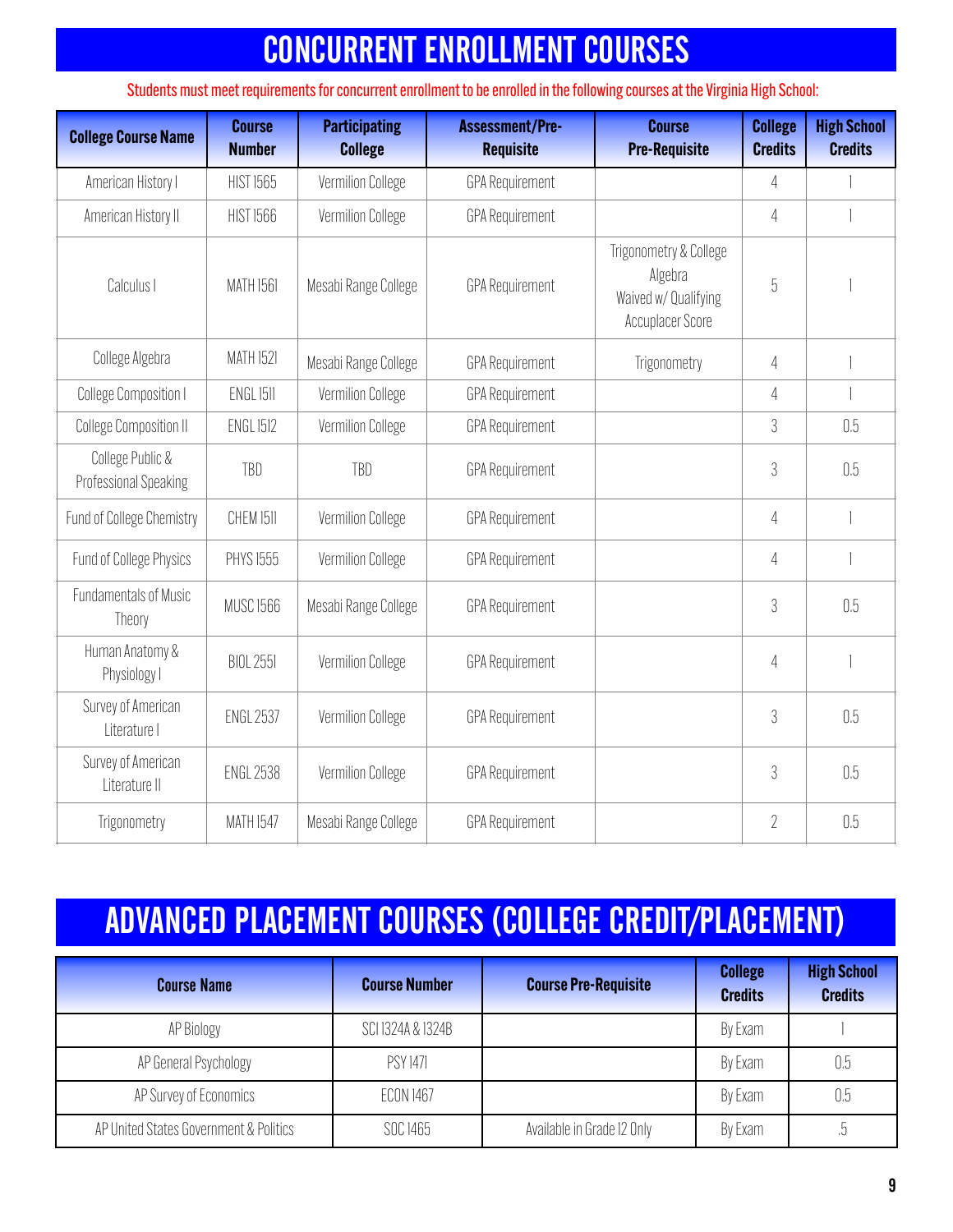# GRADUATION REQUIREMENTS

| <b>VIRGINIA</b>                                                                                   | <b>ROCKRIDGE</b>                                                                                                                                                                                                  |
|---------------------------------------------------------------------------------------------------|-------------------------------------------------------------------------------------------------------------------------------------------------------------------------------------------------------------------|
| <b>English (4 credits)</b>                                                                        | <b>English (4 credits)</b>                                                                                                                                                                                        |
| 1.0 English 9<br>1.0 English 10 (Reg or Honors)<br>1.0 English Electives<br>1.0 English Electives | 4.0 Credits of English                                                                                                                                                                                            |
| <b>Math (4 credits)</b>                                                                           | <b>Math (3 credits)</b>                                                                                                                                                                                           |
| 1.0 High School Algebra<br>1.0 Geometry<br>1.0 Algebra II<br>1.0 Senior Math Elective             | 1.0 Math Elective - Typically Intermediate Algebra I<br>1.0 Geometry<br>1.0 Algebra II<br>A minimum of 3 credits, which must include successful completion<br>of the Algebra I, Geometry, and Algebra 2 sequence. |
| <b>Science (3 credits)</b>                                                                        | <b>Science (3 credits)</b>                                                                                                                                                                                        |
| 1.0 Intro to Physics<br>1.0 Biology or AP Biology<br>1.0 Science Elective                         | 1.0 Intro to Physics and Chemistry<br>1.0 Biology<br>1.0 Science Elective                                                                                                                                         |
| <b>Social Studies (4 credits)</b>                                                                 | <b>Social Studies (3.5 credits)</b>                                                                                                                                                                               |
| .5 Geography /.5 Economics<br>1.0 World History<br>1.0 US History<br>.5 Economics / .5 Government | 1.0 Social Studies (Includes Civics, Geography, and Economics)<br>1.0 World History<br>1.0 US History<br>.5 Government                                                                                            |
| <b>Fine Arts (1 credit)</b>                                                                       | <b>Arts (1 credits)</b>                                                                                                                                                                                           |
| 1.0 Fine Arts (Music or Art)                                                                      | 1.0 Credit                                                                                                                                                                                                        |
| <b>Physical Ed/Health (1 credit)</b>                                                              | <b>Physical Ed/Health (1 credit)</b>                                                                                                                                                                              |
| 1.0 Physical Education/Health                                                                     | .5 Physical Education Elective<br>.5 Health                                                                                                                                                                       |
| <b>Other</b>                                                                                      | <b>Career Exploration (.5 Credit)</b>                                                                                                                                                                             |
| .5 Speech                                                                                         | .5 Career Exploration                                                                                                                                                                                             |
| <b>Student Choice Electives (6.5 Credits)</b>                                                     | <b>Student Choice Electives (8 Credits)</b>                                                                                                                                                                       |
| 6.5 Student Chosen Electives                                                                      | 8.0 Student Chosen Electives                                                                                                                                                                                      |
| <b>Total Credits Required = 24</b>                                                                | <b>Total Credits Required = 24</b>                                                                                                                                                                                |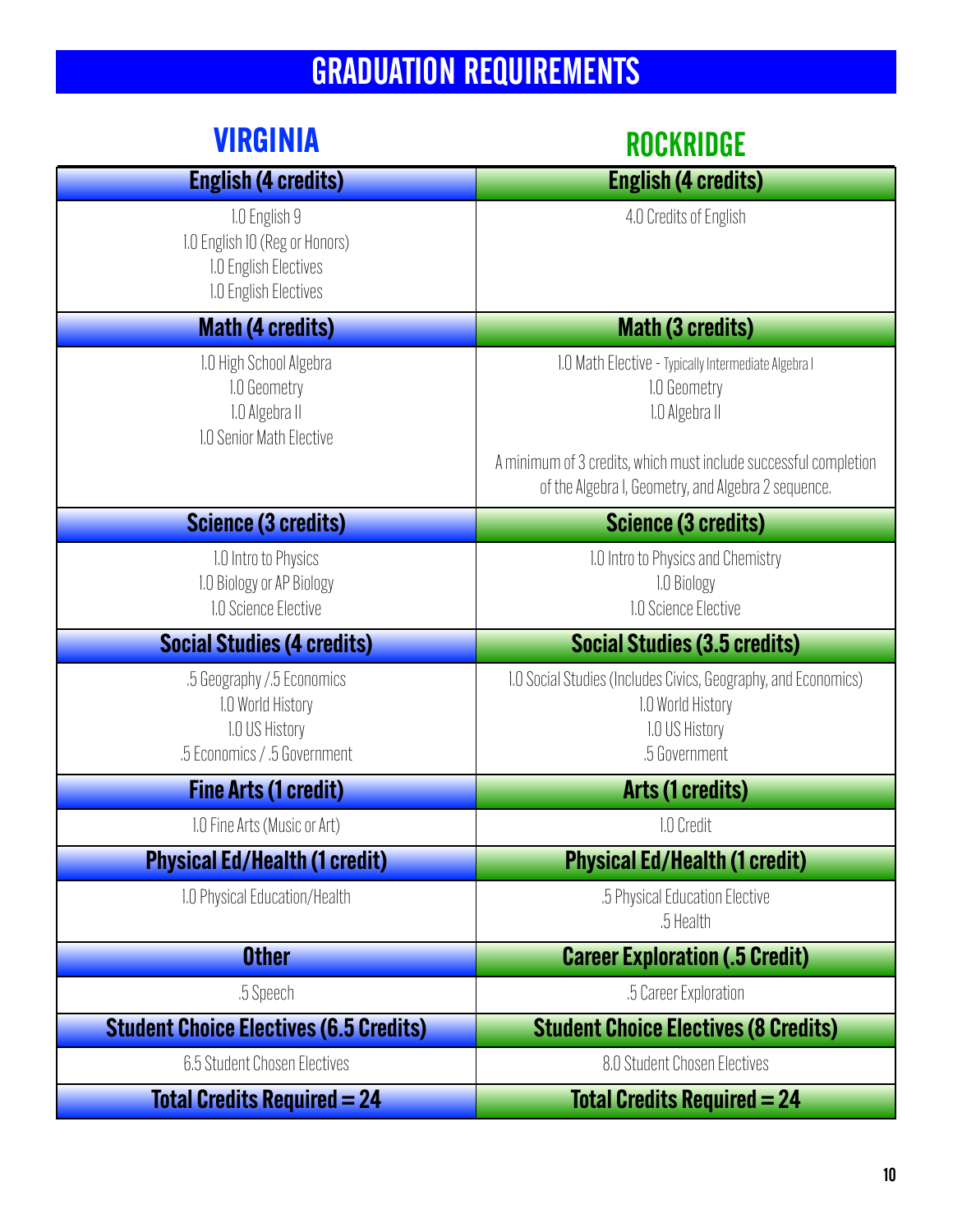# LEARNER PROGRAMS

### **RR 16225A & 16225B** REACH REACH 1 Credit

Relationships, Education, Accountability, Character, Hard work

If you are a student that is interested in improving yourself and learning some healthy strategies for life, REACH is a class that can help you do that!

REACH class is a positive, structured learning environment. It's a judgement-free and safe place for students to belong, connect, and support each other. REACH students set weekly goals for themselves in the areas of academic, personal, and relationship. The class curriculum includes the MDE SEL competencies (self-awareness, self-management, social awareness, relationship skills, and responsible decision-making). Additionally, positive healthy coping strategies/techniques are taught and emphasized. The curriculum is further guided by the needs of the students and may cover topics such as communication skills, mindset, problem-solving, brain research and health, self-image, drug/chemical awareness, healthy relationships, etc.

REACH is a for-credit elective class and students are graded on class participation, self-reflection, and a willingness to work toward achieving their goals. Dedication to growth is required.

### AVID

Major Concepts/Content: Advancement Via Individual Determination (AVID) is an academic elective course that prepares students for college readiness and success, and it is scheduled during the regular school day as a year-long course. Each week, students receive instruction that utilizes a rigorous college-preparatory curriculum provided by AVID Center, tutor-facilitated study groups, motivational activities, and academic success skills. In AVID, students participate in activities that incorporate strategies focused on writing, inquiry, collaboration, organization, and reading to support their academic growth. Additionally, students engage in activities centered around exploring college and career opportunities and their own agency.

RR 16320 AVID 9 9 • .5 Credit The 9th grade AVID Elective course will serve as a review of the AVID philosophy and strategies. Students will work on academic and personal goals and communication, adjusting to the high school setting. Students will increase their awareness of their personal contributions to their learning as well as their involvement in their school and community. There is an emphasis on analytical writing, focusing on personal goals and thesis writing. Students will work in collaborative settings, learning how to participate in collegial discussions and use sources to support their ideas and opinions. Students will prepare for and participate in college entrance and placement exams while refining study skills and test-taking, note-taking, and research techniques. They will take an active role in field trips and guest-speaker preparations and presentations. Their college research will include financial topics and building their knowledge of colleges and careers of interest.

### RR 16325A & 16325B **AVID 10 10 • 1 Credit**

During the 10th grade AVID Elective course, students will refine the AVID strategies to meet their independent needs and learning styles. Students will continue to refine and adjust their academic learning plans and goals, increasing awareness of their actions and behaviors. As students increase their rigorous course load and school/community involvement, they will refine their time-management and study skills accordingly. Students will expand their writing portfolio to include analyzing prompts, supporting arguments and claims, character analysis, and detailed reflections. Students will also analyze various documents in order to participate in collaborative discussions and develop leadership skills in those settings. Students will expand their vocabulary use, continuing to prepare for college entrance exams. Text analysis will focus on specific strategies to understand complex texts. Lastly, students will narrow down their colleges and careers of interest based on their personal interests and goals.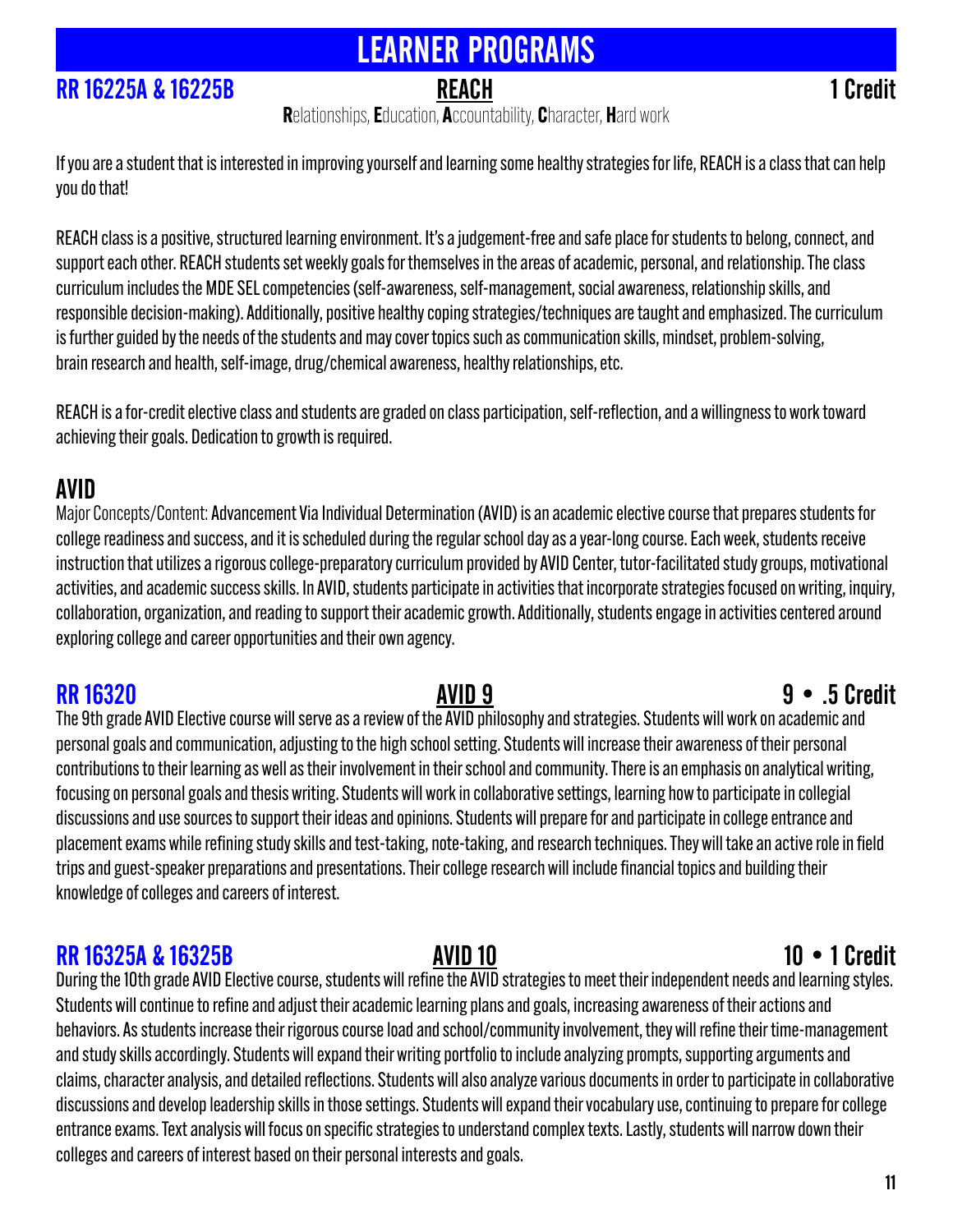### RR 16330A & 16330B **AVID 11 AVID 11 11 • 1 Credit**

The 11th grade AVID Elective course is the first part in a junior/senior seminar course that focuses on writing and critical thinking expected of first- and second-year college students. In addition to the academic focus of the AVID seminar, there are college-bound activities, methodologies, and tasks that should be undertaken during the junior year to support students when they apply to four-year universities and confirm their postsecondary plans.

### RR 16335A & 16335B **AVID 12 AVID 12** 12 • 1 Credit

The 12th grade AVID Elective course is the second part in a junior/senior seminar course that focuses on the writing and critical thinking expected of first- and second-year college students. Students will complete a final research essay project with research skills gained in their junior year in AVID. In addition to the academic focus of the AVID senior seminar, there are college-bound activities, methodologies, and tasks that should be achieved during the senior year that support students as they apply to four-year universities and confirm their postsecondary plans. All AVID seniors are required to develop and present a portfolio representing their years of work in the AVID program, as well as complete the requirements for the seminar course.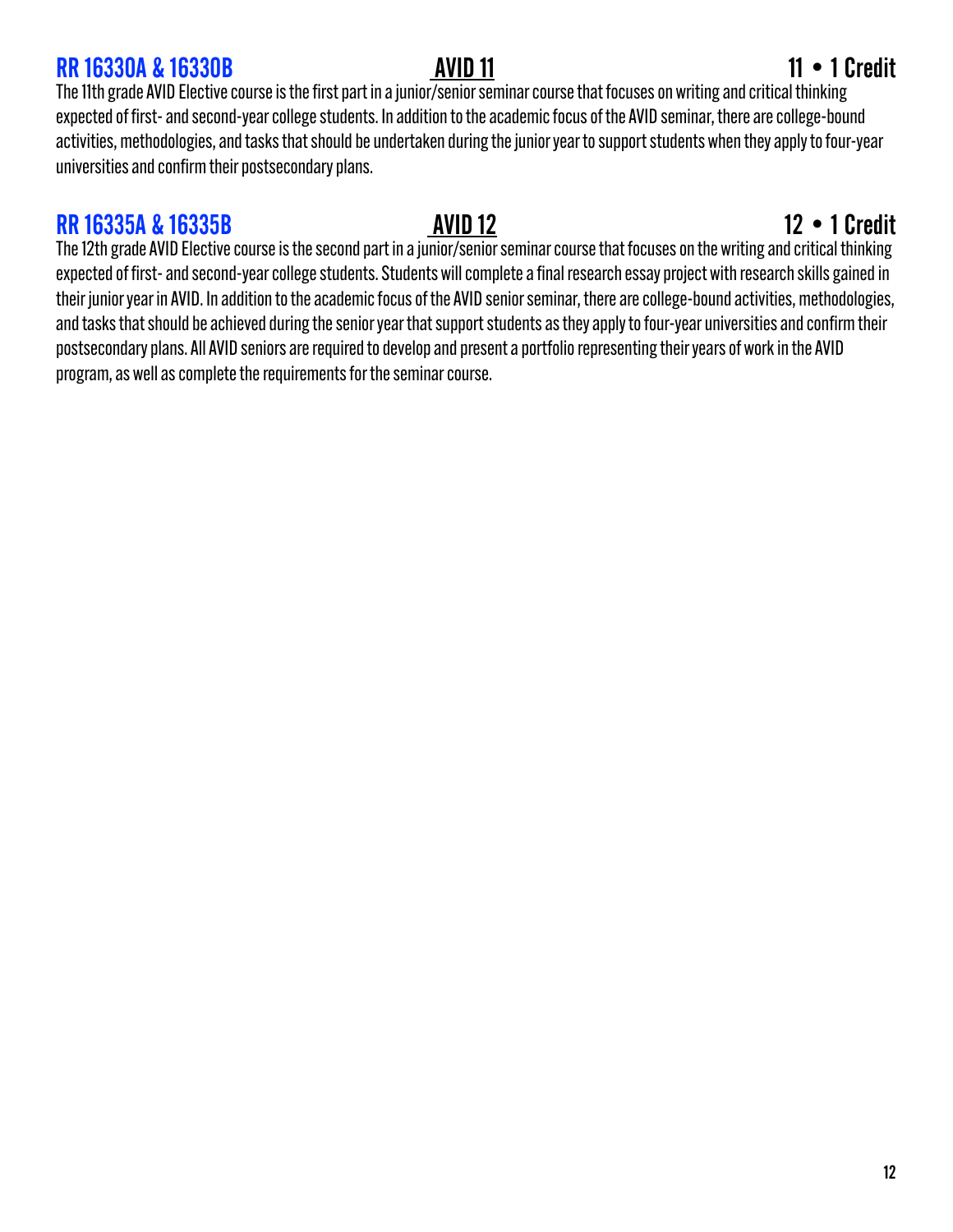# ART COURSES

### RR 01102 **DRAWING DRAWING** 5 Credit

### [Recommended: Art I or 8th Grade JH Art]

This semester class emphasizes drawing techniques and personal style in various mediums such as color pencil, charcoal, graphite and ink. This is a great foundational course for students interested in computer arts such as graphic design.

### RR 01104 **PAINTING PAINTING** 5 Credit

### [Recommended: Art I or 8th Grade JH Art]

This semester long class allows students the opportunity to try different methods of painting in watercolor, tempera and acrylic paint. Various painting styles and themes will be explored through looking at historical examples and present-day artist's works while painting your own art.

### RR 01106 CERAMICS & POTTERY **RR 01106** 5 Credit

### [Recommended: Art I or 8th Grade JH Art]

This semester long class will allow students to develop skills required to create pottery. Students will create several functional pieces (i.e. coffee cups, bowls, etc.) as well as non-functional (sculptural) pieces of artwork. Building methods will include the pottery wheel and hand building techniques.

### ART 1518 STAINED GLASS & MOSAICS .5 Credit

### [Recommended: Art I or 8th Grade JH Art]

Stained glass & mosaics is a semester long class that allows students to investigate the medium of stained glass and mosaics. Students will develop skills to work with and manipulate glass, as well as create several works of art using glass in various forms.

### RR 01108 INDIVIDUAL STUDY IN STUDIO ART 5 Credit

### [Pre-Requisite: Prior 9-12 Art Credits & Instructor Approval]

Individual study in studio art was created for students who hope to pursue a career in the field of visual arts, this course will help students develop a portfolio of work. Guided by the instructor, students will have the opportunity to select the mediums they want to work with and make decisions regarding the content and meaning of their projects.

# ART 1522A ADOBE PHOTOSHOP & DIGITAL PHOTO 1 .5 Credit

### [Recommended: Art I or 8th Grade JH Art]

Discover digital photography! Students will employ photo composition and a variety of photo editing techniques. In addition students will scan, find online digital images, and learn graphic design basics with the use of Adobe Photoshop. All lessons will be designed to stimulate inquiry, creativity and higher order thinking.

### ART 1522B ADOBE PHOTOSHOP & DIGITAL PHOTO 2 .5 Credit

### [Required Pre-Requisite: Adobe Photoshop & Digital Photo 1]

An extension to Adobe Photoshop 1, this course employs photo composition and a variety of photo editing techniques. In addition students will scan, find online digital images, and learn graphic design basics with the use of Adobe Photoshop. All lessons will be designed to stimulate inquiry, creativity and higher order thinking.

### 13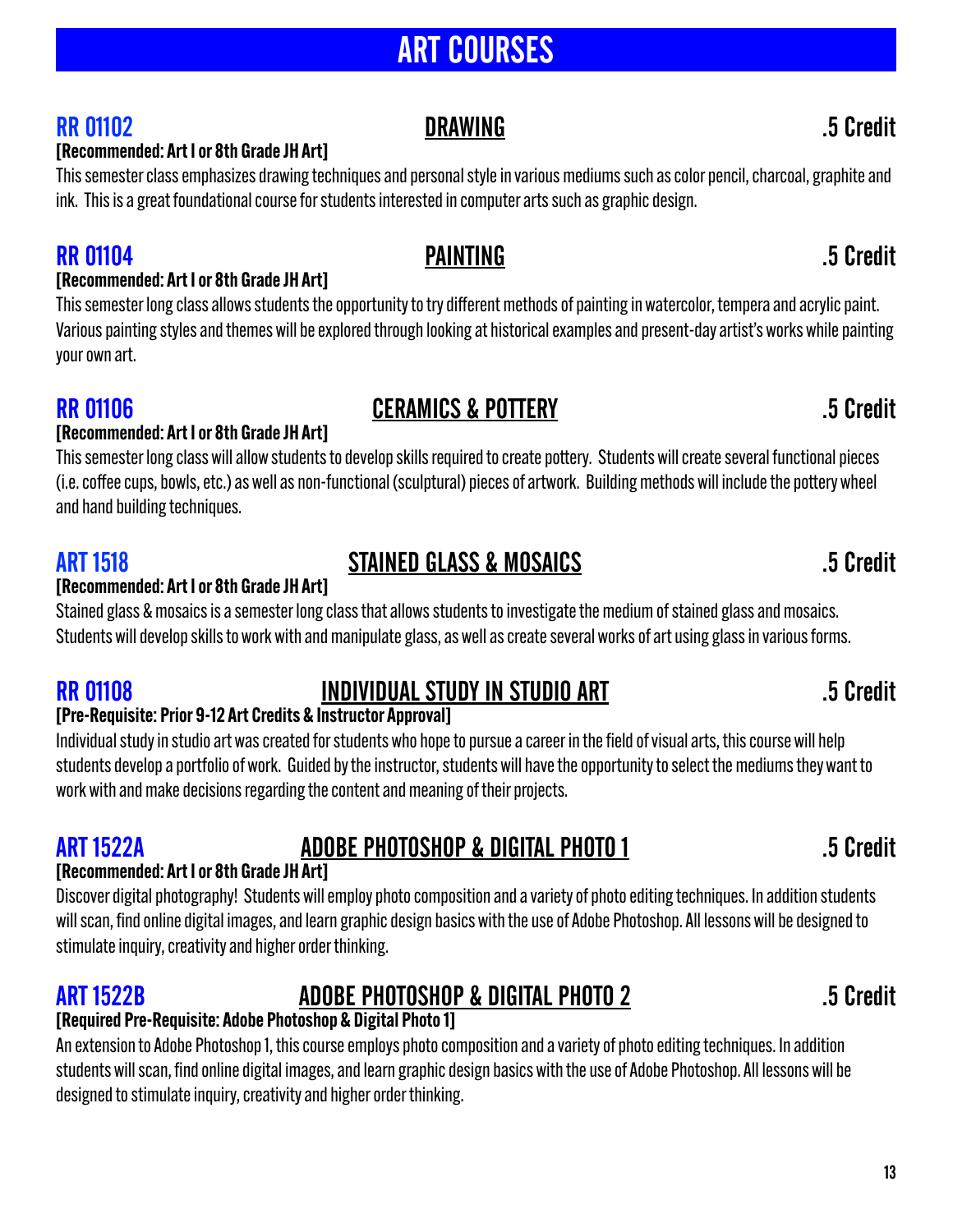14

# BUSINESS EDUCATION COURSES

# RR 02250 BUSINESS FINANCE .5 Credit

Join this class to learn about the language of business-MONEY! Students will use hands-on learning, through web-based applications, daily as they learn the in's and out's of the accounting process. No matter what types of business you may be a part of, there will always be a need for managing finances-this class will only make you more marketable.

# RR 02100 **INEWE** INTRO TO BUSINESS **RR** 02100 5 Credit

Amazon knows... Lululemon knows... Mark Zuckerberg knows... how to turn passion into profit! Uncover business secrets and learn the skills necessary to succeed in today's energetic business environment. This course will give you a taste of business cornerstonesmarketing, entrepreneurship, finance, management, and more! Students will participate in hands-on activities and have the opportunity to put concepts and skills into practice. Get a taste of what it takes to become a professional!

course is project oriented and will include an in-depth look into marketing and the "art of the sale." Marketing is a great exploration into

What are my legal rights? What happens if someone sues me? Students will explore concepts of law like how the legal system works, schools of thought behind enforcing law, obligations and rights of people/businesses, agency and employment laws, contracts and agreements, etc. This course will allow students to better understand the lawsuit-filled society that we live in-both personally and professionally.

### RR 02200 **PERSONAL FINANCE RR** 02200 **PERSONAL FINANCE**

How do I pay a bill? What types of bank accounts are there? What is insurance? Learn basic survival skills in managing your personal finances. This class will prepare students for life in understanding the practical skills of economics and personal finance. Students will learn basic money management skills by preparing a budget, maintaining bank accounts, and preparing tax forms. As consumers they will learn how to make responsible decisions regarding spending, savings, investing and using credit, which is crucial for young adults to understand prior to graduation. Other topics covered will be housing/mortgages, auto purchasing, and insurance.

### BUS 1600A & 1600B URBAN EDGE 11-12 • 1 Credit

# Marketing & Entrepreneurship Skills

Students will be given the opportunity to learn the basics of running a business and making it successful. This course takes place in "The Urban Edge," a coffee house located in the Virginia High School. Students will be given the opportunity to participate in an environment that encourages the entrepreneurial spirit using hands-on activities. Students will learn the process behind creating and operating small businesses through developing and implementing their own business plans. Personal relations, selling, advertising, money management, and a host of other business-related areas will be covered. This class is for all students who have an interest in hands-on learning, and a desire to work in a highly motivating environment.

This is two courses, but students must take it for the year and are required to register for both! Students not selecting both will either be dropped and/or be forced into a section.

RR 02350 PERSONAL & BUSINESS LAW .5 Credit

### will explore the activities involved in the foundations and functions of developing and promoting products, services, and ideas. The

# RR 02300 **MARKETING MARKETING** 35 Credit



the world of advertising and is an important step before entering post-secondary business or marketing programs.

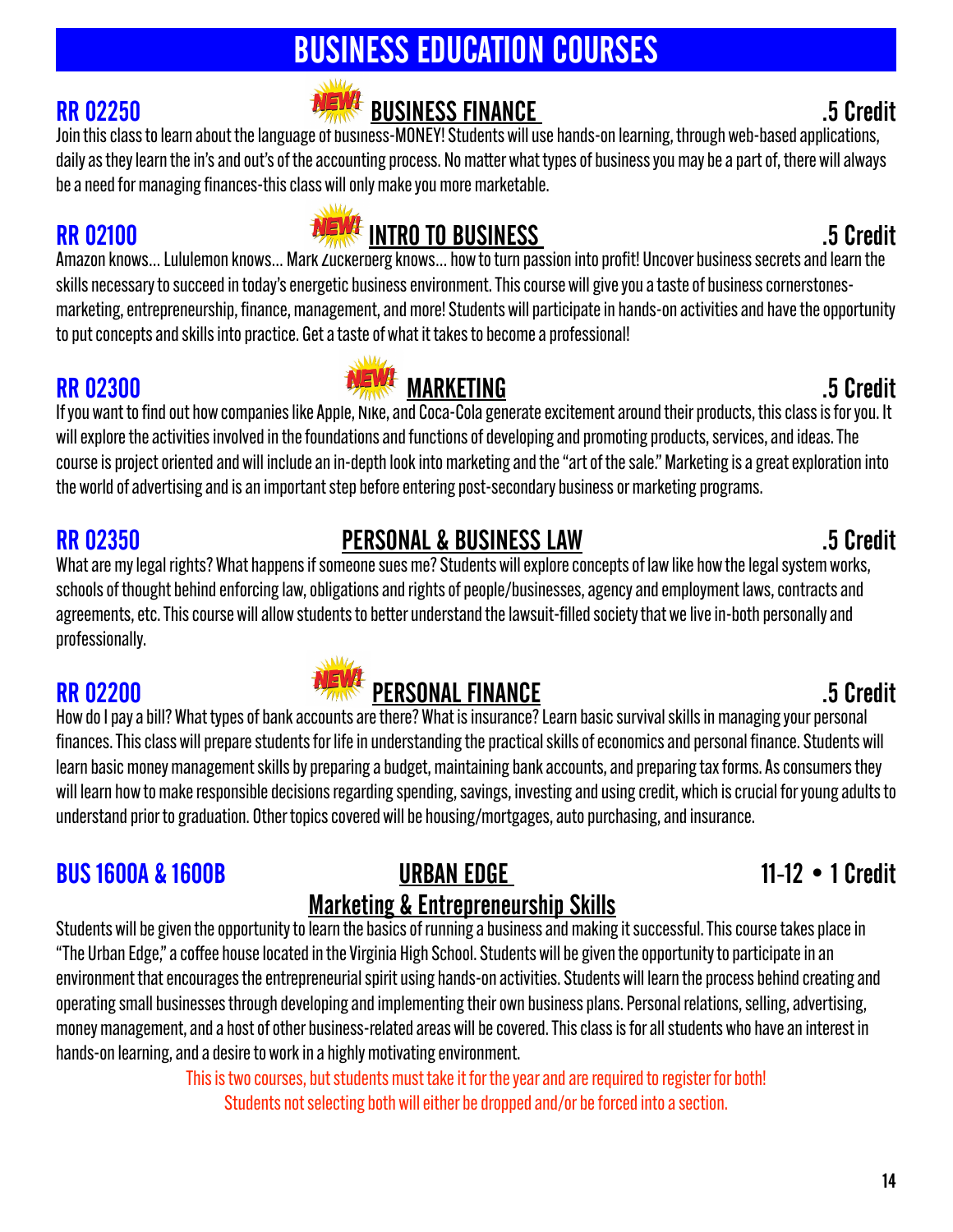# CAREER & INTERNSHIP COURSES RR 03120 CAREER EXPLORATION .5 Credit

### (Required for students graduating in 2024 and beyond)

This is designed to provide students with an understanding of a variety of career clusters, as well as attributes and aptitudes needed in particular types of occupations. During the course, students will determine personal interests, investigate careers, evaluate career choices in relation to life goals and personal attributes, and explore different post-secondary education and training options and how to fund those choices. Students will also learn how to send professional emails, how to fill out applications, and how to write a resume.

### CAP INTERNSHIPS

CAP (Community Action Partnership) Internships provide students with real-world and hands-on learning experiences. Transforming the high school experience, this innovative semester-long course requires students to learn and apply knowledge as they engage with partner-driven projects and experience the challenges of real-world applications. Students will be surrounded by a variety of experiences including classroom observations, task-oriented projects, mentorship, modeling, and reflective activities. Students collaborate with academy partners within a professional setting, in and/or out of the school, where they can learn and develop career skills.

Courses Included: Exploring Careers in Education Intro to Administrative Careers STARR I STARR II

### CE 1024A & 1024B INTRO TO ADMINISTRATIVE CAREERS/OFFICE AIDE 10-12 •.5 Credit

[Prerequisite: Min GPA of 2.5, including no grade less then C for prior year]

Students will also earn service-learning credit for this course.

This course will receive a Pass/Fail Grade and will not be included in GPA or Class Ranking

Intro to Administrative Careers is designed to give students experience in office management and administration. Students will provide support for all High School Administrative Staff and Secretaries. Students will be supported in developing administrative skills required in the workforce today. These skills include but are not limited to:

- Proficient in writing and handling business correspondence
- Solid knowhow of general office procedures
- Demonstrated ability to work independently and as part of a team
- Excellent organizational skills
- Expert in handling office equipment including copiers and fax machines
- Internet savvy with a proven expertise in a variety of software applications
- Excellent customer service orientation
- Exceptional attention to detail with proven interpersonal skills
- Demonstrated ability to remain self motivated at all times
- Able to manage stress timely and effectively

Enrollment in this course is subject to supervisor discretion and may be based on need, ability, behaviors, attendance or other administrative determination.

Recommendations and applications will be required prior to beginning the assignment. The high school office will provide the application to all those registering for the course. Students can register for one or two semesters.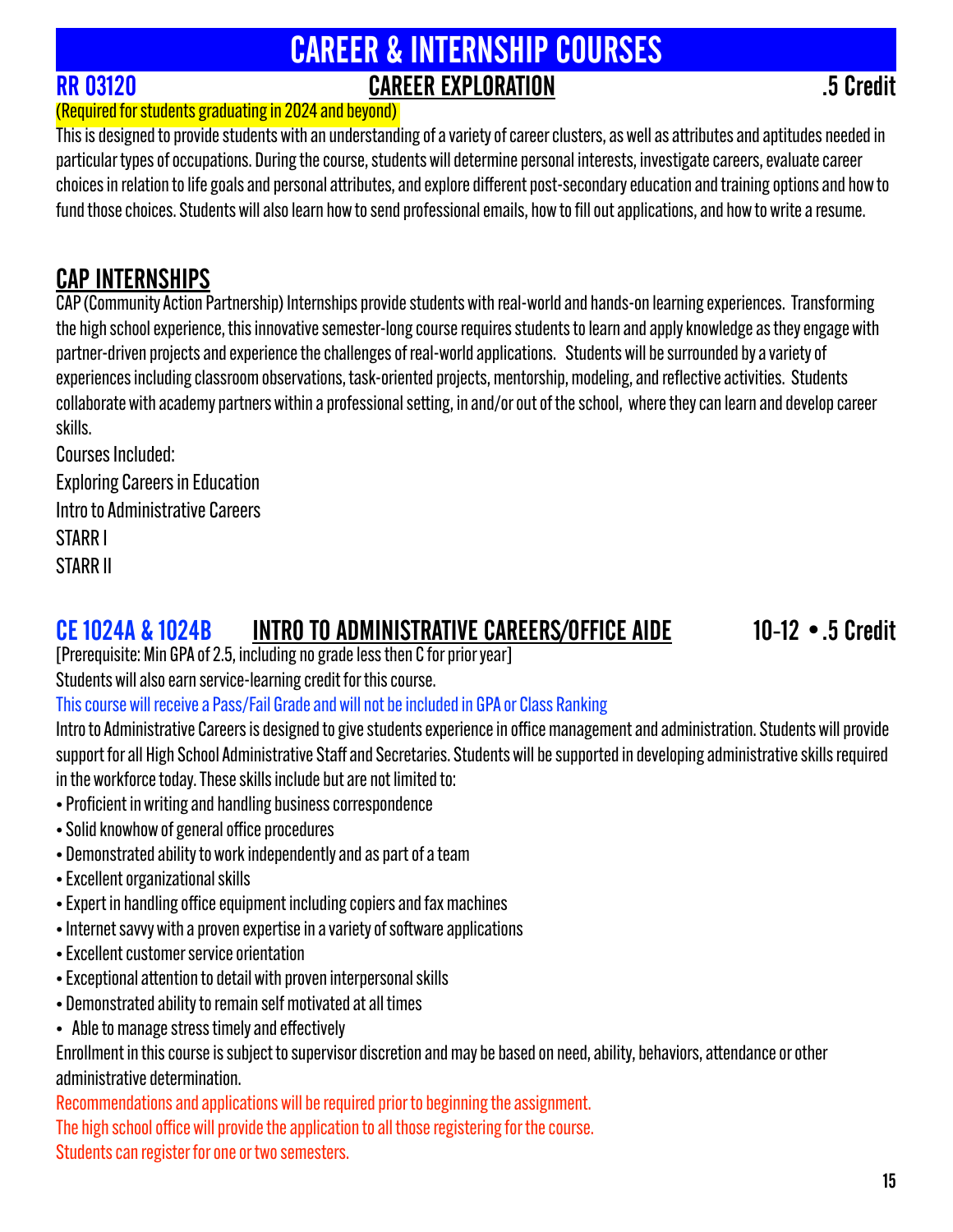

### RR 03200 **ENEW:** EXPLORING CAREERS IN EDUCATION 10-12 • 5 Credit

Recommendations and applications will be required prior to beginning the assignment. An application will be provided to all those registering for the course.

This course provides students the opportunity to explore various career options in the field of Education - specifically Early Childhood, Elementary Education, and an area of their own interest at the 7-12 level. Students will be assigned to several different classrooms during the semester. In each classroom, the student will assist the classroom teacher, and will assist students by helping with reading, writing and math skills, and other course content. This is a hybrid class, where students will be in a classroom working with children 3-4 days a week, and will have online course content 1-2 days a week. The goal of this course is to help students become familiar with some of the skills, attributes, and requirements required to be successful in a career pathway that involves children and youth. If you are thinking about a career as a teacher, coach, physical or occupational therapist, counselor, social worker, pastor, athletic director, para-professional, custodian, bus driver, principal, etc., this course is for you. Enrollment in this course is subject to teacher and administration discretion and may be based on need, ability, behaviors, attendance or other administrative determination. NOTE: See CIS enrollment information.

### RR 03100A & 03100B

### STARR I - Student Technology Agents of Rock Ridge 10-12 •1 Credit

### SEE CAREER EXPLORATION

STUDENT TECHNOLOGY AGENTS OF ROCK RIDGE I is designed to give students experience in the operation and utilization of 21st century technology in education. Students will learn how to trouble shoot issues that arise with utilizing technology in the classroom. Students will also gain experience in the operation and creation of digital products through the use of video, sound and web design. Students will be expected to collaborate with teachers and other students about utilizing the technology available in our school district. Students will also earn service learning credit for this course.

### RR 03110A & 03110B

### STARR II - Student Technology Agents of Rock Ridge 10-12 •1 Credit

### SEE CAREER EXPLORATION

STUDENT TECHNOLOGY AGENTS OF ROCK RIDGE II is designed to give students management experience in the operation of a PreK-12 Education Technology Department. Students will take the lead as level 1 student technology support technicians in a school setting. They will manage issues that arise with utilizing technology in the workforce. Students in STARR II will become team leaders to delegate technology tickets to STARR I students. STARR II students will help lead trainings and support for STARR I students. Students will also gain experience in the operation and creation of digital products through the use of video, sound and web design. Students will be expected to collaborate with teachers and other students about utilizing the technology available in our school district. Students will also earn service-learning credit for this course.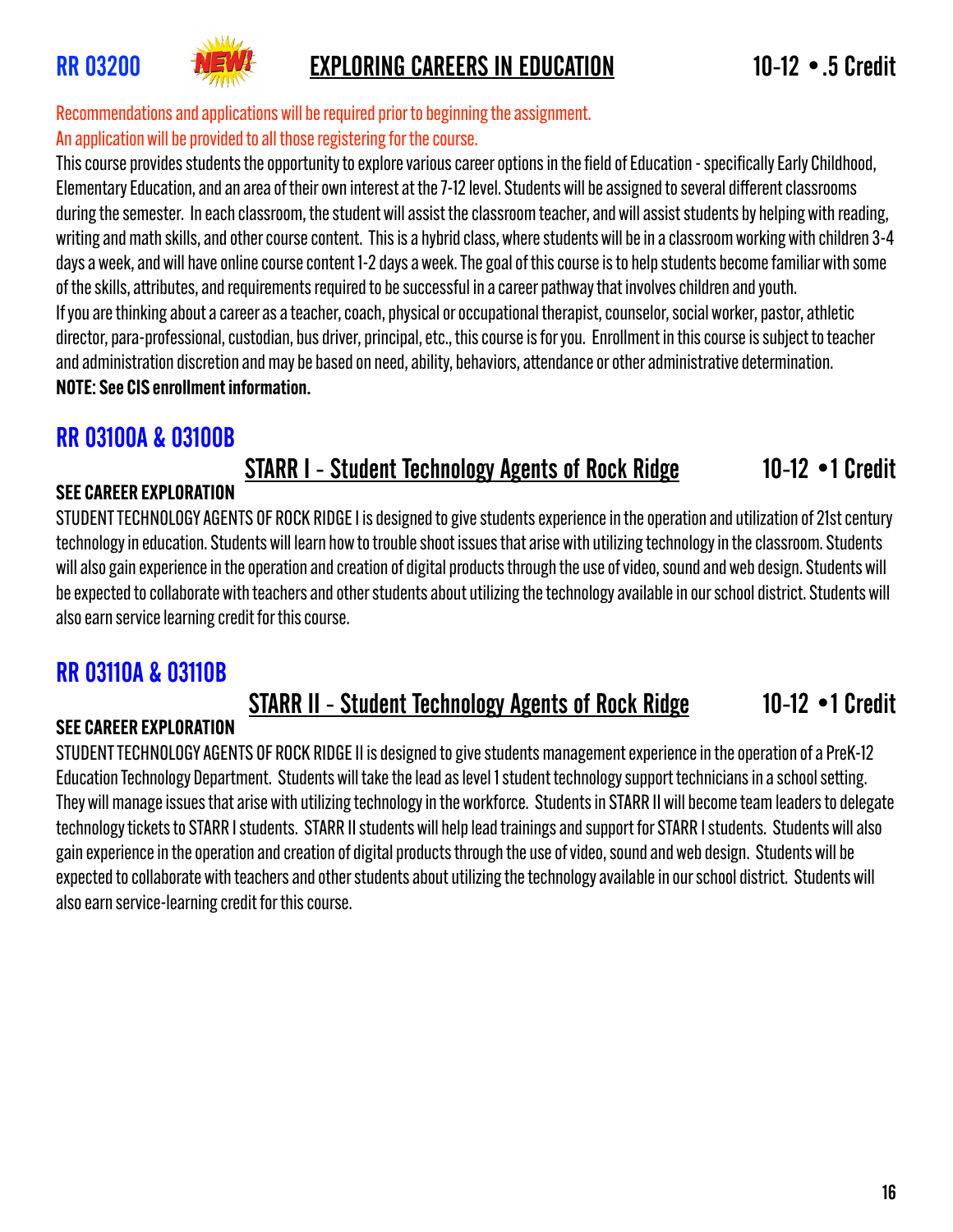# COMPUTER SCIENCE COURSES

### RR 4100 INTRO TO COMPUTER PROGRAMMING AND CODING I .5 Credit

Intro to Computer Programing and Coding I curriculum teaches the foundation of computer science, web design and basic programming with an emphasis on helping students develop logical thinking and problem solving skills. The course is designed for complete beginners with no previous background in computer science. The course is highly visual, dynamic, and interactive, making it engaging for new coders.

## RR 4110 INTRO TO COMPUTER PROGRAMMING AND CODING II THE RESERVENT OF STREAMS

### Prerequisite: Intro to Computer Programming and Coding I (Formerly Intro to Computer Programming)

Intro to Computer Programing and Coding II curriculum starts where we left off in Intro to Computer Programing and Coding I. This course continues to teach the foundations of computer science, web design and basic programming with an emphasis on helping students develop logical thinking and problem solving skills. The course is designed for students who satisfactorily completed Intro to Computer Programing and Coding I. The course is highly visual, dynamic, and interactive, making it engaging for new coders.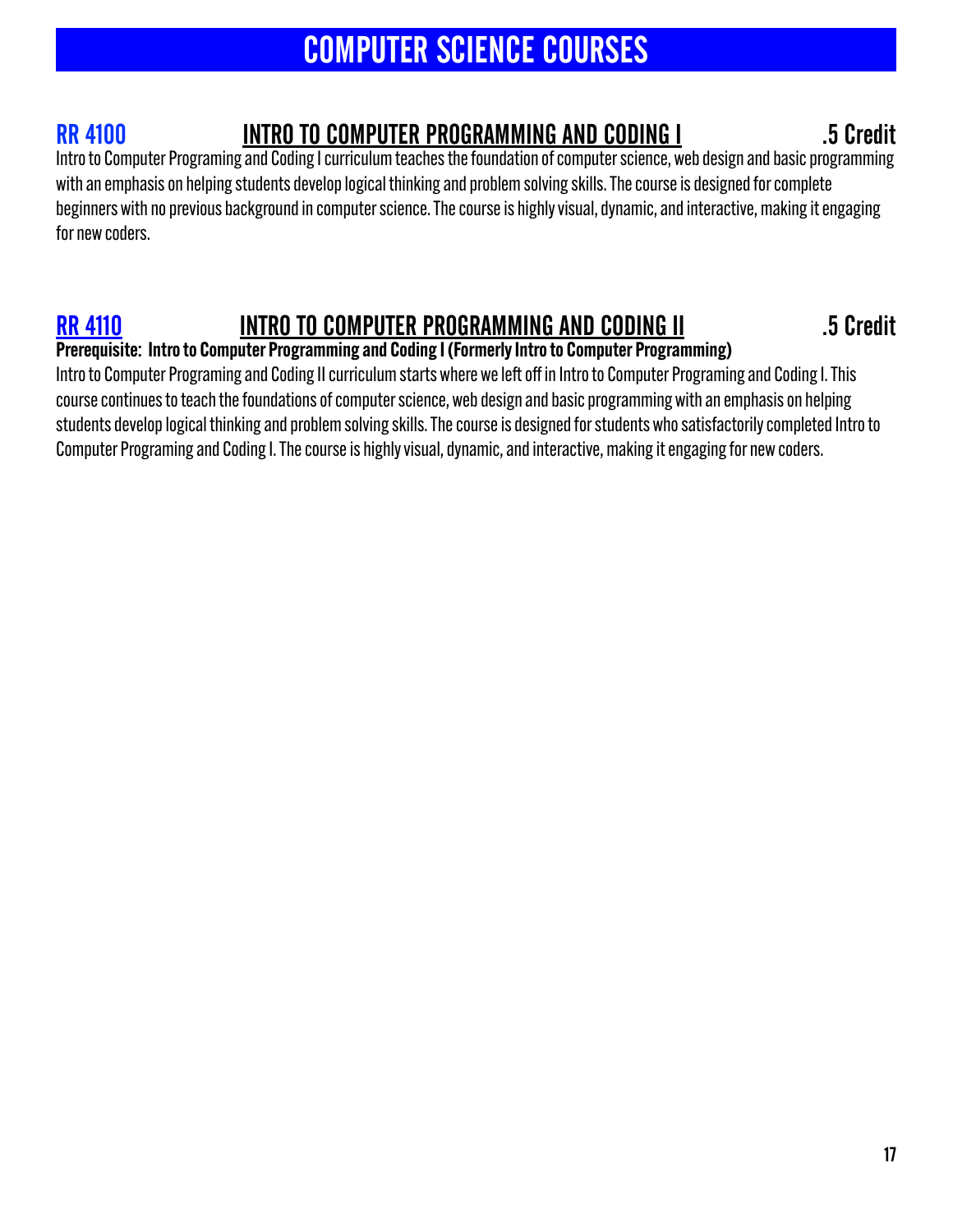# ENGLISH COURSES

### RR 05100A & 05100BEXPLORING LITERATURE AND PROFESSIONAL SPEAKING 9 . 1 Credit

### (Required for all 9th graders)

The focus of this ELA course is developing skills in the areas of reading, writing, and speaking through various types of literature, including short stories, novels, and nonfiction text. Students will explore several genres and work to strengthen their reading skills and develop their vocabulary. They will make connections among ideas and between texts and consider a wide range of textual evidence. Students will develop writing skills in areas including persuasion, explanatory texts, and narratives, along with reflection to make connections to literature and to reflect on personal experiences. A strong emphasis is placed on practicing public and professional speaking.

### RR 05110A & 05110B AMERICAN LITERATURE 10-12 • 1 Credit

American Literature surveys the work of American authors, including various forms of literature. Themes from American literature are discussed and used to create multimedia projects, literary analysis, informational/technical, persuasive, and creative writing. Students will also learn interpersonal skills that aide in speaking and listening activities and when working with others. Vocabulary study will be associated with the difficult words in literary assignments, as well as career oriented vocabulary. Mechanics, usage, and sentence structure will be studied throughout the year as needed.

RR 05115 **BRITISH LITERATURE** 10-12 • .5 Credit

British Literature surveys the work of British authors, including various forms of literature. Vocabulary study will be associated with the difficult words in every literary assignments. Compositions will include papers which focus on description, literary analysis, cause and effect, and comparison-contrast. Some opportunity will be given for creative writing. Mechanics, usage, and sentence structure will be studied throughout the year as needed.

ENG 1170 CREATIVE WRITING 10-12 • .5 Credit

Creative Writing is a course with a focus on unique writing areas that fall outside the normal spectrum. Students will have the opportunity to write in different genres such as science fiction, fantasy and mystery. Students will be writing in many different forms like diaries, short stories, and personal narratives. Creative Writing will also look at significant authors as examples and examine how and why their writing became successful and is classified as uniquely creative. This course will focus heavily on drafting, peer reviewing, open discussion, and revising student writing.

### RR 05300 **DRAMA AND THEATER** 10-12 • .5 Credit

This course will take an in-depth look at drama as a literary form. Students will read and analyze a variety of cornerstone texts that span the history of theater from ancient Greece to the present. The course will give students an understanding of the how and why theater has become an important form of expression by studying its history as well as considering what theater can do for today's society. The elements of theater will be studied and practiced, and students will be given the opportunity to write, act, direct, and design for the stage.

### RR 05200A & 05200B GLOBAL AND INTERCULTURAL LITERATURE 10-12 • 1 Credit

Register for globe-trotting literary adventure in this course that will sample poetry, drama, short fiction, and novels as genres that have been developed through the centuries and around the world. While reading (as individuals and group members) is the core of this class, students will also experience various compositional forms and continue their study of the English language.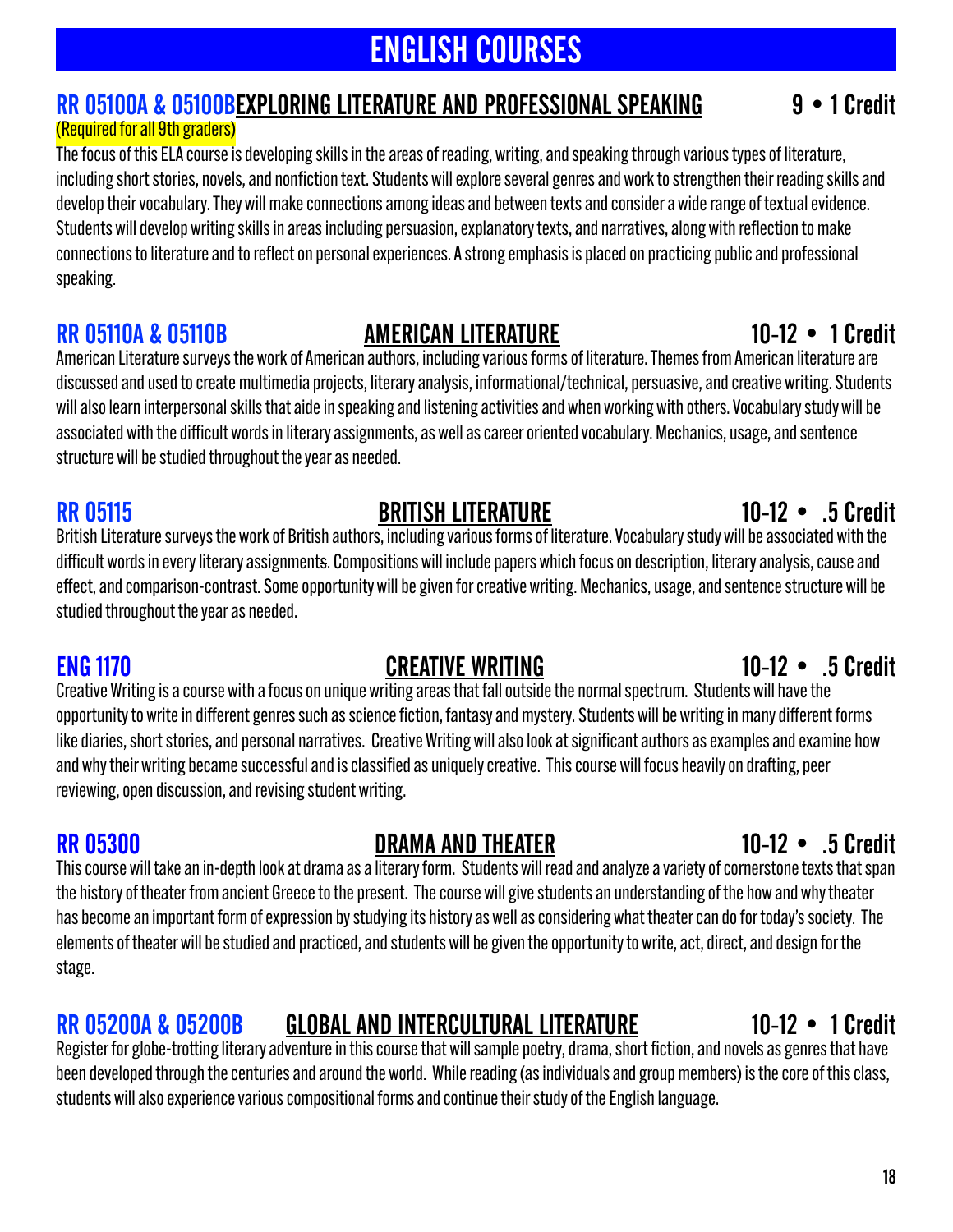# RR 05205A & 05205A HONORS GLOBAL AND INTERCULTURAL LITERATURE 10-12 • 1 Credit

Get ready to expand your worldview and explore ideas and literature from a variety of cultures around the world. Though the standard skills of reading and writing will be the foundation in this course, learners will also be expected to expand their discussion, creative problem solving, and presentation skills through collaborative projects. Learners will practice more formal writing forms and practices geared to prepare them for college writing expectations. They will also independently read more complex and advanced literature in order to extend their learning beyond the classroom setting.

NOTE: Enrollment in this course is subject to review by instructors and administration.

### RR 05550A & 05550B JOURNALISM 10-12 • 1 Credit

The ROHIAN (ROosevelt HIgh ANnual) is a memory book, a history text, a research guide, a public relations instrument, and an educational tool. You are historians, journalists, and artists creating a yearbook that will be read for generations to come. What you do affects every person at Virginia High School, the entire Virginia community, future students, and families of ISD 706, and, of course, you yourself as a proud Blue Devil for life. The ROHIAN staff will also be responsible for designing, assembling, and publishing of the new school newspaper (previously known as Star of the North) and the senior class booklet. Being part of the ROHIAN staff is essentially belonging to a publishing team in which you will gain skills in page design, publishing techniques, copywriting, journalism, interviewing, editing, researching, photography, record keeping, time management, teamwork, creative problem solving, marketing, and leadership skills as you produce multiples pieces of timeless, creative, and innovative professional publications that accurately and completely record the special memories and events of a unique time and place.

NOTE: Enrollment in this course is subject to review by instructors and administration.

Turn off that YouTube, take out those earbuds, put down your cell phone, and join this class for a unique learning experience. As our world becomes increasingly "plugged in," we are exposed to a greater variety of media in its ever-expanding forms. In this class you will improve your media literacy skills by examining the effects media has on us as individuals and as a society. We will closely analyze various forms of audio, print, photographic, broadcast, cinematic, and digital media in order to evaluate how its institutions both inform and persuade their audiences. Through reading and writing practices, big questions will be raised and discussed about the importance and ethics of media as it works to both connect and divide us. We will work collaboratively and creatively to produce media that effectively communicates ideas and meets the demands of the ever-changing professional world.

### ENG 1168 MODERN NOVEL 10-12 • .5 Credit

### Novels have amused, shocked, horrified and puzzled readers for centuries, and they will be the primary focus of this class. In this survey course, students will experience and interpret important 20<sup>th</sup> and 21<sup>st</sup> century novels written by several authors, each reflecting a major contribution to the genre. This is not, however, simply a course about stories. It is a course about societies, cultures, and artists that created these stories as well. Students will read and evaluate the significance of the novels studied and show their interpretations through a variety of creative projects and written tasks.

### RR 05400 TECHNICAL AND BUSINESS WRITING 10-12 • .5 Credit

Technical and business writing is the study and practice of writing in professional settings. This class focuses on documents necessary to make decisions and take action on the job and in the community such as letters, reports, proposals, e-mails, resumes, and other formal documents.

### RR 05500 MEDIA STUDIES 10-12 • .5 Credit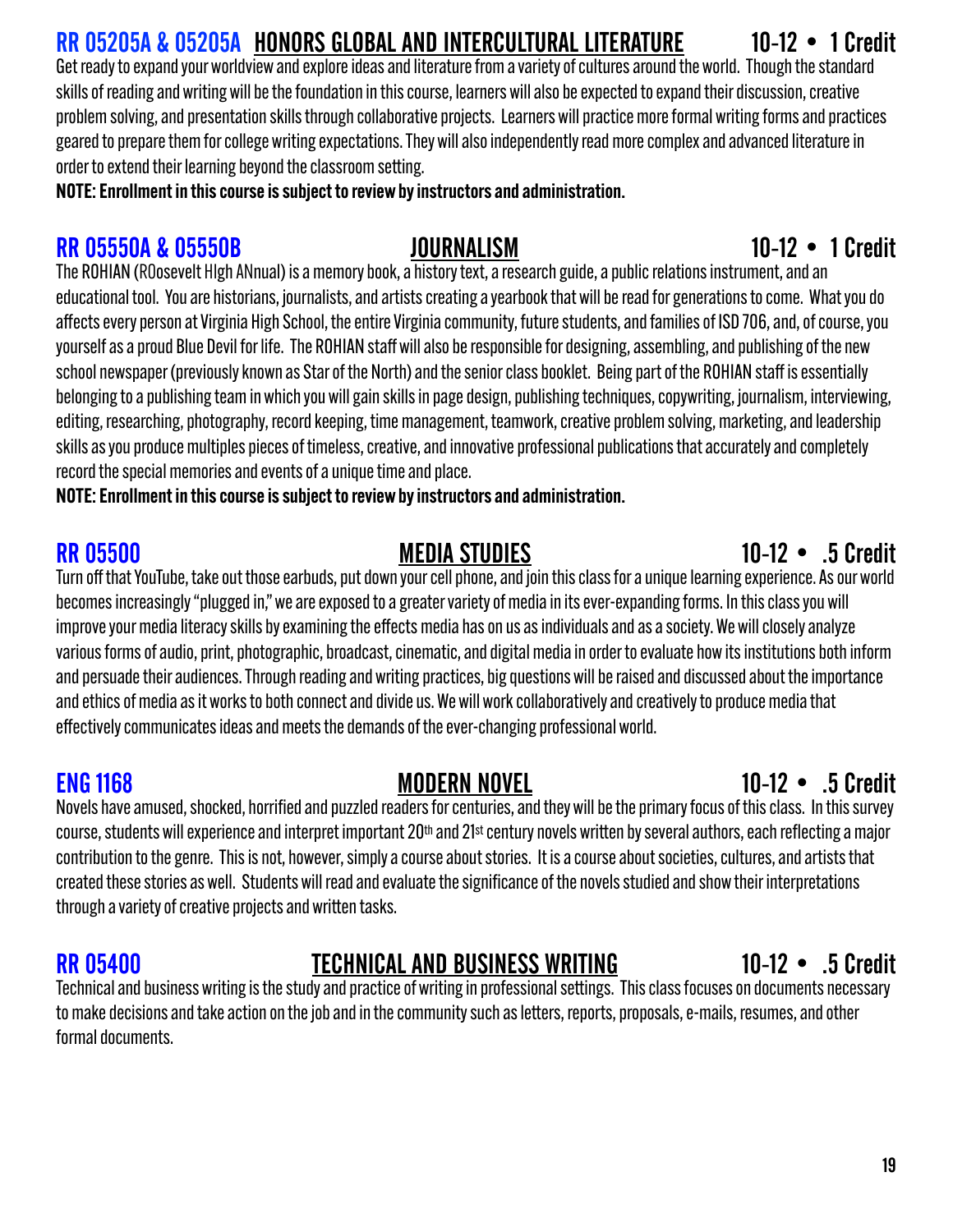# ENG 1178 YOUNG ADULT FICTION 10-12 • .5 Credit

Young Adult fiction features characters ages 12-18 who are experiencing the same conflicts, struggles, and decisions that you are. Some examples of YA fiction are The Hunger Games, The Hate You Give, The Fault in Our Stars, and The Giver. YA fiction includes all genres of fiction such as realistic, historical, sci/fi, and fantasy. This course can help you make sense of the world around you and help you find your place in the world. In this elective course, you will read YA novels, watch their movie versions, discuss artistic choices, write reflectively and creatively, and create multimedia projects. \*The titles above are merely examples, and will not necessarily be studied in this course.

# ENG 1160 COLLEGE COMPOSITION I 11-12 • .5 Credit (ENGLI5II)

(4 college credits)

### Students taking this course for College Credit will receive 1 credit instead of .5 for the semester.

College Composition I is the first in a two-course sequence that is designed to prepare students for writing across the disciplines. Accordingly, this course will offer a multitude of writing situations and an environment that encourages each writer to develop his or her individual style and voice. The course will focus on the steps in the writing process, including planning, pre-writing, drafting, revising, and editing. Students will hone paragraph writing skills and work toward achieving an acceptable level of grammatical correctness on final drafts. Students will practice writing in various rhetorical modes, including, but not limited to: narration/description, example/ illustration, problem analysis, comparison/contrast, and literary analysis. Basic library and computer researching skills will be introduced as preparation for further study in English and other disciplines.

NOTE: See CIS enrollment information.



College Composition II is the second in a two course sequence designed to prepare students for reading, writing, and communicating across the disciplines. The focus is on critical thinking about ethical and civic responsibilities and writing argumentative essays to support ideas and opinions. The course will focus on evaluating information, researching skills, incorporating outside information into writing through summary, paraphrase, and direct quotation, and documenting sources. The course will also focus on the elements of writing an argumentative essay with emphasis on how to structure and plan argumentative writing, the role of reason and logic in argumentative writing, and the consideration of audience and opposing positions in argumentative writing. Students will practice what they learn through reading, researching, and writing on a variety of controversial ethical/social/political dilemmas. Hence, the class will at times resemble an ethics or current issues course, though the communication of ideas will be most important. NOTE: See CIS enrollment information.

# ENG 1152 • .5 Credit SURVEY OF AMERICAN LITERATURE I 11-12 • .5 Credit<br>(S College Credits) (3 College Credits)

(3 College Credits)

Survey of American Literature I introduces students to literature considered 'American' from early exploration of North America through 1865. This college level course will focus on how literature reflects historical contexts and examines American society. Students will read journals, speeches, plays, short stories and poetry. Assignments will include reader response journals, discussions, projects and compositions.

NOTE: See CIS enrollment information.





Survey of American literature II introduces students to literature from 1865 - present day. This college level course will cover the literature movements of realism, modernism, the Harlem Renaissance, and postmodernism. Students will read novels. short stories, and poetry to explore how the 'American Dream' is manifested in literature. Students will discuss whose voices are heard and whose stories are told. Assignments will include reader response journals, discussions, projects, and compositions. NOTE: See CIS enrollment information.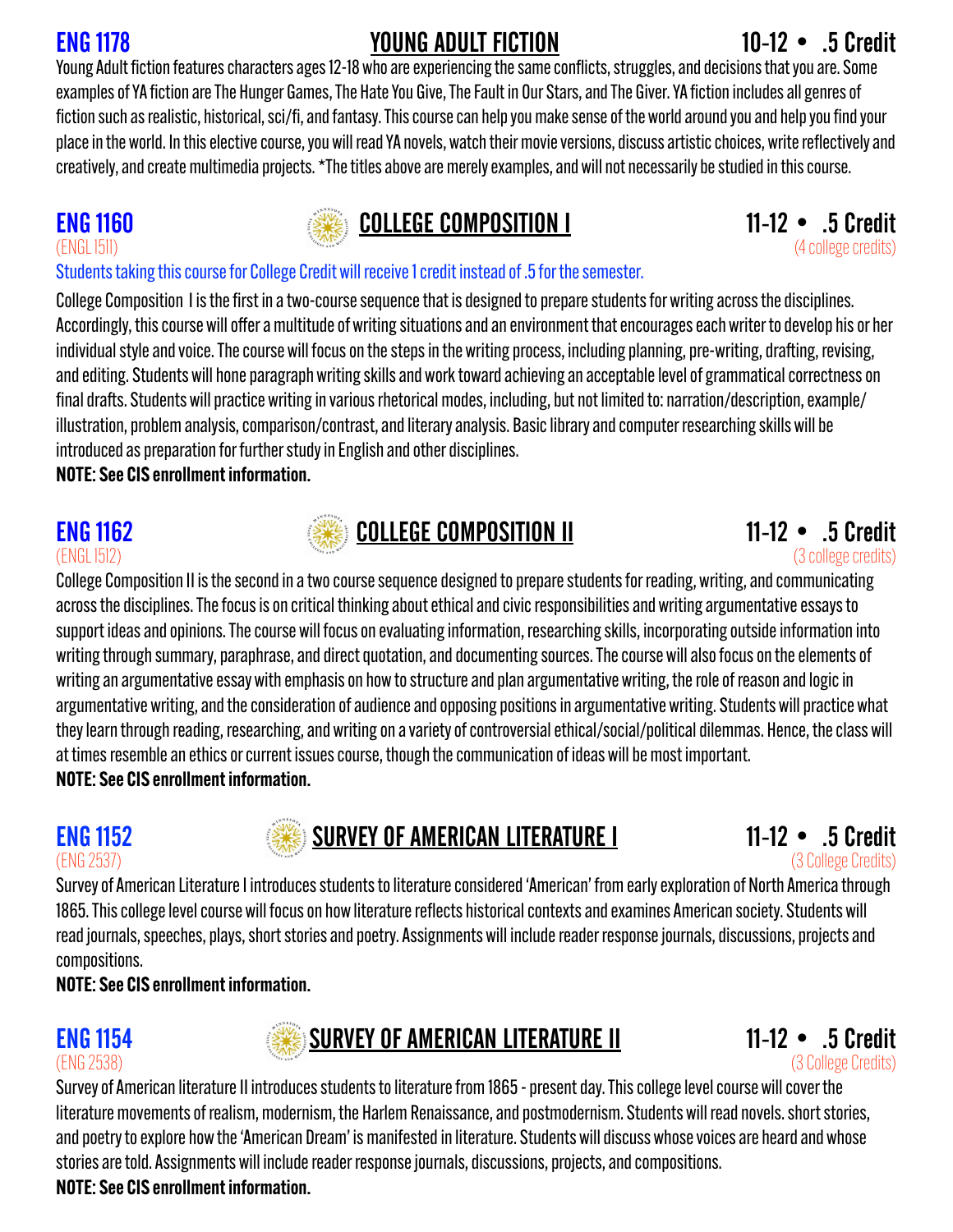# FAMILY & CONSUMER SCIENCE COURSES

### FACS 1702 APPAREL DESIGN AND PRODUCTION .5 Credit

# This course will be offered in 21-22, it may not be offered again in 22-23

This course is for students who would like to develop sewing skills while exploring the textile industry and related career opportunities. Students will practice basic skills, construct a project using a pattern, and will design, manufacture, and market an entrepreneurial project. Costs will vary depending on individual student projects.

### FACS 1704 FOODS AND NUTRITION .5 Credit

In this course, students will practice various cooking techniques while examining the nutritional needs of an individual. Food trends and lifestyle options such as vegetarian diets, convenience foods, food intolerances, and how these issues relate to the nutrient needs of an individual will also be discussed. Food lab experiences will align to course content and enhance learning of food preparation techniques. Students will explore careers related to nutrition and food preparation and service.

### FACS 1710 **HOUSING & INTERIOR DESIGN** 65 Credit

### This course is not offered in 21-22, it may be offered again in 22-23

This class is designed to help the student learn to make wise housing choices and study consumer rights and responsibilities, learn about art principles and their application to building interior and exterior spaces, study housing styles, floor plans, room and furniture arrangement and selection. Students will also spend time exploring careers in housing (architect, landscaper, interior designer, etc.)

### FACS 1712 CHILD DEVELOPMENT 10-12 • .5 Credit

In the first quarter students will learn about reproduction and prenatal development and then move on to the areas of development focusing on children ages birth to 5. In the second quarter students will learn about school age children.

### FACS 1706A & 1706B FOOD OCCUPATIONS I 11-12 • 1 Credit

### Offered at Mt Iron High School

Designed for those who are interested in the food service industry. Activity centers around our student-run restaurant, The Ranger Rock Cafe, which is open to MIB faculty/staff and the public (as well as catering for events such as banquets and meetings). Included are basic food handling and safety techniques, food production, cost control methods, operation of commercial food service equipment, and customer service. Future jobs/career paths include Chef, Short-order cook, Food preparation worker, waiter/waitress, host/hostess, food service management, or restaurant owner. Check out our website: [www.foodocc.com](http://www.foodocc.com)

### FACS 1708B & 1708A **FOOD OCCUPATIONS II** 11-12 • 1 Credit

### This course is not offered in 21-22, it may be offered again in 22-23

Offered at Mt Iron High School

### [Pre-Requisite: Food Occupations I]

Designed for those who are planning on attending a post-secondary school for culinary arts, restaurant management, or the hospitality industry. You will be responsible for inventory control, ordering supplies, qualify control, scheduling of Food Occ I stations, assisting Food Occ I students during labs and restaurant operations, and devising weekly specials. Check out our website: [www.foodocc.com](http://www.foodocc.com)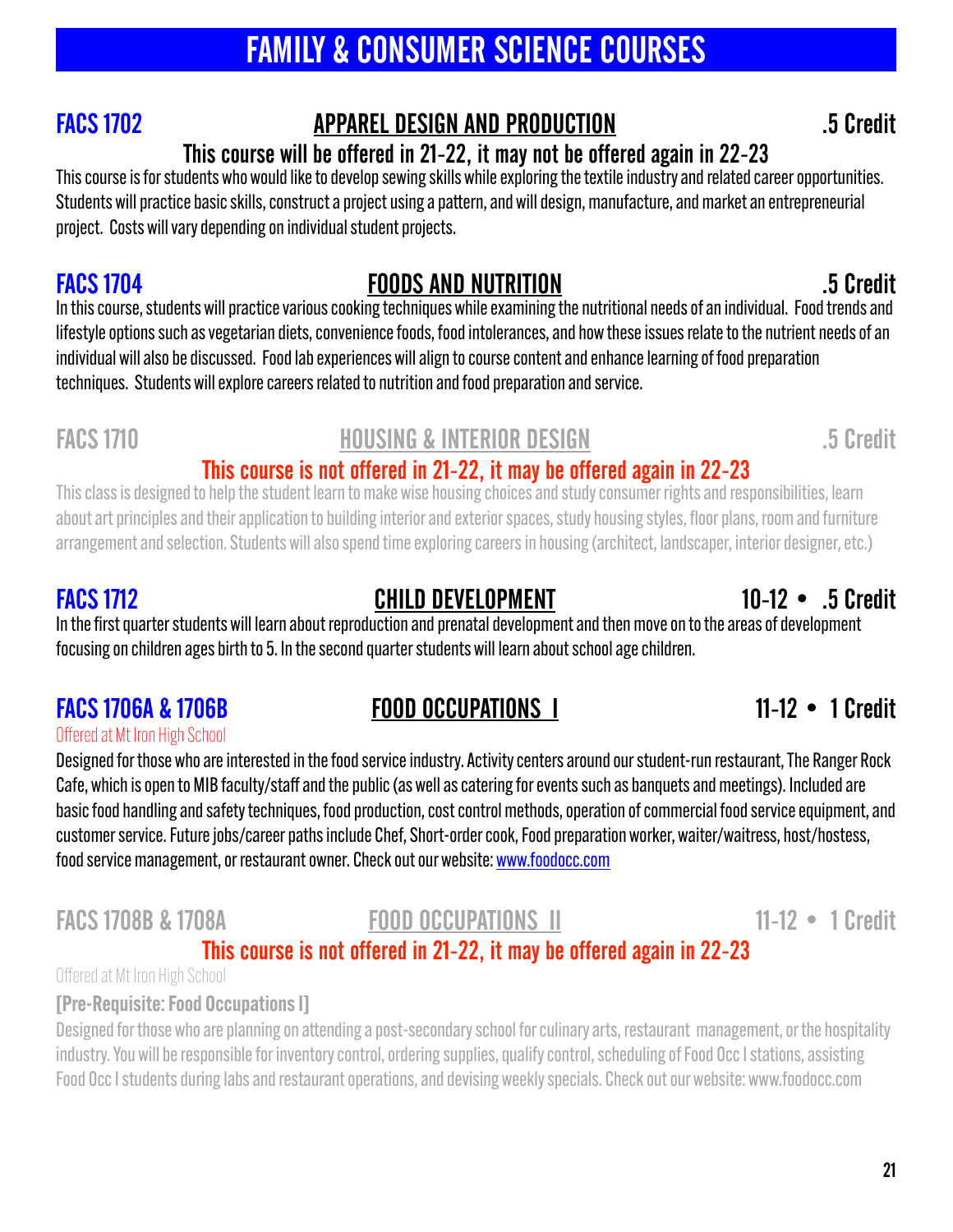# HEALTH AND HUMAN SERVICES COURSES



### RR 07215 **NEW! COMMUNITY HEALTH & WELLNESS** 5 Credit WITH CPR, AED, FIRST AID

This course is designed for people with no medical background and certifies the individual in Adult, Child, and Infant CPR (CardioPulmonary Resuscitation) and choking emergencies. This course also certifies the student in the properapplication and use of the AED (Automated External Defibrillator), and also certifies the individual how to manage illness and injuries across the lifespan (children and adults) in the first few minutes of an emergency until professional help arrives. Topics include first aid basics, personal protection, medical emergencies, injury emergencies (including bandaging and splinting), and environmental emergencies. Note: This course covers the Health graduation requirement.

# (NUNA 1215/HLTH 1657)



# **RR 07200 CNA/HOME HEALTH/RESP EMERG** 11-12 • 1 Credit (NUNA 1215/HLTH 1657)



Offered at Mesabi Range Community & Technical College - Eveleth Campus

NUNA 1215 - Intro to Nursing units of instruction include: Maintaining a safe and clean environment, communicating information, meeting basic needs, providing personal care including activity and exercise, assisting with nutrition and eliminating needs, measuring vital signs, understanding mental health and social service needs, caring for a client with special equipment and/or procedures. The course teaches the student to perform these skills in a long term facility or in a home environment. Instruction is provided through lectures with either video or instructor demonstration of nursing skills. The students are then given practice time for nursing skills in a lab with a return demonstration by the student required. The goal of this course is that the student will be proficient in all the introductory skills of Nursing and will be able to provide safe care in a healthcare setting. Upon successful completion of the course, the student will be eligible to take the State licensing exam for Certified Nursing Assistant/Home Health Aide. This course is a prerequisite for LPN and RN programs.

HLTH 1657 - Responding to Emergencies prepares the student to assess and make appropriate decisions regarding first aid care in accidents and sudden emergencies. Upon successful completion, the student shall receive American Red Cross certification in Emergency Response.

NOTE: Must meet PSEO GPA qualifications.

# (PSYC1457 / NURS1227 / EMSV1658)



RR 07210 **CPR/MED TERM/EMERG MED RESP 11-12 • 1 Credit** (PSYCI457/NURSI227/EMSVI658)



Offered at Mesabi Range Community & Technical College - Eveleth Campus

NURS 1227 - Medical Terminology - This course examines medical word composition with emphasis on word roots, prefixes, and suffixes. Abbreviations and symbols are also taught. Pharmaceutical and diagnostic terms and abbreviations are examined. This course is required for nursing and other healthcare professions.

EMSV 1658 - First Responder - The First Responder course is designed to train volunteers and professionals to deal with trauma and medical emergencies. Emphasis includes assessing the scene and preventing further harm, assessing patients, following protocols for equipment use, and working within the established EMS system to access medical care, and to report and provide medical support until a higher level of care can be obtained. This course includes CPR certification at the Healthcare provider level. First Responder Certification requires a skill test, 80% correct on a national written exam, and fee payment. (Certification available)

NOTE: Must meet PSEO GPA qualifications.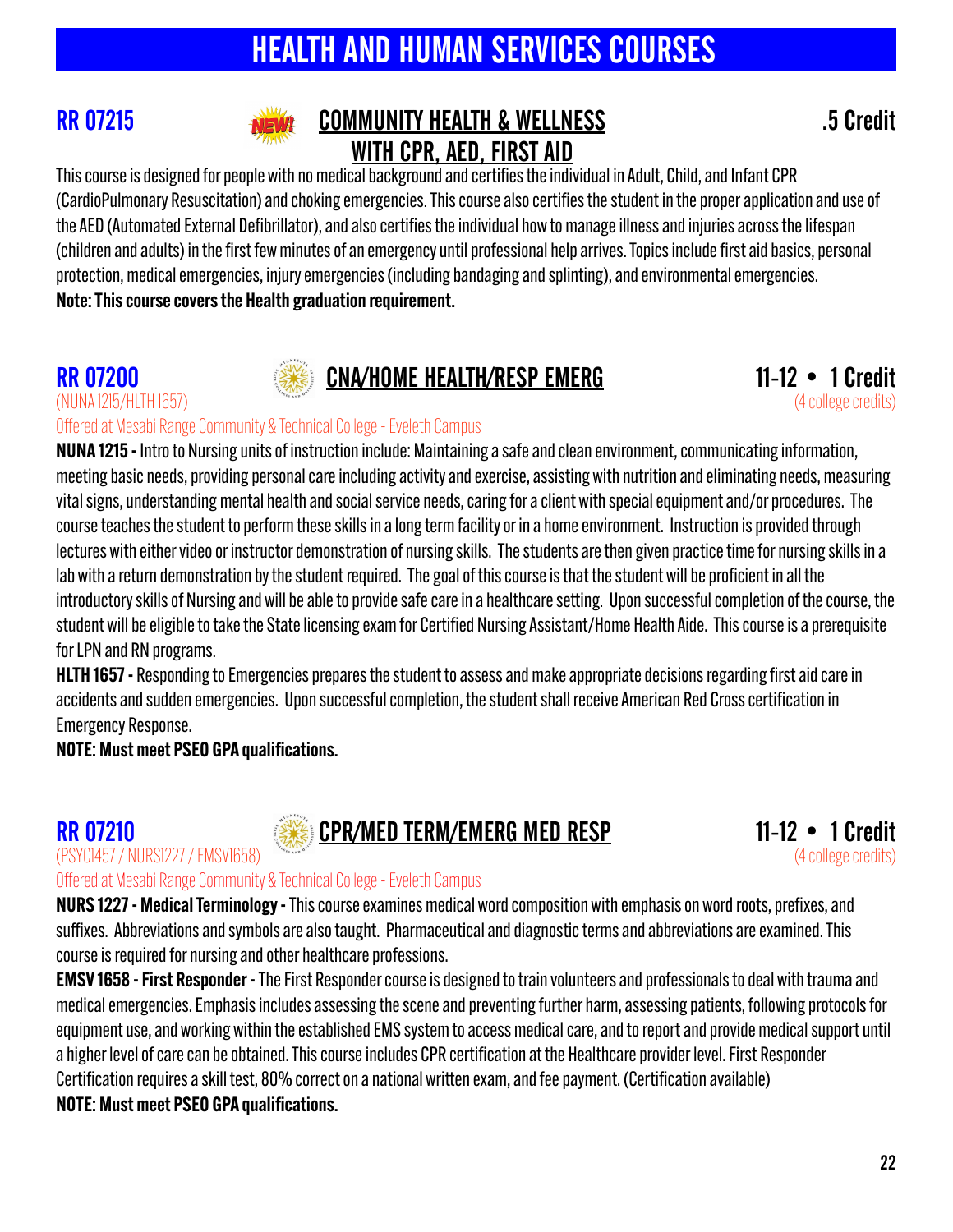### RR 07125 MEDICAL TERMINOLOGY .5 Credit

A great pre-requisite course for anyone interested in medical careers and other health sciences. It recommended that this course is taken prior to Human Anatomy. The topics covered in this course will help students develop fluency in specialized medical language of the human body and health. Topics include terminology for the human body and pathological conditions. Terms will focus on the body systems of lymphatic, musculoskeletal, nervous, reproductive, respiratory, and urinary systems. Labs will correlate to the terminology unit.

Medical terminology is the study of the principles of medical word building to help the student develop the extensive medical vocabulary used in health care occupations. Students receive a thorough grounding in basic medical terminology through a study of root words, prefixes and suffixes. The study focuses on correct pronunciation, spelling and use of medical terms. Anatomy, physiology, and pathology of disease are discussed.

[This class is recommended, but not required, to be taken prior to Anatomy & Physiology] This course is considered a Science elective credit for graduation.

### RR 07120 **RR 07120 MEDICAL CAREERS** 5 Credit

We will explore different careers within the medical industry. Career planning, medical ethics, terminology review, interpersonal skills, critical thinking, and communication skills will be topics covered throughout the semester. Other topics include therapeutic careers, information technology, alternative health, and diagnostic careers.

Note: This course is considered a Science elective credit for graduation.

# RR 07100 **PERSONAL & CONSUMER HEALTH STUDIES** 5 Credit

This course covers topics including personal health and fitness, nutrition, mental health and management, infectious and noninfectious diseases, drugs in our society, safety and emergency care, environmental health, and digital citizenship. We will be building skills in the area of decision-making, goal-setting, building self-esteem, communication/refusal skills, and conflict resolution. Note: This course covers the Health graduation requirement.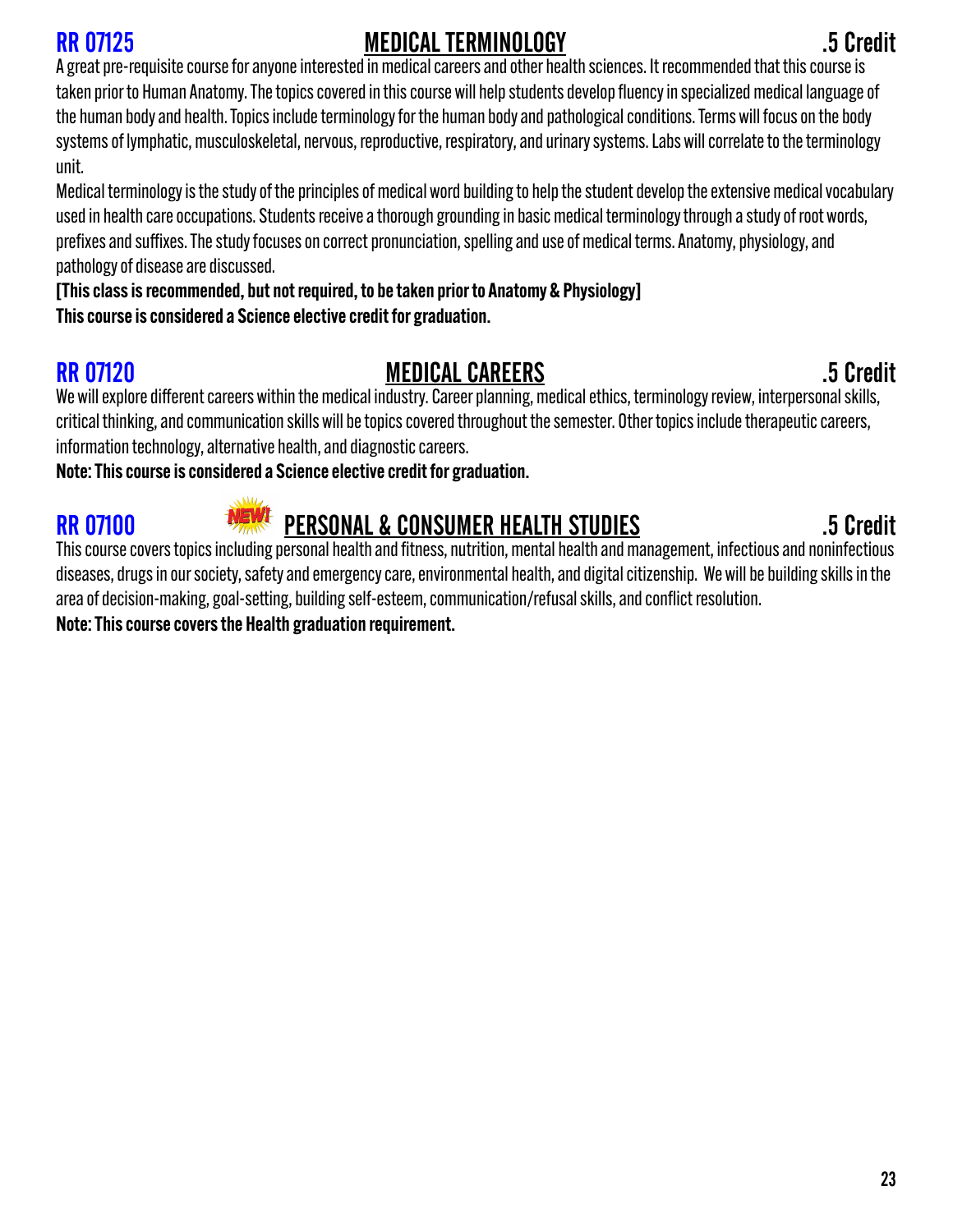# INDUSTRIAL COURSES INDUST 1810 INDUSTRIAL TECHNOLOGY I 9-11 • .5 Credit

In this class students will begin to explore the field of Industrial Technology. An Introduction to Basic Drafting, 3D Design, 3D Modeling, 3D Printing, Laser Engraving and Vinyl Cutting will be the emphasis for Industrial Technology I. It is recommended but not required to take Industrial Technology II during the same school year. See More Here: htt[ps://drive.google.com/open?](https://drive.google.com/open?id=1rPqsVt3tpiYd_pp2GUpFfP2TJqmH0Ko7) [id=1rPqsVt3tpiYd\\_pp2GUpFfP2TJqmH0Ko7](https://drive.google.com/open?id=1rPqsVt3tpiYd_pp2GUpFfP2TJqmH0Ko7)

### [Prerequisite: Industrial Tech I]

The focus of Industrial Technology II will be an introduction to Shop Safety, Woodworking, and Metalworking. Students will be able to make use of their newly developed skills to design and create projects of choice during the last portion of this class. This a hands-on class where the students will enjoy working in a high-tech shop setting. See More Here: htt[ps://drive.google.com/open?](https://drive.google.com/open?id=1rPqsVt3tpiYd_pp2GUpFfP2TJqmH0Ko7) [id=1rPqsVt3tpiYd\\_pp2GUpFfP2TJqmH0Ko7](https://drive.google.com/open?id=1rPqsVt3tpiYd_pp2GUpFfP2TJqmH0Ko7)

INDUST 1820 ROBOTICS I .5 Credit This course introduces the fundamental concepts of robotics using VEX Robotics. Topics include how robots move, sense, and perceive the world around them. Students will construct and program robots in laboratory sessions. Robots perform tasks that are too repetitive, too dirty, or too dangerous for humans. Robots can entertain us, clean our houses, build our cars, fight our wars, and perform surgery on our bodies. No previous computer programming or electronics experience is necessary. It is recommended to register for Robotics I and II in the same year, but not required. See More Here: htt[ps://drive.google.com/open?id=1H5jPhuRUNrhmqoXfR\\_-\\_xP9wQ8sN8hPi](https://drive.google.com/open?id=1H5jPhuRUNrhmqoXfR_-_xP9wQ8sN8hPi)

# INDUST 1822 ROBOTICS II .5 Credit

[Prerequisite: Robotics I]

Robotics takes a problem solver and engineer to perform tasks that are too repetitive, too dirty, or too dangerous for humans. This class helps students learn about robotics by building, programming, and designing robots. Students will construct and program robots in shop environments. It is recommended to register for Robotics I and II in the same year, but not required. See More Here: htt[ps://drive.google.com/open?id=1H5jPhuRUNrhmqoXfR\\_-\\_xP9wQ8sN8hPi](https://drive.google.com/open?id=1H5jPhuRUNrhmqoXfR_-_xP9wQ8sN8hPi)

# RR 08200 SMALL ENGINES 3.5 Credit

Small Engines is an introductory course on two and four stroke cycle engines. This course familiarizes students with the use of hand tools and small engines. Units of study include engine parts, systems, and operation of the small engine. Lab orientation emphasizes safety, maintenance, trouble-shooting, and organization while allowing the student to disassemble and reassemble small engines. Students learn how to communicate on a technical level, properly use tools, gauges, and precision measuring devices. This course is highly recommended for students entering engineering, designing, motor sports, and auto technology.

# RR 08120 BUILDING CONSTRUCTION I 10-12 • .5 Credit

### Preference of enrollment will be given to students in grades 11-12 with instructor approval.

Do you want to be a part of Rock Ridge history? If you are in this building construction class you will be constructing several structures for the new Rock Ridges athletic complex. These projects will include the construction of the concessions and bathroom buildings, athletic storage buildings, baseball and softball dugouts, and press boxes. The larger projects will take place on-site during the warmer months, and modular and panelized building components will be built indoors during the colder months. Students will take part in hands-on construction while exploring careers in carpentry and construction. Related instruction emphasizes math, blueprint reading, estimating, materials of construction, tools and equipment, principles of carpentry, and safety.It is recommended, but not required, to take Building Construction I & Building Construction II during the same school year. htt[ps://drive.google.com/open?](https://drive.google.com/open?id=1lVmkg60br5z1ycOYuILax-wSIzkWZdfw) [id=1lVmkg60br5z1ycOYuILax-wSIzkWZdfw](https://drive.google.com/open?id=1lVmkg60br5z1ycOYuILax-wSIzkWZdfw)

# INDUST 1812 INDUSTRIAL TECHNOLOGY II 9-11 • .5 Credit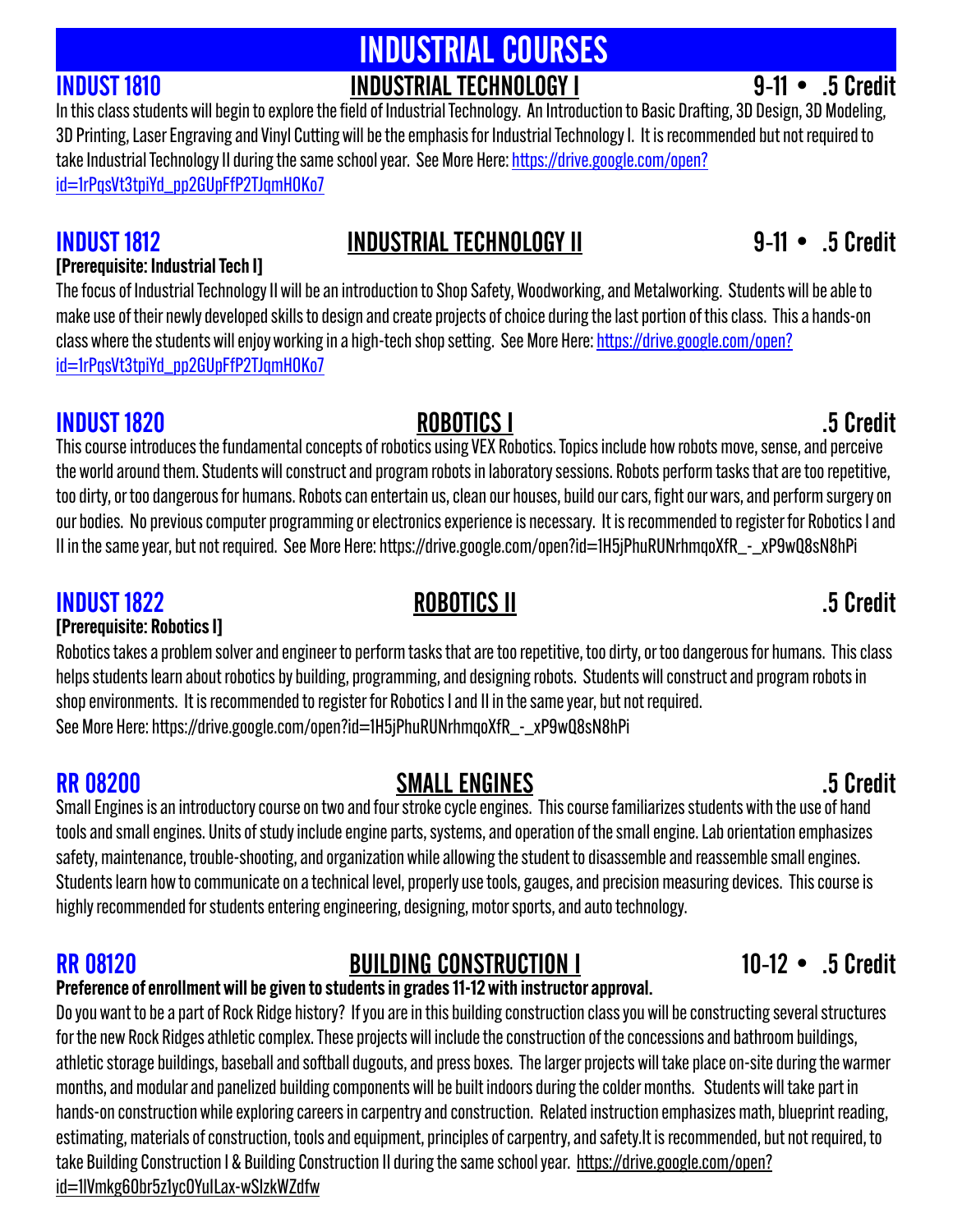### RR 08122 BUILDING CONSTRUCTION II 10-12 • .5 Credit

# (CARP 1225)

### [Prerequisite: Building Construction I]

### Preference of enrollment will be given to students in grades 11-12 with instructor approval.

Building Construction II will be an extension of Building Construction I. We will continue to build and finish building several new structures at the new Rock Ridge athletic complex. Students will continue to acquire knowledge and skills related to the building trades industry. Topics to be covered more in depth could include the installation of: windows, doors, exterior walls and siding, plumbing, electrical, heating, insulation, interior walls, drywall, ceiling materials, flooring, and painting. These Construction Trade Skills will provide the essential framework for individuals desiring to become proficient in the skilled trade of construction. See More Here: htt[ps://](https://drive.google.com/open?id=1lVmkg60br5z1ycOYuILax-wSIzkWZdfw) [drive.google.com/open?id=1lVmkg60br5z1ycOYuILax-wSIzkWZdfw](https://drive.google.com/open?id=1lVmkg60br5z1ycOYuILax-wSIzkWZdfw)

### INDUST 1849 ENGINEERING I - Fundamentals of Solid Modeling 10-12 • .5 Credit

This course introduces the fundamentals of graphical communications for design and manufacturing with a solids modeling software called SolidWorks. Topics include basic 3D geometry construction, drawings, assemblies, and dimensioning. In addition to using SolidWorks we will also be using the 3D printer for rapid prototyping of our designs. It is encouraged but not required to take Engineering II during the same school year. See More Here: htt[ps://drive.google.com/open?id=1I6RQ9KpuIEbmxSE6sZiR04x47RgFxMTX](https://drive.google.com/open?id=1I6RQ9KpuIEbmxSE6sZiR04x47RgFxMTX)

### INDUST 1851 ENGINEERING II - Engineering Professional Development I 10-12 • .5 Credit

This course helps students gain an understanding of the profession of engineering and the pathway to obtaining an engineering education. This course will go over the design development process while enriching problem-solving skills. Students will take a handson approach to real-world projects, giving them a better understanding of how the skills learned in the classroom can be applied to everyday life.

See More Here: htt[ps://drive.google.com/open?id=1I6RQ9KpuIEbmxSE6sZiR04x47RgFxMTX](https://drive.google.com/open?id=1I6RQ9KpuIEbmxSE6sZiR04x47RgFxMTX)

### RR 08400 **RR 08400 HOME MAINTENANCE** 10-12 • .5 Credit

The Home Maintenance course is designed to give students a basic understanding of home maintenance and repair. Consisting of, but not limited to: concrete, electrical, plumbing, carpentry, roofing, drywall, painting techniques, tile installation, wall coverings, and landscaping. In addition to home repair, this class will cover many different areas of everyday life. Each student will complete hands-on activities using the skills and tools necessary for home repairs and improvements. This is a life-long skill class. See More Here: htt[ps://drive.google.com/open?id=13oexkHhGu](https://drive.google.com/open?id=13oexkHhGuflJ-52ZWlUps4fYeL4twHu5)flJ-52ZWlUps4fYeL4twHu5

iDesign will allow one's imagination and creativity turn into reality. Students will use high-tech computer controlled equipment such as laser engravers, vinyl cutters, and rapid prototyping machines. Students will create projects such as: multicolor decals, custom printed t-shirts, personalized picture frames, LED signs, etched mirrors, selfie bobbleheads, etched sports mugs, personalized flower vases, drink coasters and a cutting board. Pretty much anything custom you see on Pinterest you can create in this class. Students will design and create several different projects in a clean lab environment. Once students are familiar with the software and equipment, they will have the opportunity to design and create projects of their choice.

See More Here: htt[ps://drive.google.com/open?id=1UHfOp02vVwwmtgfclvmrWn5fHUd\\_\\_RRy](https://drive.google.com/open?id=1UHfOp02vVwwmtgfclvmrWn5fHUd__RRy)

### INDUST 1818 iDESIGN 10-12 • .5 Credit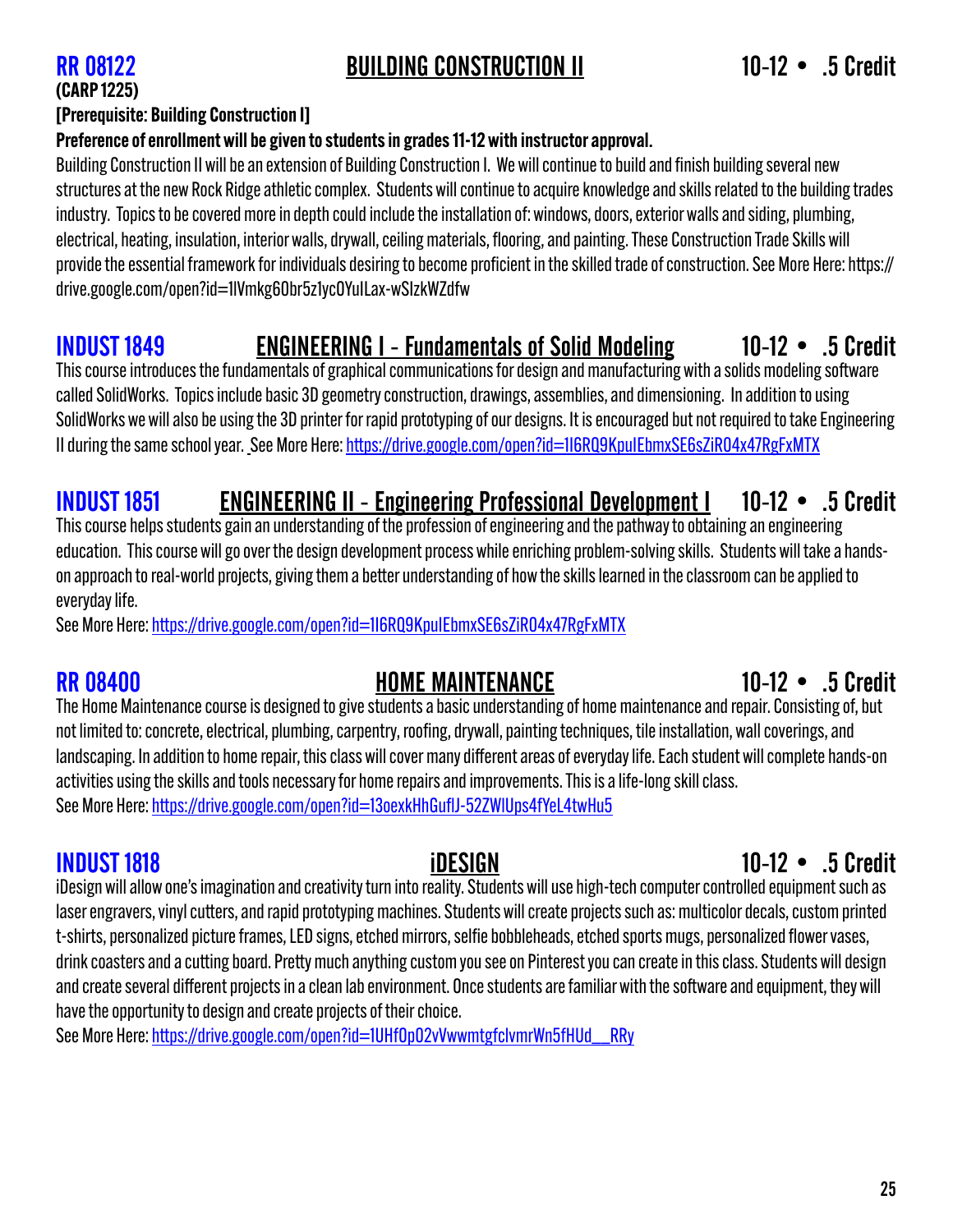### RR 08300 INTRO TO MILLWRIGHT & MINING 10-12 • .5 Credit

### This course will be offered in 21-22, it may not be offered again in 22-23

Have you ever wondered what a Millwright is and what they do? This course gives you the opportunity to learn and explore about what Millwrights do for their jobs. This includes instruction and experiences in mechanics, hydraulics, principles of operation, maintenance and repair, use of measurement and analysis tools, disassembly and reassembly of machinery, safety and career opportunities, plant tours, and much more. Students will learn about how to apply the keys to success in industry that include safety, continuous learning, positive attitude, reliable attendance, teamwork and a positive work ethic.

Intro to welding offers students the opportunity to learn about the welding and cutting processes. Students will be introduced to Oxy-Acetylene Welding, Arc Welding, Wire Feed Welding, Torch Cutting, CNC Plasma Cutting and Plasma Cutting. Students will also have the opportunity to use these skills to create several different projects of choice.

See More Here: htt[ps://drive.google.com/open?id=1jUWS6LrZnMWsREdbDqtY5mfNg7OxEiW9](https://drive.google.com/open?id=1jUWS6LrZnMWsREdbDqtY5mfNg7OxEiW9)

### RR 08502 WELDING II 10-12 • .5 Credit

### [Prerequisite: Welding I or Intro to Welding]

This course offers intermediate level training in Horizontal and Vertical Welding. Welding processes include Shielded Metal Arc Welding ("Stick"), Oxy-Acetylene Welding and Cutting, Gas Metal Arc Welding ("Wire Feed"), Plasma Arc Cutting, Gas Tungsten Arc Welding (TIG), CNC Plasma Cutting and Welding Safety. Students will complete an assigned metals project. See More Here: htt[ps://drive.google.com/open?id=1jUWS6LrZnMWsREdbDqtY5mfNg7OxEiW9](https://drive.google.com/open?id=1jUWS6LrZnMWsREdbDqtY5mfNg7OxEiW9)

### [Prerequisite: Welding II]

This course offers advanced welding training. Welding processes include Overhead Welding, Shielded Metal Arc Welding ("Stick"), Gas Metal Arc Welding ("Wire Feed"), Gas Tungsten Arc Welding (TIG), FCAW and Aluminum Welding. Plasma Arc Cutting and CNC Plasma operation will also be introduced in this course. Welding III will give students the opportunity to design and create projects of choice, or be part of a class project. Examples of choice projects could include; snowmobile/ATV accessories, signs, art sculptures, sporting, hunting or fishing accessories and more! examples of class projects could include; a utility trailer, drop down fish house frame or a mobile BBQ grill. This class could lead to future career paths which could include; Welder, Millwright, Independent Owner Welding/ Fabricating Shop or Computer Aided Manufacturing.

See More Here: htt[ps://drive.google.com/open?id=1jUWS6LrZnMWsREdbDqtY5mfNg7OxEiW9](https://drive.google.com/open?id=1jUWS6LrZnMWsREdbDqtY5mfNg7OxEiW9)

### RR 08100 MOOD TECHNOLOGY I 10-12 • .5 Credit

Students will develop hands-on skills, knowledge, and safety practices by using the tools and equipment in the woodworking industry. Students will construct a magazine rack at no cost to the student. The students next project will be a small piece of furniture or cabinet of their choice and will be paid for by the student. See More Here: htt[ps://drive.google.com/open?](https://drive.google.com/open?id=1kfb1eFHZD4PQjuvkkWnv9_96ThBERmKp) [id=1kfb1eFHZD4PQjuvkkWnv9\\_96ThBERmKp](https://drive.google.com/open?id=1kfb1eFHZD4PQjuvkkWnv9_96ThBERmKp)

### RR 08102 MOOD TECHNOLOGY II 10-12 • .5 Credit

### [Prerequisite: Wood Technology I]

Students will learn more about the wood industry and enhance their skills by constructing an advanced cabinet or piece of furniture. Students will construct their project from the design stage to the finished product. Project examples include entertainment centers, coffee tables, gun cabinets, dressers, curio cabinets and display cabinets. The project will be paid for by the student. See More Here: htt[ps://drive.google.com/open?id=1kfb1eFHZD4PQjuvkkWnv9\\_96ThBERmKp](https://drive.google.com/open?id=1kfb1eFHZD4PQjuvkkWnv9_96ThBERmKp) 

### RR 08500 WELDING I 10-12 • .5 Credit

### RR 08504 **RR 08504** WELDING III 11-12 • .5 Credit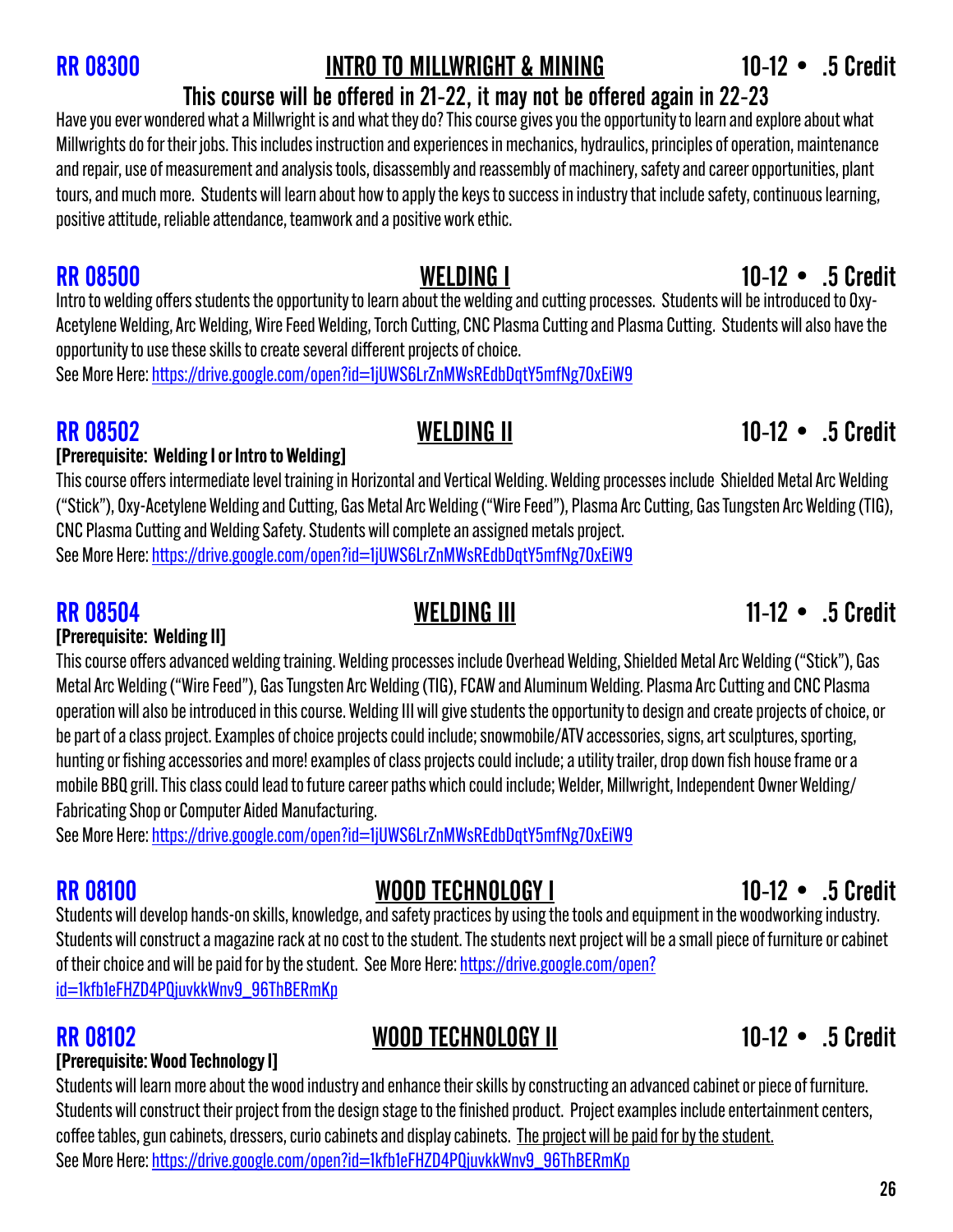### RR 08210 **AUTO MAINTENANCE** 11-12 • .5 Credit

This course provides students with the knowledge to make economical decisions and take preventative measures to enhance the overall satisfaction of being a vehicle owner. The class discussions and lab activities provide the fundamental knowledge and experience in owning and maintaining an automobile. Students will use basic hand, power, and lifting tools to perform maintenance on vehicles. Changing oil and filters, tire rotation, minor electrical repairs, exterior car maintenance and other related tasks are experienced. See More Here: htt[ps://drive.google.com/open?id=1GdduiawPNOgJz-0Y56ydiWvmvKLnia0q](https://drive.google.com/open?id=1GdduiawPNOgJz-0Y56ydiWvmvKLnia0q)

### RR 08220 **AUTO MECHANICS I** 11-12 • .5 Credit

### [Prerequisite: Auto Maintenance]

This course is the study of the operation and repair of the automobile. A systematic approach will be used to disassemble, measure, diagnose, and reassemble automobiles and some small engines. Live shop work will be used as much as time permits. The year will be broken down into units, beginning with orientation & safety, progressing through engine principles, general automotive servicing, tool identification/use, followed by more advanced areas. See More Here: htt[ps://drive.google.com/open?](https://drive.google.com/open?id=1GdduiawPNOgJz-0Y56ydiWvmvKLnia0q) [id=1GdduiawPNOgJz-0Y56ydiWvmvKLnia0q](https://drive.google.com/open?id=1GdduiawPNOgJz-0Y56ydiWvmvKLnia0q)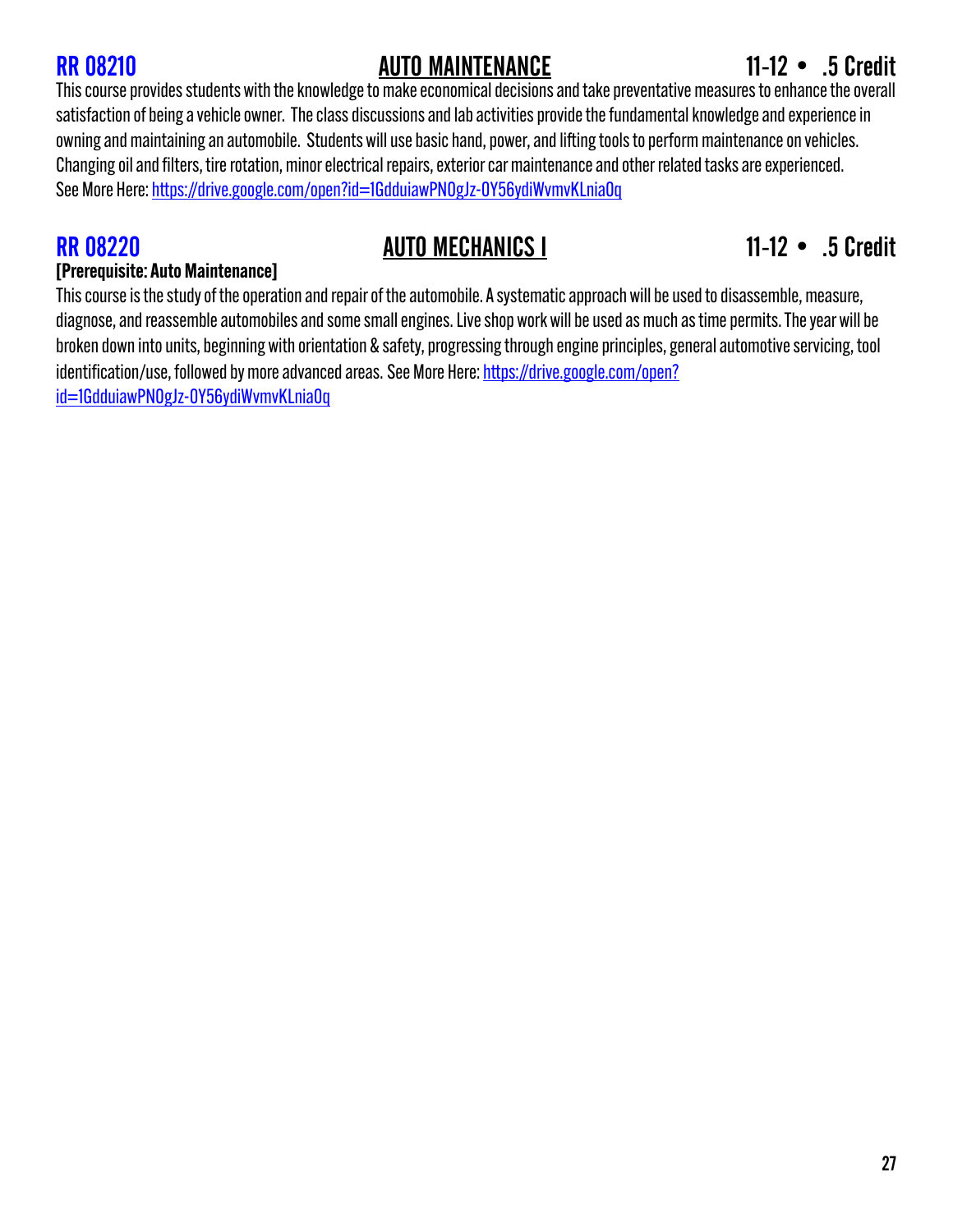# MATH COURSES

# RR 09210A & 09210B INTERMEDIATE ALGEBRA I **1** Credit

# (Required unless taking Honors)

Intermediate Algebra I will include an algebraic introduction that builds upon the concepts taught in Introductory Algebra. Students will be working with real numbers, solving equations and problems, polynomials, factoring polynomials, algebraic fractions, applying fractions, introduction to functions, systems of linear equations, inequalities, rational and irrational numbers, and finally, quadratic functions.

### RR 09310A & 09310B GEOMETRY 10-12 • 1 Credit

### (Required unless taking Honors)

This course is the study of plane, solid, and coordinate geometric problems. Topics covered are basic figures, definitions and postulates, inductive and deductive reasoning, angle relationships, perpendicular and parallel lines and planes, congruent and similar polygons, an introduction to trigonometry, circles, arcs and angles, etc. This course consists of a review of arithmetic operations, the practical application of topics in measurement, geometric figures, geometric formulas, industrial formulas, metric system, geometric construction, ratio and proportion, percentage, trigonometry, and graphs.

### MATH 1234A & 1234B **HONORS GEOMETRY** 1 Credit

### [Prerequisite: HONORS 8TH GRADE ALGEBRA I or High School Algebra with instructor approval] [Students are required to maintain a B- average PER SEMESTER and no more than 2 missing assignments PER SEMESTER]

Emphasis is placed on deduction, but significant roles of induction and intuition are also stressed. Linear, angular, surface and volumetric, and quantities of l, 2, and/or 3 dimensional geometric forms are compared and/or calculated. The line, plane, and space are coordinated; and elementary methods of analytical geometry are introduced. Solid geometry is integrated with plane geometry throughout the course.

### RR 09230A & 09230B ALGEBRA II 10-12 • 1 Credit

### (Required unless taking Honors)

### [Prerequisite: Intermediate or Algebra I]

This is the second course in high school algebra. Topics covered include solving equations and inequalities including linear, quadratic, polynomial, inverse, absolute value, and exponential. Other topics include solving systems of equations; simplifying rational, irrational, imaginary, and complex expressions; logarithms, and probability and statistics.

### MATH 1244A & 1244B HONORS HIGH SCHOOL ALGEBRA II 10-12 • 1 Credit

### [Prerequisite: Honors Geometry or instructor approval**]**

### [Students in this class come directly from Honors Geometry. They are required to maintain a B- average PER SEMESTER and no more than 2 missing assignments PER SEMESTER.]

High School Algebra II is a continuation of High School Algebra I geared toward the college-bound student. The first semester includes discussion of properties of the real number system, graphing and solving linear equations, factoring, solving quadratic equations, and an introduction to roots, radicals, and complex numbers.

The second semester includes properties of special curves (circles, parabola, hyperbola, ellipse), direct and inverse variation, logarithms, arithmetic/geometric sequences and series, statistics and probability, and an introduction to trigonometry.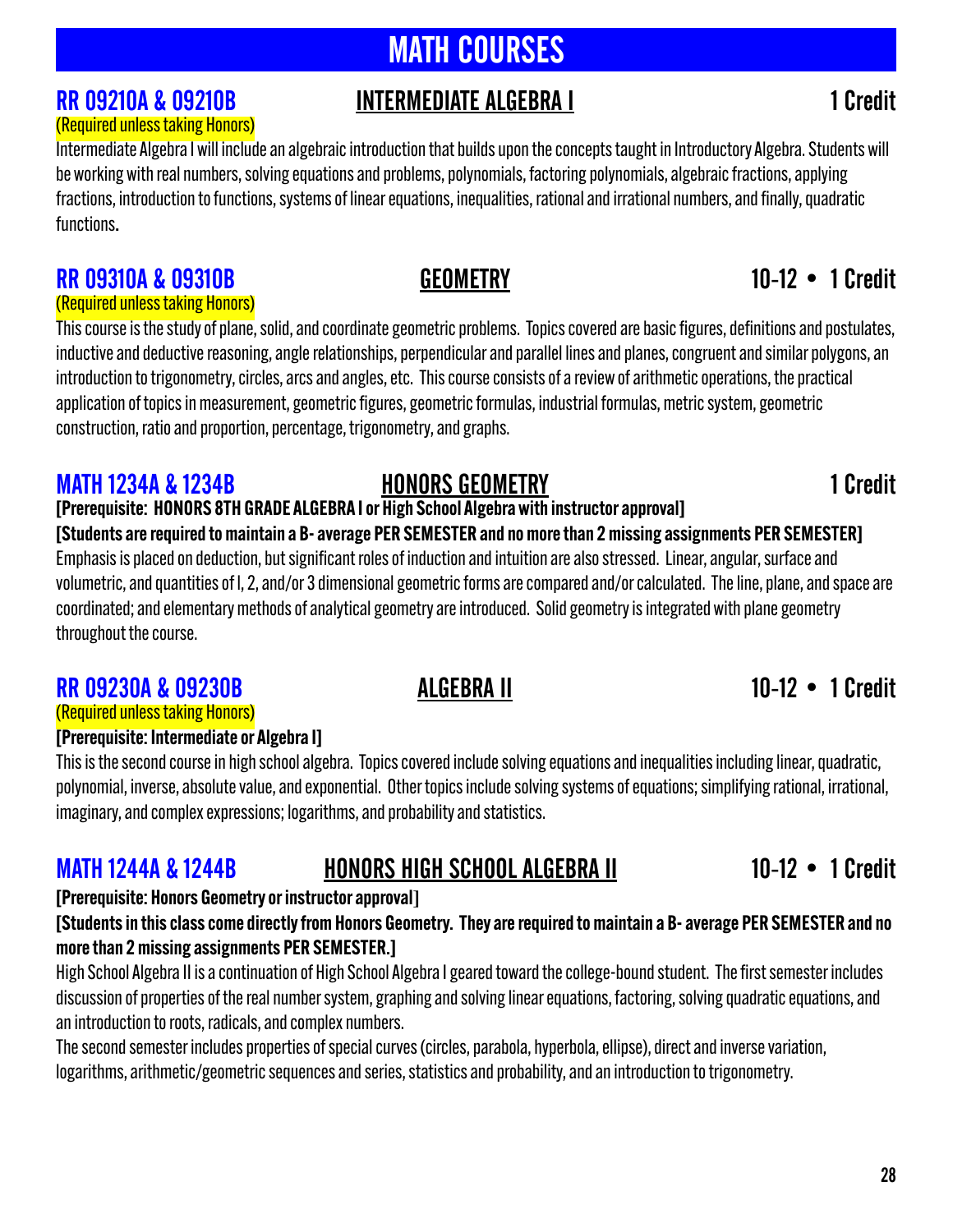### MATH 1250A & 1250B HIGH SCHOOL TRIGONOMETRY 11-12 • 1 Credit

### [Prerequisite: Informal HS Algebra II or HS Algebra II &1 year of Geometry]

This is NOT a pre-calculus course. It is a continuation of Informal High School Algebra II or High School Algebra II for those students who want another math course. It is a course that should be considered for any student who plans to continue their education beyond high school, either at a college or vocational school. Some of the topics include trigonometric functions, complex numbers, and vectors with a strong emphasis on problem solving.

### MATH 1252 COLLEGE TRIGONOMETRY 11-12 • .5 Credit MATH 1254 **COLLEGE ALGEBRA** 11-12 • 1 Credit

(MATH 1547) (MATH 1521) (6 college credits)

### [Prerequisite: High School Algebra II] Those taking this sequence for college credit will receive 1.5 math credits.

These courses are considered necessary for any student who plans to take calculus in college. All engineering, mathematics, and science-based majors, along with most medical related fields and advanced accounting fields require calculus to some extent. Completion of this course with good grades and strong study habits should be adequate preparation to take calculus in college. The course "High School Trig" is not designed as a prerequisite for calculus.

(This course may be taken if at least a "C" average in High School Algebra II is maintained.)

### NOTE: Register for both classes to receive college credit.

NOTE: See CIS enrollment information

### **MATH 1256A & 1258B CALCULUS I** 12 • 1 Credit (MATH 1561) (5 college credits)





### [Prerequisite: College Trigonometry & College Algebra]

This course examines limits, continuity, fundamentals of differentiation and integration of functions of one variable and applications of differentiation and integration.

(This course may be taken for high school credit if at least a "C" average in College Trigonometry & College Algebra is maintained.)

NOTE: Register for both classes to receive college credit which is earned in the 2nd semester of the course.

NOTE: See CIS enrollment information

### MATH 1264A & 1264B TECHNICAL MATH 1264A & 1264B

### (GEDM 1165)

Mathematics for the Trades provides practical mathematical skills needed in a variety of occupations (carpentry, plumbing, electrical, construction, masonry, machinist, HVAC, allied health, landscaping, and many more). This course assists students by providing a direct practical approach that emphasizes careful complete explanation and actual on-the-job applications. Special attention is given to math skills required for successful field work by using a wide variety of real problems and situations. Many applications used are parallel with those that appear on professional and apprenticeship exams.

### MATH 1270A & 1270B SENIOR HIGH MATH TOPICS 12 • 1 Credit

This course will help you review and learn important concepts and skills related to high school mathematics. the course will include a wide variety of algebraic, geometric and trigonometric topics that will help students increase their skills in preparation for future postsecondary entrance exams.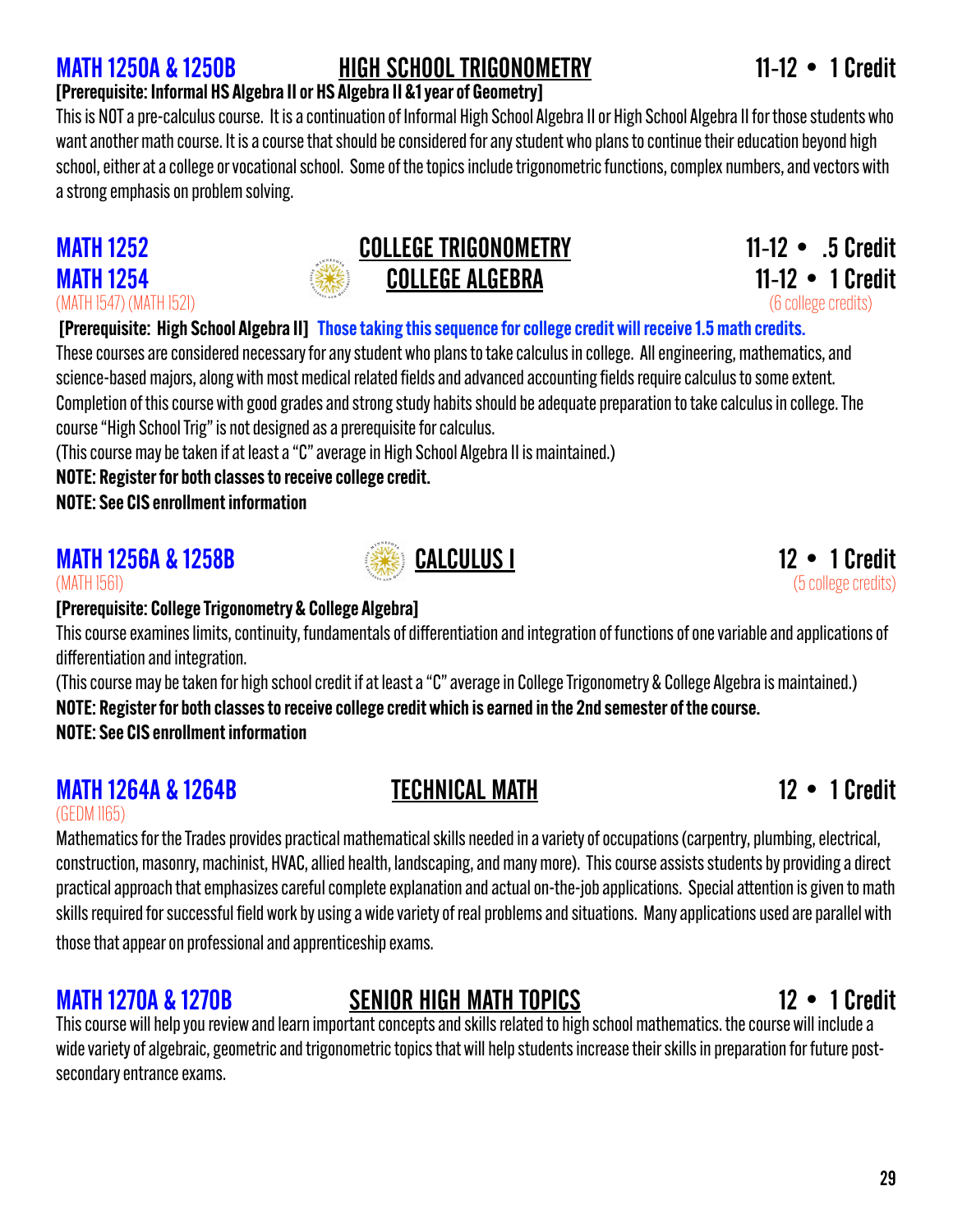# MUSIC COURSES

### RR 10200A & 10200B BEL CANTO 9 • 1 Credit

### (Intermediate SSAA choir) This course will be taught on the Eveleth Campus

Bel Canto is a non-auditioned choir open to all SOPRANO/ALTO SINGERS in 9th grade. The course will focus on the enjoyment of singing, exposure to the many styles of choral music, and the development of the skills necessary for an excellent choral performance. Bel Canto performs in three major concerts each year, the MSHSL Large Group Contest, and travels every four years. The choir may also participate in field trips, community performances, and festivals. This choir is a year long course; students must sign up for both semesters.

### RR 10220A & 10220B KANTOREI 9 • 1 Credit (Intermediate TTBB choir)

### This course will be taught on the Virginia Campus

Kantorei is a non-auditioned choir open to all TENOR/BASS SINGERS in 9th grade. The course will focus on the enjoyment of singing, exposure to the many styles of choral music, and the development of the skills necessary for an excellent choral performance. Kantorei performs in three major concerts each year, the MSHSL Large Group Contest, and travels every four years. The choir may also participate in field trips, community performances, and festivals. This choir is a year long course; students must sign up for both semesters.

### RR 10230A & 10230B A CAPPELLA CHOIR 10-12 • 1 Credit

### A Cappella Choir (advanced mixed choir, grades 10-12)

The Virginia High School A Cappella Choir is the flagship ensemble of the Virginia Choral Department and is open to all singers in grades 10-12. The A Cappella Choir is designed to fulfill the needs of those students who desire a strong background in choral singing. The choir performs all styles of choral literature from the renaissance through the contemporary periods, and a high level of commitment is expected. Emphasis is placed on solo and ensemble singing. The choir performs in three major concerts throughout the year, performs in the MSHSL music contests, participates in music festivals and community performances, and travels every two years. This choir is a year long course; students must sign up for both semesters.



# RR 10240 **FUNDAMENTALS OF MUSIC THEORY** 11-12 • .5 Credit<br>
(3 college credits) (3 college credits)

(3 college credits)

This course is specifically designed for students interested in music and its inner workings. The basic concepts of rhythm, melody, harmony, and music reading are studied. Students are introduced to fundamental musical structures such as key signatures, intervals, scale and chord construction, elementary harmonic analysis, basic time signatures, form, terminology, elementary keyboard and transposition. This course must be taken concurrently with a music ensemble (band, choir, or orchestra). This course should not take the place of your participation in an ensemble. If you have any questions, please contact Mr. Krage. NOTE: See CIS enrollment information.

30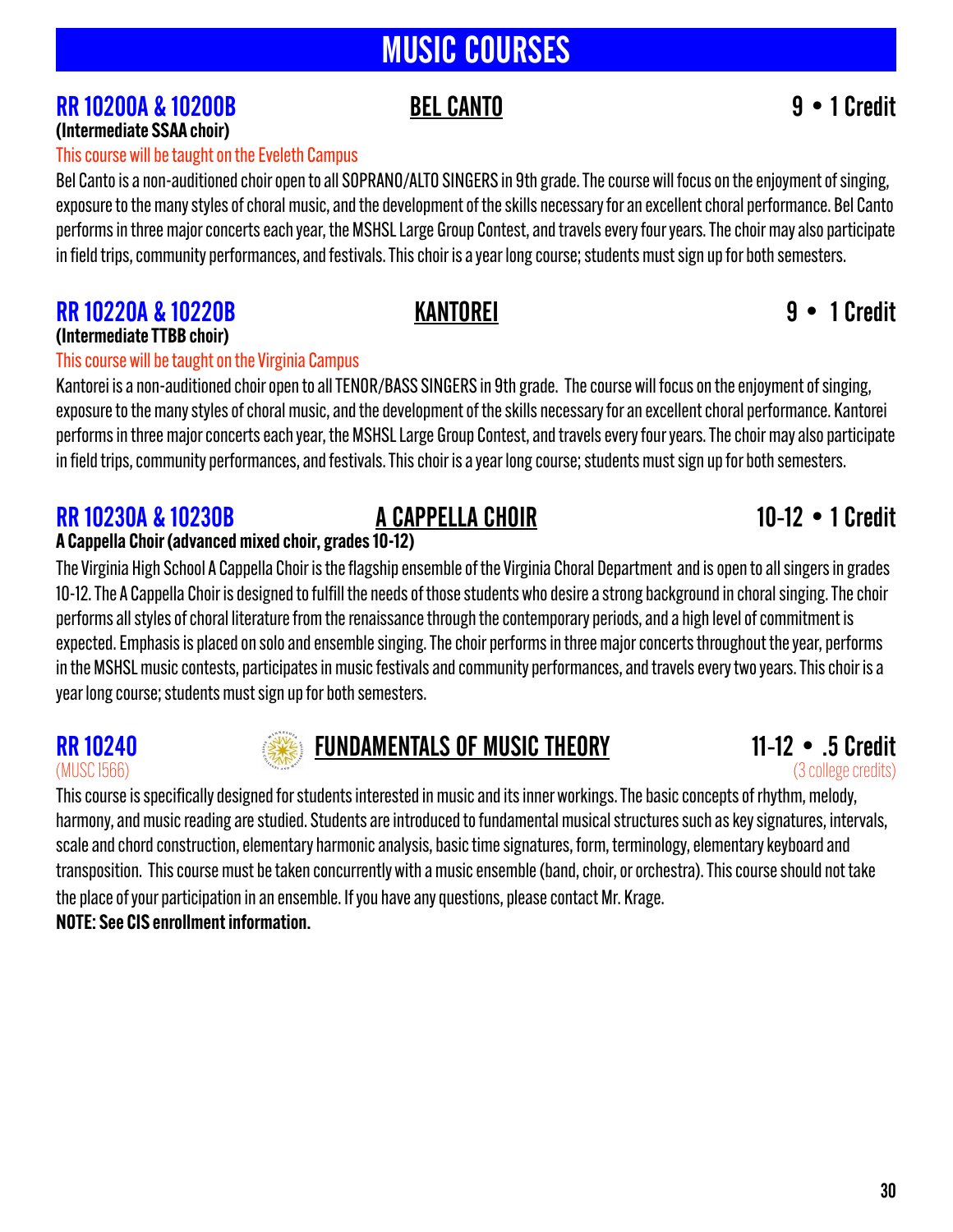### MUS 2043A & 2043B CONCERT BAND 9 • 1 Credit

### [Prerequisite: Band 8]

Concert Band is an elective music course and performing ensemble, which meets daily and emphasizes the basic fundamentals of playing a band instrument. Students will engage in fundamental method book practice throughout band classes to elaborate on the knowledge and skills learned through previous band classes. They will also have the opportunity to practice and perform a variety of exciting and fun music that will build on the fundamentals learned in class. Students are required to attend scheduled band events throughout the year as a part of this course, which includes concerts, pep band events, and marching band performances. Grading in this course will be based on each student's progress in fundamental learning as well as their active participation and attendance at the band's scheduled events.

### **MUS 2041A & 2041B** SYMPHONIC BAND 10-12 • 1 Credit

### [Prerequisite: Band course taken in the previous year]

Symphonic Band is an elective music course and performing ensemble, which meets daily and emphasizes the basic fundamentals of playing a band instrument. Students will engage in fundamental method book practice throughout band classes to elaborate on the knowledge and skills learned through previous band classes. They will also have the opportunity to practice and perform a variety of exciting and fun music that will build on the fundamentals learned in class. Students are required to attend scheduled band events throughout the year as a part of this course, which includes concerts, pep band events, and marching band performances. Grading in this course will be based on each student's progress in fundamental learning as well as their active participation and attendance at the band's scheduled events.

### RR 10800A & 10800B SENIOR HIGH ORCHESTRA 9-12 • 1 Credit

High School Orchestra is a course for advancing string players who have been in orchestra in grades 5-8. In addition to the traditional performance/technique-based curriculum, the students are involved in a more comprehensive curriculum, which includes: analysis of musical form, music theory, music history, solos and small ensembles. The orchestra performs a fall concert, a winter concert, a spring pops concert, the Minnesota State High School League music contest, community functions, and the graduation ceremony. Students are strongly encouraged to take private lessons. Our tour is taken in the spring on a 4 year rotation.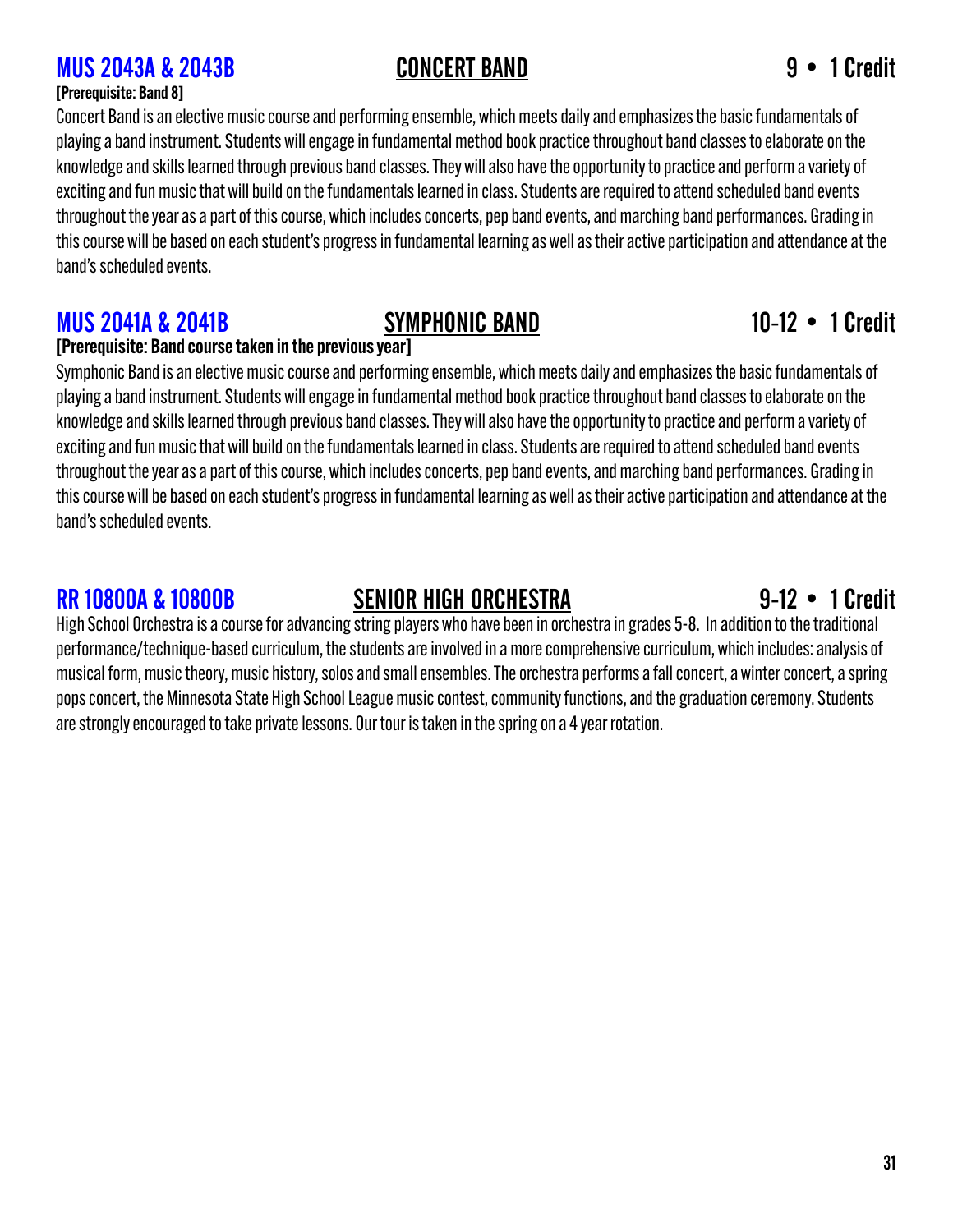# PHYSICAL EDUCATION COURSES

# RR 12120 INDIVIDUAL / DUAL / RACQUET SPORTS .5 Credit

Class emphasis is on gaining a basic knowledge of individual sports, fitness and lifetime activities. Sports and activities may include, but are not limited to, badminton, pickle ball, mushball, speedminton, spikeball, golf, archery, bowling, tennis, walking/jogging, table tennis, disc golf, bean bags, bocce ball and individual fitness plans. Students will progressively learn the skills and game strategies for each sport These sports/activities have been chosen to encourage students to participate in physical activity for life and to promote good health and wellness. Once a semester, students will go bowling. This bowling activity may require a fee which the student will be responsible to pay.

### RR 12130 SHAPE-UP FITNESS .5 Credit

Shape-Up Fitness is a semester class geared toward female students grades 10-12, although all students are welcome. This class will encourage individual goals in developing muscular strength/toning, cardiovascular endurance and flexibility through a variety of activities such as yoga, pilates, zumba, kickboxing, weight lifting, high intensity training, other cardiovascular activities and team/ individual games.

### RR 12110 **RR 12110 TEAM SPORTS .5 Credit**

Class emphasis is on gaining a basic knowledge of team sports. Students will learn a variety of rules, fundamentals and strategies used in team sports. Team sports include, but are not limited to, team handball/speedball, volleyball, lacrosse, softball, ultimate Frisbee, soccer, basketball, football and floor hockey. Safety, teamwork and sportsmanship will be emphasized.



# RR 12100 THE MIX - PHYSICAL EDUCATION FOR ALL INTERESTS ... 5 Credit

This Physical Education course will incorporate all types of games and activities. It will include individual and team activities. Units include but are not limited to swimming, racquet sports such as badminton and pickleball, team sports such as basketball, soccer, team handball, football, volleyball, floor hockey, lacrosse, dodgeball, spikeball weight training, team building, individual activities such as bowling, etc. This course will be fun, engaging and high energy. If you like playing a variety of games and activities, while having fun and getting exercise, this course is for you. Activities will be adjusted based off of the time of year that it is offered.

# RR 12140 WEIGHT LIFTING/PERSONAL FITNESS .5 Credit

Weight Lifting / Personal Fitness is a semester class for 10-12 grade students. Students will have an opportunity to work on a number of different categories of fitness including: muscular strength, cardiovascular endurance, flexibility and much more. There will be a number of different programs for students to use as training tools depending on their experience and level of comfort in the weight room. Students of all levels of fitness are welcome to register for this class. Workout programs for 1st quarter of the semester will be a choice based upon the options that are available from the teacher and what the student's goals are. Programs can be more strengthbased or more cardio-based but should include both aspects. Workout programs for the 2nd quarter of the semester will be of choice to the student based on their research. Students may research a program to use but must have it approved by the teacher. If they choose, they may still pick one of the options from the previous quarter.

# RR 12160 **Case of the CONTROVIST CONTROL** CONTROVERSE CREATION **BEEN SECTION CONTROL** SCREAMENT SCREAMENT SCREAMENT SCREAMENT SCREAMENT SCREAMENT SCREAMENT SCREAMENT SCREAMENT SCREAMENT SCREAMENT SCREAMENT SCREAMENT SCR

This course is for outdoor novices or experienced individuals with the interest in outdoor recreation and how best to utilize the resource safely without destroying it. This course will focus on hands-on and practical opportunities balanced with academic analysis. This course will examine common Minnesota outdoor activities from a standpoint of safety, proper gear and use of gear, multiple use principles, and cost for the activity. We will examine activities such as canoeing, ice & summer fishing, geocaching, wilderness hiking, summer and winter camping, archery, small and large game hunting and trip planning.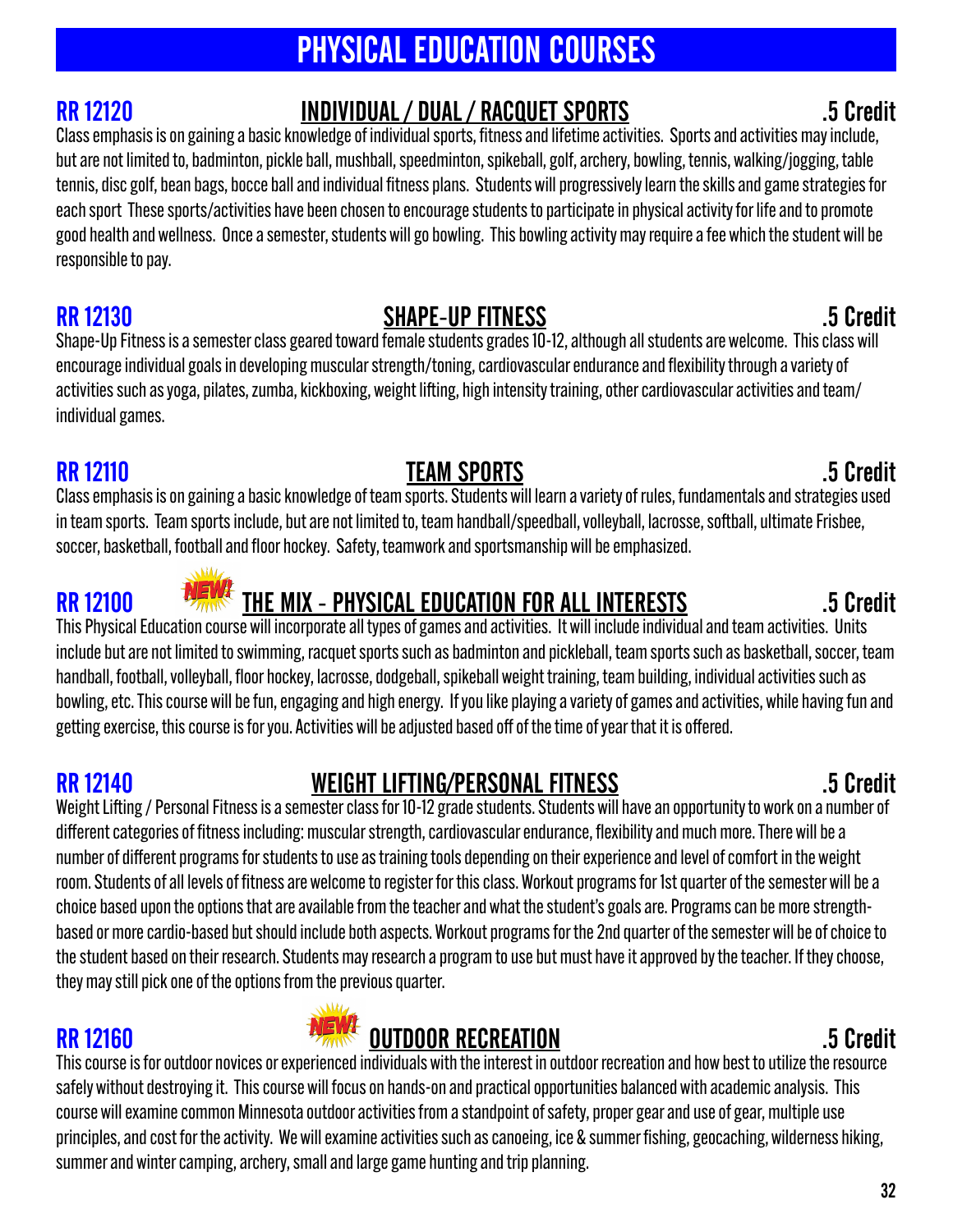



Have you ever thought about a career in sports and what it is to be a coach or an official? This course is an introduction in the field of athletics. Students will learn the basics of how to develop a sports program. Students will develop a philosophy of coaching and learn how to evaluate, teach, set up and schedule games and practices. In the officiating portion of the class students will learn techniques, rules and positioning in how to be an official. Students will be active learning in this class. Students will be watching game film, utilizing in class games to provide access to coaching and officiating peers in a live situation.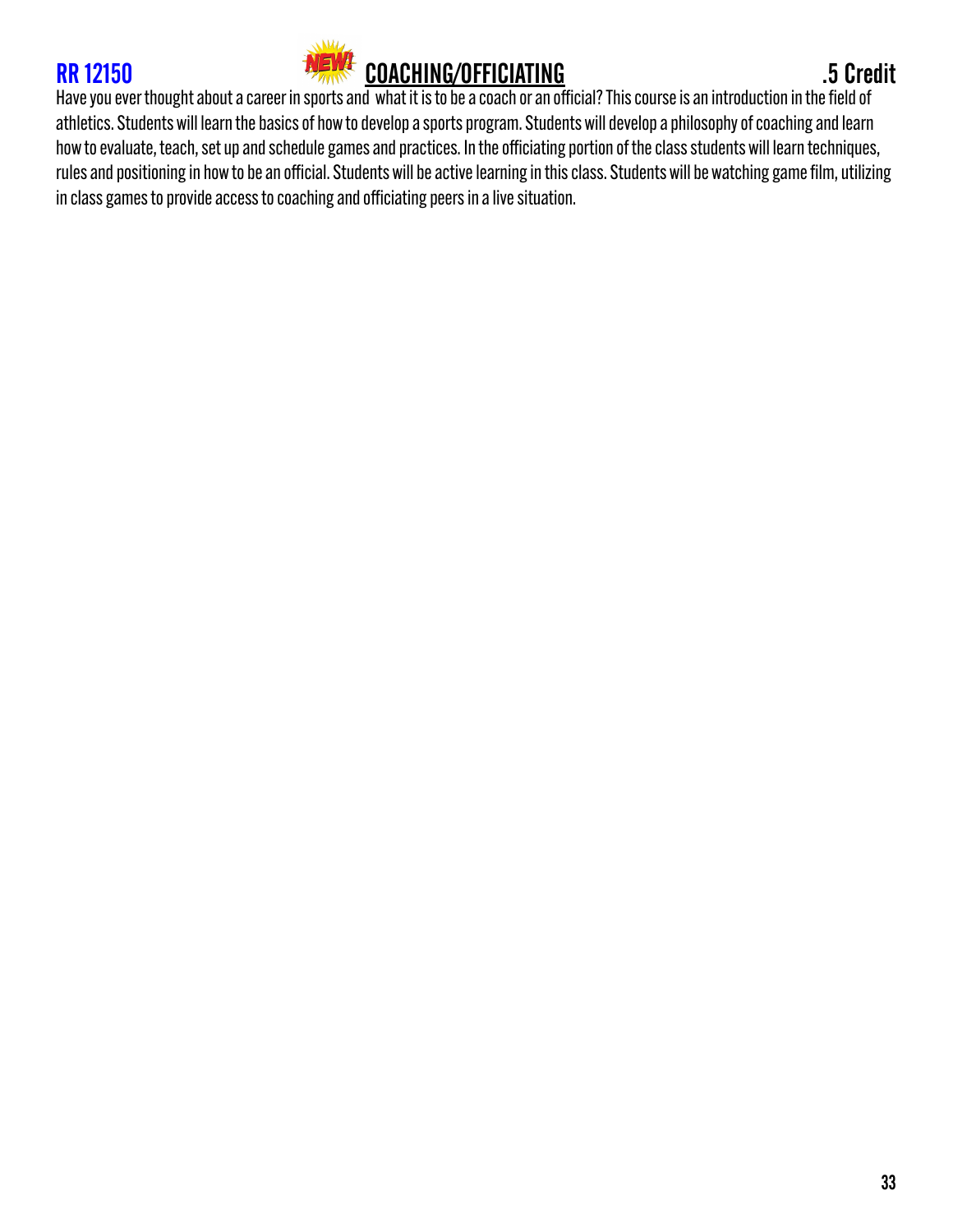# SCIENCE COURSES

### RR 13100A & 13100B INTRO TO PHYSICS & CHEMISTRY **International Structure 1** Credit

### (Required unless taking Honors)

Introduction to Physics and Chemistry is a full-year course that investigates the fundamentals of Physics, Chemistry, Astronomy, and Earth Science. Math skills will be called upon as force, motion, and energy are investigated. Students will discuss how these are formed and the features that characterize them. Students will also develop an understanding of the relationship of the properties and structure of matter, explore a variety of chemical reactions and their applications to a variety of industries. The class also incorporates topics concerning the physical processes on earth, and the motions, characteristics, and forces in space. Included in the course will be various types of labs and demonstrations. This course meets the Minnesota physics/chemistry graduation requirement.

### RR 13102A & 13102B HONORS INTRO TO PHYSICS AND CHEMISTRY THE MODEL OF LOTE OF THE MODEL OF THE METHOD OF THE M

Honors Intro To Physics and Chemistry is a course designed for students who are interested in taking AP Biology, CIS/CEP Chemistry, Physics, and/or Anatomy/Physiology as 11th or 12th graders. One of the main goals of this class is to offer opportunities for students to develop the critical thinking and problem solving skills necessary to succeed in advanced sciences. Students will also learn reading, writing, studying, and test taking strategies. This is a rigorous course that will require some independent learning and work outside of class. This course meets the Minnesota physics/chemistry graduation requirement.

SCI 1344 ASTRONOMY .5 Credit Astronomy is one of the oldest sciences and one of the most modern. Tens of thousands of years ago, humans used the positions of the stars to determine when to move from one location to the next to find food. Today we are using very sophisticated tools to look further into space and further into the past. Topics in this course will include, but will not be limited to, the following: The History of Astronomy, The Solar System, Stars and Galaxies, Cosmology, and The Space Program.

### SCI 1326A & 1326B ENVIRONMENTAL SCIENCE EXAMPLE 1 Credit

Environmental Science is a year-long course designed to show thematic connections between a variety of science disciplines including biology, chemistry, and physics. It gives students a coherent and realistic picture of the applications of a variety of scientific concepts as they manifest in our environment. Topics studied throughout the course of the year include: Earth's environmental systems, human population, environmental health, urbanization, forestry and resource management, soil and agriculture, mineral resources and mining, water resources, the atmosphere, global climate change, nonrenewable and renewable energy, and waste management. and their impact on the environment, Earth's resources, climate change, energy, and waste management. The goal of this course is to increase students' knowledge of the environmental challenges of today, while continuing to cultivate scientific critical thinking skills.

SCI 1348 ZOOLOGY .5 Credit Zoology is the study of animal life. We will study the general principles of zoology including animal anatomy, reproduction, genetics, habitats and distributions, as well as animal behavior. Outreach with local farmers will be utilized in this course. Taken with Ecology this will fulfill one year of required science credit.

### RR 13200A & 13200B BIOLOGY 10-12 • 1 Credit

### (Required unless taking AP)

Principles of Biology is designed to give the student an introduction to the methods of science, and the beginning chemistry needed for an understanding of biology, principles of cellular biology, genetics, and an overview of organisms making up the five kingdoms and the life processes of these organisms. Included in the course will be various types of labs, demonstrations and dissections.

### 34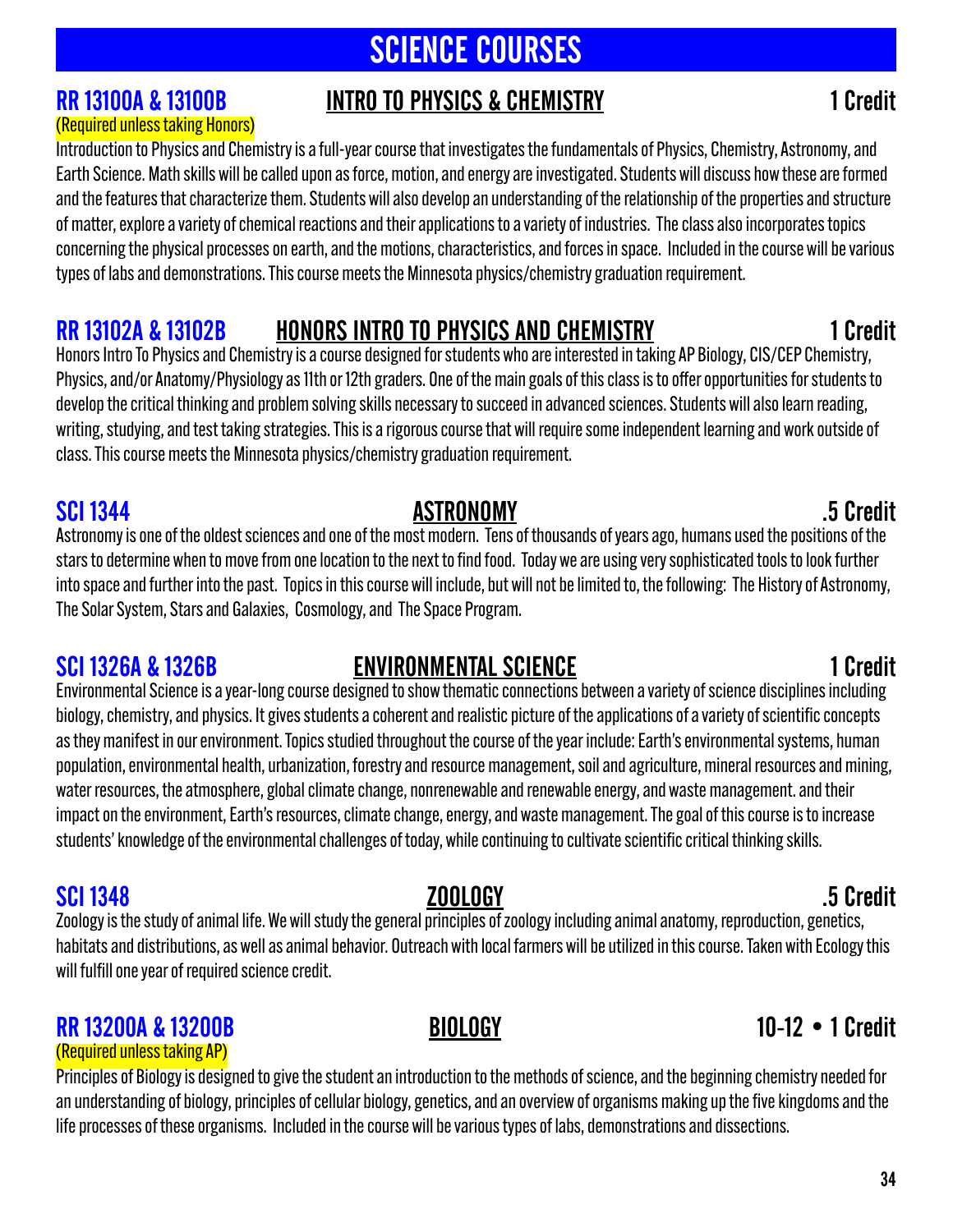### RR 13202A & 13202B  $AP$  A.P. BIOLOGY 10-12 • 1 Credit

Advanced Placement Biology (A.P. Biology) is designed to be the equivalent of a college introductory biology course. This course differs significantly from the usual first-year course with respect to the textbook which is used, the range and depth of topics covered, the kind of laboratory work performed, and the time and effort required by the student. Three general areas will be covered: molecules and cells, genetics and evolution, organisms and populations.

### RR 13310A & 13310B FOOD SCIENCE 11-12 • 1 Credit

What is in the food you eat? In this Food Science course, we will learn about chemistry and the chemistry of foods, using scientific methods. Topics include: Matter, chemical formulas, equations, chemical naming, the study of the periodic table. Through experiments with yeasts, heat, liquid, etc., students plan and implement lab experiments to study the relationships among science, food, and nutrition. Basic laws of chemistry are applied to the production, processing, preservation, and packaging of food. This is a CTE (Career and Technical Education) course, so students will learn about careers related to food and science.

This course satisfies the graduation requirement for Chemistry.

# SCI 1330A & 1330B<br>(CHEMISTIRY 11-12 • 1 Credit

(CHEM 1511) (4 college credits) This course covers the basic principles of chemistry from a conceptual and practical viewpoint with an emphasis on problem solving. Topics generally include organization of matter, language of chemistry, phases of matter, solutions and their behavior, acids and bases, chemical reactions, and organic chemistry. This course is designed as a survey of chemistry for students interested in an exposure to the content of the science of chemistry and an introduction to laboratory science classes. This course is designed for students who are preparing for a career in science; examples of these careers include engineering, medicine, and forestry. This course is intended to fulfill general education (natural science), Minnesota Transfer Curriculum (MNTC), requirements. Students enrolled in this course for concurrent enrollment will earn 4 college credits upon completion.

NOTE: See CIS enrollment information

# SCI 1334A & 1334B **SCI 1334A & 1334B** FUND OF COLLEGE PHYSICS **11-12 • 1 Credit**<br>(energe credits) (4 college credits)

(PHYS 1555**)** (4 college credits) This course covers the basic principles of physics from a conceptual and practical viewpoint, with an emphasis on algebraic problem solving. Topics generally include motion, forces, energy, waves and sound, fluids, heat, electricity and magnetism, and light. Modern physics (quantum mechanics, black holes, particle accelerators, astrophysics) will also be addressed throughout the year. Students will have the opportunity teach a physics lesson to an elementary school classroom as a final exam requirement each semester, and will attend ValleyFair's Science and Physics Days in Shakopee, MN in the spring as part of their year-end-project. The course is a survey of physics for students interested in an exposure to the subject of physics and an introduction to laboratory science classes. This course is designed for "science major" students who are preparing for a career in Science, Technology, Engineering, or Math (STEM); examples of STEM careers include engineering, medicine, architecture, computers, and forestry. NOTE: See CIS enrollment information

### RR 13300A & 13300B HIGH SCHOOL CHEMISTRY 11-12 • 1 Credit

This course covers the basic principles of chemistry from a conceptual and practical viewpoint. Topics generally include organization of matter, language of chemistry, phases of matter, solutions and their behavior, acids and bases, chemical reactions, and organic chemistry. This course is designed as a survey of chemistry for students interested in an exposure to the content of the science of chemistry and an introduction to laboratory science classes.

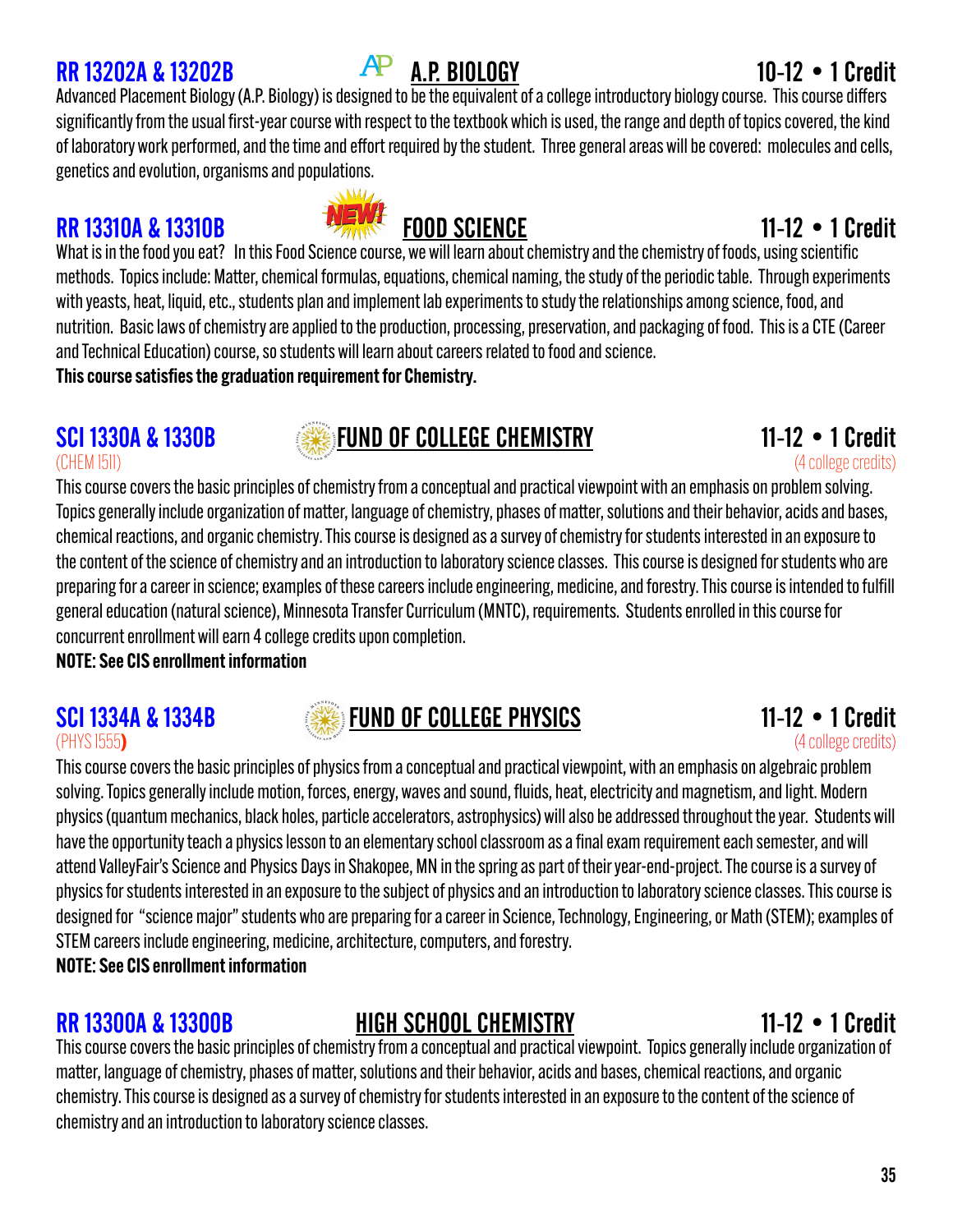

### [Prerequisite: Biology or AP Biology]

Human Anatomy is now a project based course! It is a higher-level life science elective course for students in grades 11 & 12. Major elements of the course include an in depth study of human systems based on student chosen and directed projects/research. Lab experiences vary, but include dissections, blood typing, microscope usage, and anatomical study. This is an excellent course for those students who are considering

a medical field in the future.

NOTE: See CIS enrollment information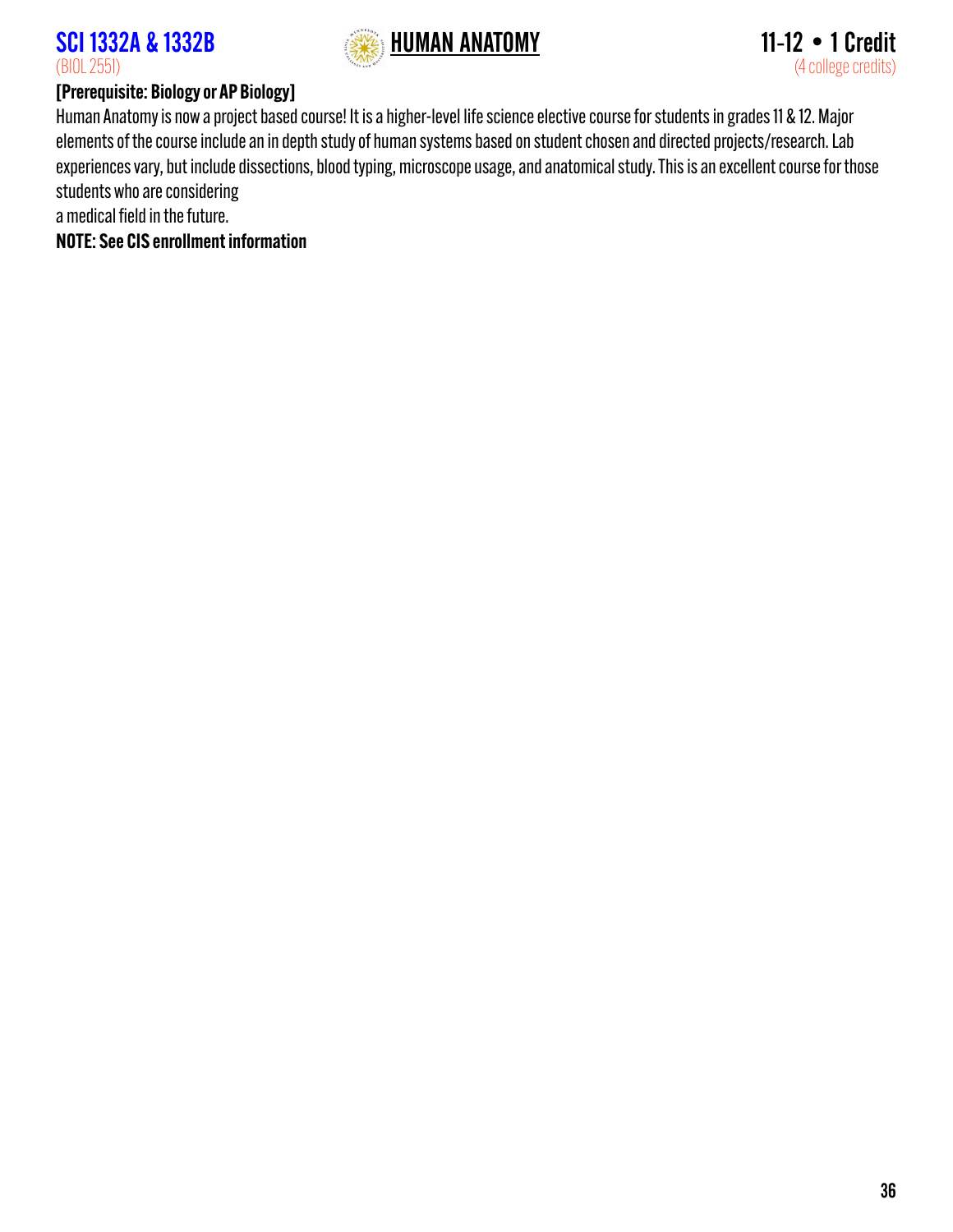# SOCIAL STUDIES COURSES

# (Required)

### RR 14100A & 14100B SOCIAL STUDIES FOUNDATIONS 9 • 1 Credit

In this course students will explore the three social studies areas of geography, civics, and economics. This course will also focus on current issues. Being informed about current topics helps one become a better citizen and consumer.

### RR 14200A & 14200B WORLD HISTORY 10 • 1 Credit (Required)

In World History we will utilize historical themes and skills to explore and analyze everything from the beginnings of civilizations to modern issues. We will learn about the key players, cultures, locations, causes, effects, and the lasting impacts of historical events that have shaped the world. Learners will find that world history encompasses everything in life as it's the story of us all. Learn and become an informed citizen of our very interdependent world!

### SOC 1468 MINNESOTA HERITAGE 10-12 • .5 Credit

This course will cover all things Minnesota. Topics will include early native cultures, current culture, and everything in-between. Learn about Minnesota in a variety of ways and discover the rich history of our great state. This class will prepare you to experience Minnesota to the fullest. Newbies to diehards welcome. See More Here: htt[ps://drive.google.com/open?id=1PAeA--e61tDK\\_Y95Wu9bBY-](https://drive.google.com/open?id=1PAeA--e61tDK_Y95Wu9bBY-GNS_VtLeg)[GNS\\_VtLeg](https://drive.google.com/open?id=1PAeA--e61tDK_Y95Wu9bBY-GNS_VtLeg)

### Those taking these courses for college credit will receive 2 high school credits.

American History I & II may be taken in place of the traditional 11th grade United States History course.

American History I & II may be taken by seniors as an elective credit.

American History I & II is a concurrent enrollment course that will focus on the in-depth study, analysis and discussion of the major personalities, events, and ideas from Reconstruction to the present. A variety of source materials will be used. These include the text, lectures, primary sources, videos, pamphlets, and research. Students will also be required to complete 4 research projects during the year. NOTE: See CIS enrollment information.

### SOC 1440A & 1440B US HISTORY 11 • 1 Credit

### (Required Unless Taking CIS American History I & II)

United States History is a survey course covering social, economic, and political development of the United States from Exploration and the Colonial Era to the present. Special emphasis will be given to the Civil War and Reconstruction, Industrialization, Reform Movements, Foreign Policy, World War I & II, The Great Depression, Civil Rights, and the current issues of the day.

### SOC 1471A & 1471B  $AP$  <u>A.P. psychology</u>  $11-12$  • 1 Credit

This course offers students an engaging introduction to the essential topics in psychology. Throughout this study of human behavior and the mind, you will explore current theories and issues in areas of cognition, sensation and perception, consciousness (including sleep and dreams), motivation, memory, personality types, relationships, and mental health disorders. Rather your headed to college and want to get a jumpstart on your credits or you are just curious about what makes you, you; this class will be the equivalent of a college level class and should only be taken by serious students with an interest in the world of psychology.

### 37

# (HIST 1565 & 1566) (8 college credits)

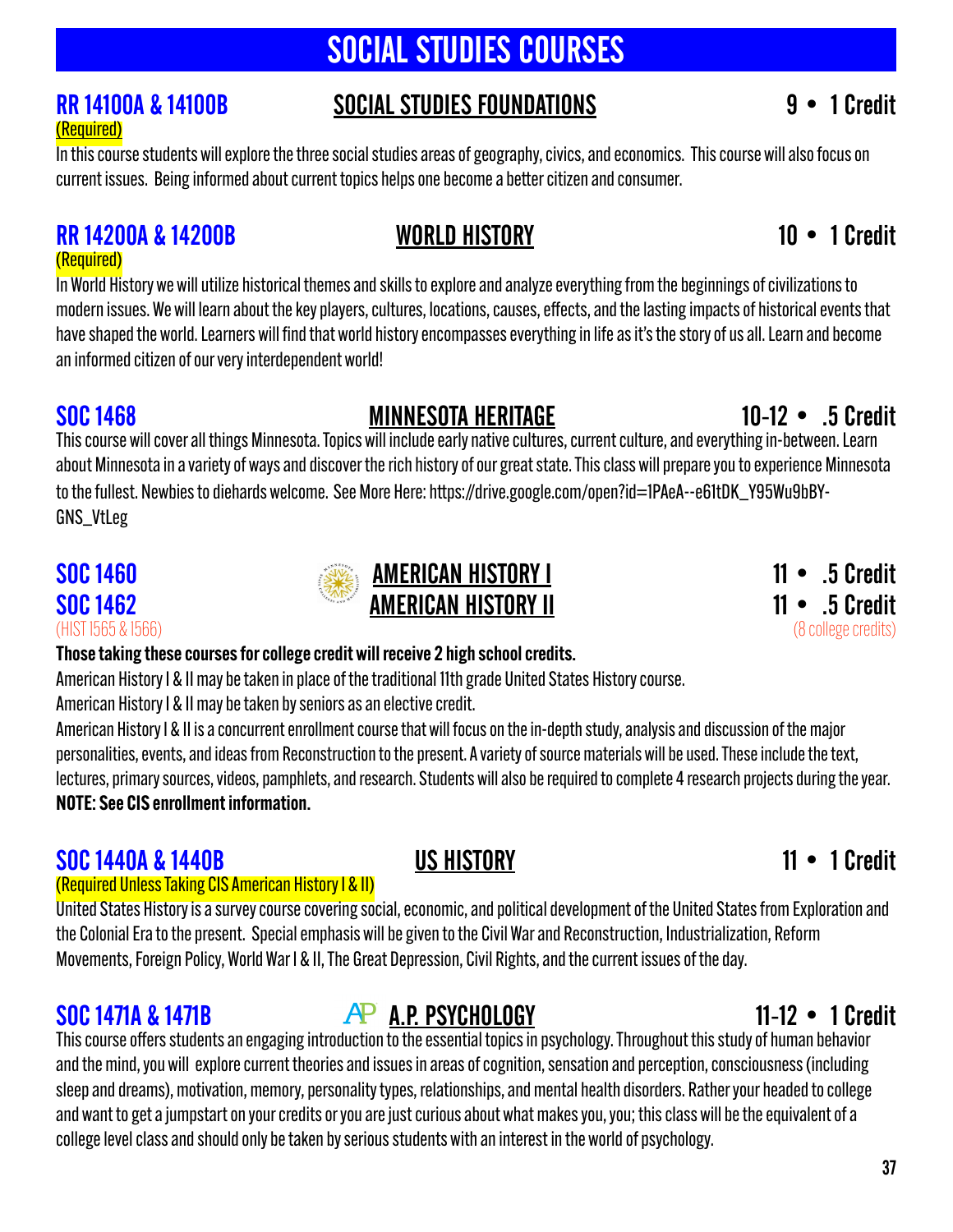# Students in this class will learn about human behavior and social relationships. The class will cover topics such as culture, social interactions, groups and

different factors mold us into who we are.

# SOC 1467 **AP A.P. ECONOMICS** 12 • .5 Credit

AP Economics will be an advanced economics class for seniors wishing to take an in depth look at the world of economics. This will be a class that will focus on macro and micro economic concepts and give the students a chance to see how the study of economics relates to the United States and the World. Students will explore different economic systems and models and be able to use this class to enhance their understanding of all business related topics and principles.

organizations, social change, issues in our current society, and much more! Students taking this class will gain a better understanding of society and learn how

This class will be the equivalent of a college level class and should only be taken by serious students with an interest in the world of business and economics.

# SOC 1465 AP A.P. UNITED STATES GOVERNMENT & POLITICS 12 • .5 Credit

This course gives students a perspective on government and politics in the United States. It includes both the study of general concepts used to interpret US Government and Politics and the analysis of specific examples. Students will gain familiarity with the various institutions, groups, beliefs, and ideas that constitute US Government and politics.

### SOC 1452 **ECONOMICS 12 • .5 Credit**

### (Required Unless Taking AP Economics)

This is a basic economics class where students will be exposed to economic principles and theory. They will gain an understanding of the current economic systems, practices, principles, and theory which apply to the U.S. and foreign economies. Students will be exposed to the different types of economic and business systems that contribute to our economy. Students will also gain an understanding of microeconomics and consumer economics. All students will gain valuable information that will benefit them financially and economically in the next stage of their life.

### (Required Unless Taking AP Gov't)

Government will provide students with a solid background in American Government. During the semester, the focus will be on developing student skills and knowledge in the area of American citizenship. Constitutional principles, individual rights and responsibilities, and formal and informal political structures will be investigated. A second component to Government will be current events that compliment the study of American government. Throughout the year, a continual study of videotaped and printed current events is maintained with a strong emphasis on U.S. and Minnesota affairs to illustrate the federal and state governments at work.

### SOC 1450 GOVERNMENT 12 • .5 Credit

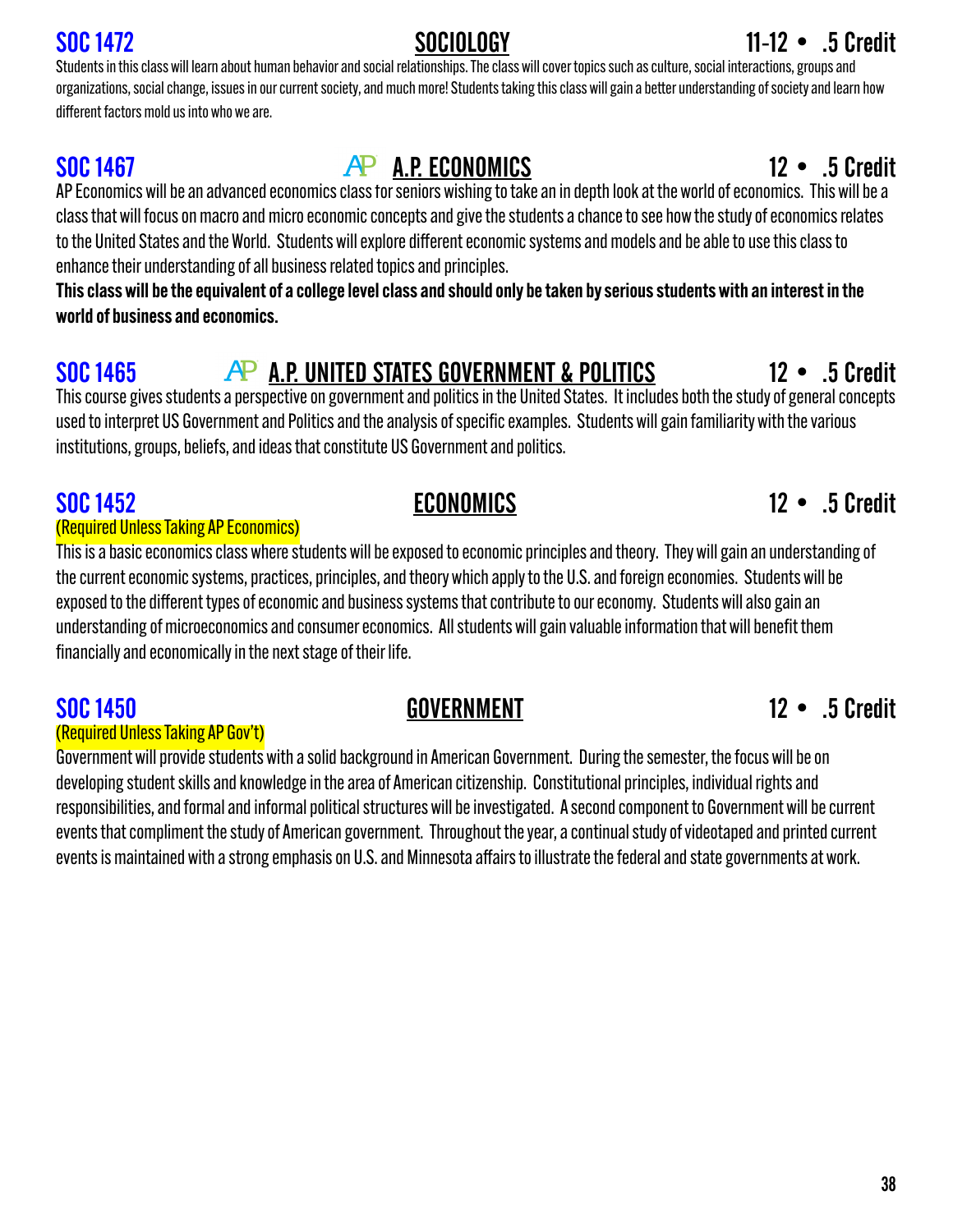# SPEECH COURSES

### RR 15500 **NEW EXECUTE PUBLIC AND PROFESSIONAL SPEAKING** 11-12 • .5 Credit

(3 College Credits)

In this college level course, students will be introduced to the basic writing and speaking process of invention, organization, drafting, revision, editing, and presentation. Learners will write and present various types of speeches using appropriate materials and communication choices for specific audiences. Participants will learn how to construct logical arguments and use classic rhetorical devices for persuasion. Learners will also explore the role of listening, responding, and critical thinking in group projects. Lastly, learners can expect to develop self confidence in their ability to communicate in the classroom, in public, and in the professional world.

This course is designed to meet the MN Transfer Curriculum goal area 1: Communication. NOTE: See CIS enrollment information.

### SPCH 2200 SPEECH 10-12 • .5 Credit

### (Required for students graduating in 2022 & 2023)

This course focuses primarily on the fundamentals of effective communication, as well as skills in speaking, listening, and media literacy. Students will have the opportunity to develop and strengthen skills in preparing and presenting oral presentations in a variety of situations. They will learn how to research, outline, and deliver short, informal presentations, as well as sharpen skills in critical listening and evaluating. This course aims to provide students with a basic background in the theories and principles of public speaking, as well as practical experience with the basic types of speeches.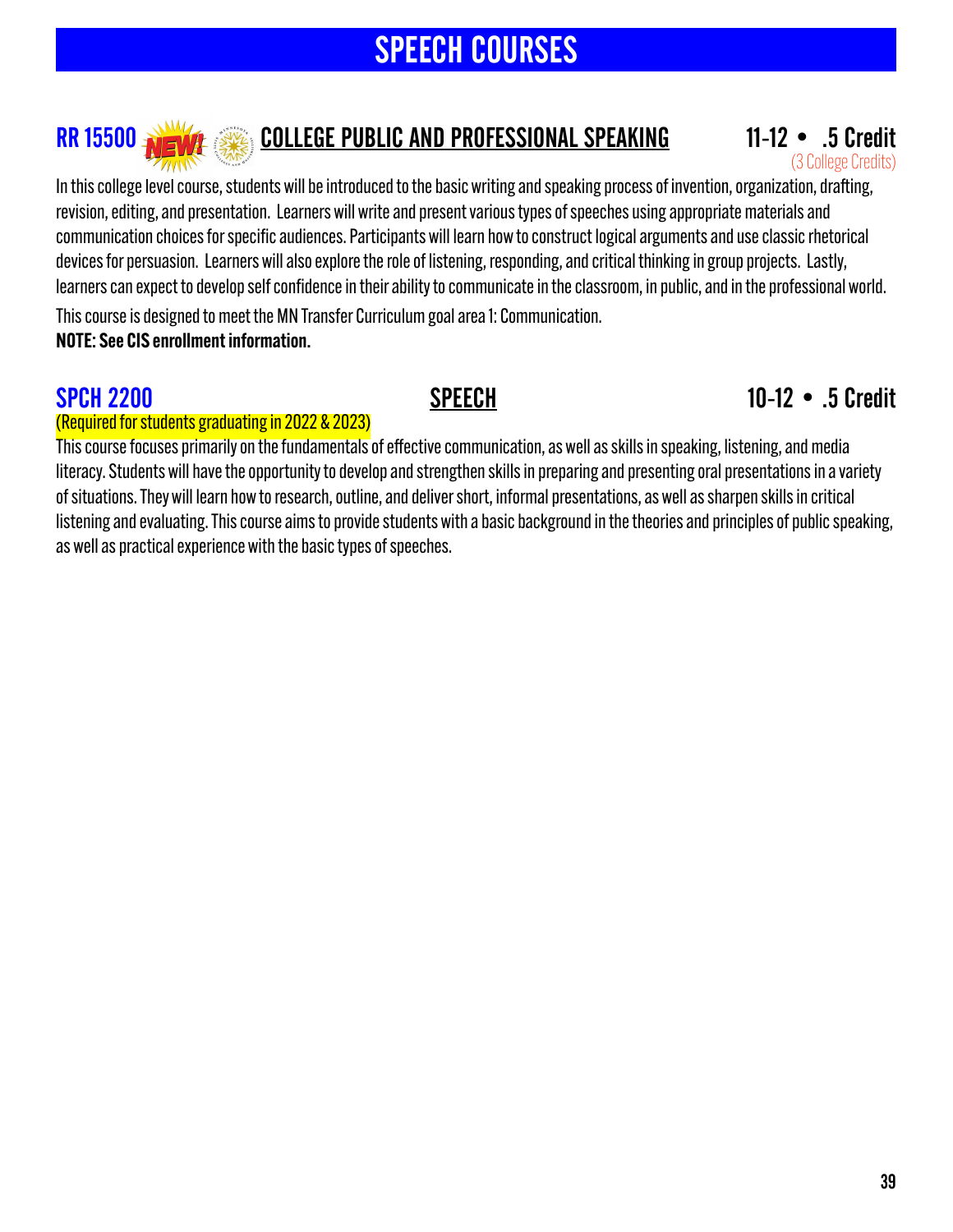# WORLD LANGUAGE COURSES

While not all colleges require language for admission, more and more are doing so. Two years of a single world language is considered the minimum requirement at these colleges. If you plan to attend a 4 year college or university, it is recommended that you complete three years of a world language.

### **RR 18200A & 18200B GERMAN I 1 Credit**

German I is an introduction to the German language and culture. Students will acquire the German language using comprehensible language in class discussions, stories, and cultural explorations. Students will start by developing listening and reading skills that will lead into speaking and writing skills, all the while learning about the fascinating Germanic culture.

Students will also have the opportunity to participate in a three-week exchange to Germany every other year.

### RR 18225 & 18225B GERMAN II 10-12 • 1 Credit

[Prerequisite: German I]

In German II, students will continue to develop the skills needed to communicate in German through more extensive vocabulary and grammatical concepts. Stories, real world materials and class activities are designed to allow students to acquire the language through comprehensible input.

Students will also have the opportunity to participate in a three-week exchange to Germany every other year.

### RR 18250A & 18250B GERMAN III 11-12 •1 Credit [Prerequisite: German II]

German III is a continuation of German II with further development of listening, speaking, reading, and writing skills. Students will also have the opportunity to participate in a three-week exchange to Germany every other year.

### **RR 18300A & 18300B OJIBWE I 1 Credit**

This class will be received via an electronic Telepresence course and use an online platform of learning in addition to direct instruction received via television capabilities.

### Instructor: Tim Vollum Sending District: International Falls

Beginning Ojibwe I utilizes real time classroom instruction via telepresence or online connectivity. Curriculum emphasis is on speaking, understanding, reading and writing of the language building on grammar patterns and TPR (acting/total physical response). It is based on ACTFL.org/MN standards of world language teaching. The Double Vowel system of writing/orthography is used. The student will utilize classroom lessons and interactive online educational tools/apps to practice, create and voice language lessons (Quizlet, Skype, Voki, YouTube, Google Tools, etc). Regional study of Native history and contemporary events and cultural practices in the Lake Superior's Circle of Seasons are included. Artistic design and community outreach as it relates to functional daily living and language is also explored in the second year.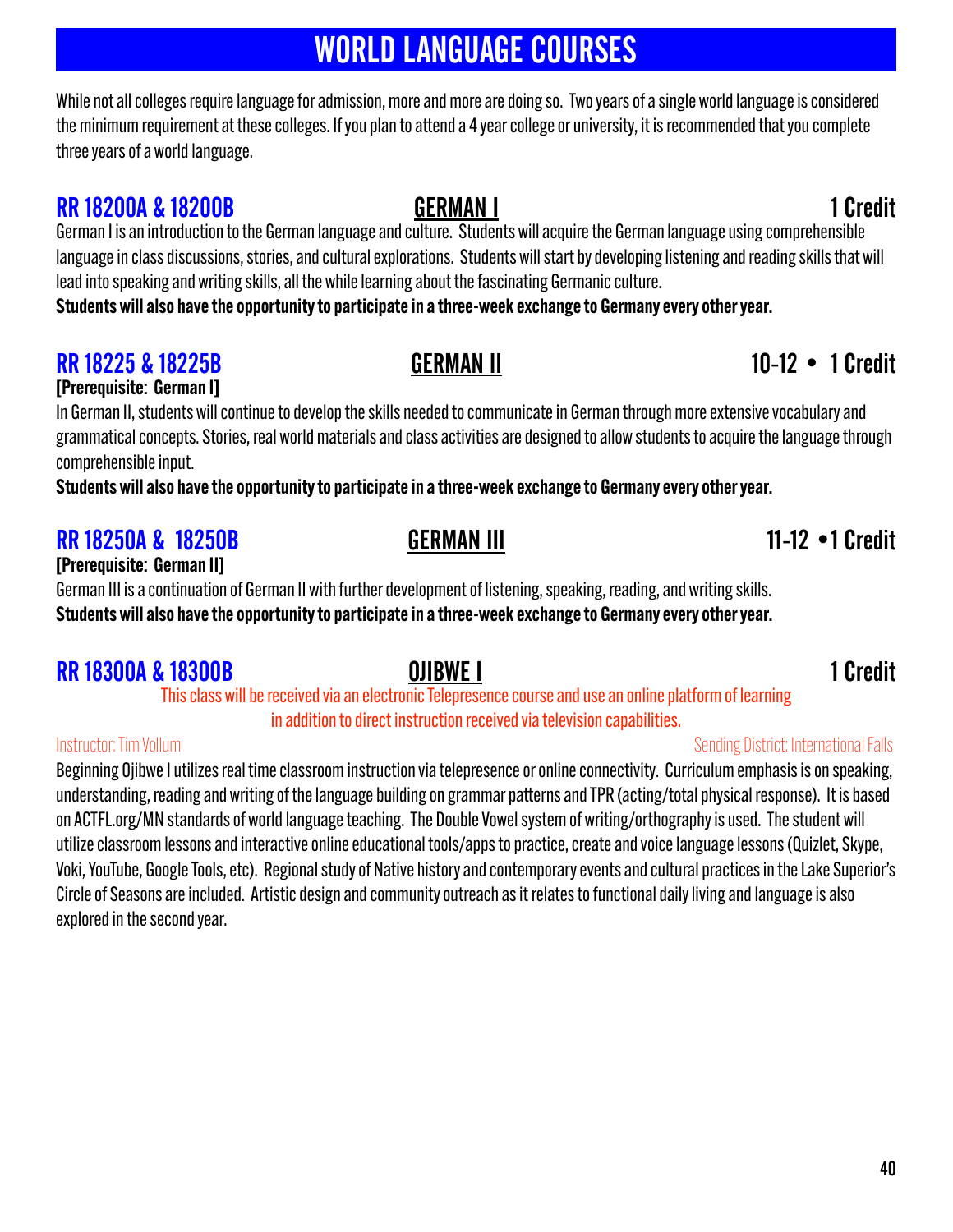### RR 18325A & 18325B OJIBWE II 10-12 • 1 Credit

Not offered in 21-22 because no students enrolled in Ojibwe 1 in 20-21 This class will be received via an electronic Telepresence course and use an online platform of learning in addition to direct instruction

received via television capabilities.

Instructor: Tim Vollum and Table 1986 and Table 1986 and Table 1988 and Sending District: International Falls

[Prerequisites: Ojibwe I]

Ojibwe II utilizes classroom instruction via telepresence or online connectivity. Curriculum emphasis is on building novice to intermediate speaking, understanding, reading and writing of the language; building on grammar patterns and TPR (acting/total physical response). It is based on ACTFL.org/MN standards of world language acquisition. The student will utilize lessons and interactive tools/apps to practice, create and voice language lessons (Quizlet, Skype, Voki, Audacity, YouTube, Google Tools, etc). Topics such as grammar patterns for four (4) verb types and inanimate and animate beings expand on year one. Woodland design, games, community outreach, storytelling and cultural topics as they relates to contemporary daily living and language are included.

### **RR 18100A & 18100B** SPANISH I 1 Credit

Spanish I is an introduction to the Spanish language and culture. Students will acquire the Spanish language using comprehensible language in class discussions, stories, and cultural explorations. Students will start by developing listening and reading skills that will lead into speaking and writing skills, all the while learning about the rich culture of the Spanish-speaking world.

### RR 18125A & 18125B SPANISH II 30 SPANISH II 10-12 • 1 Credit

### [Prerequisite: Spanish I]

In Spanish II, students will continue to develop the skills needed to communicate in Spanish through more extensive vocabulary and grammatical concepts. Stories, real world materials and class activities are designed to allow students to acquire the language through comprehensible input.

### RR 18150A & 18150B SPANISH III 11-12 • 1 Credit

[Prerequisite: Spanish I & II] Spanish III is a continuation of Spanish II with further development of listening, speaking, reading, and writing skills.

41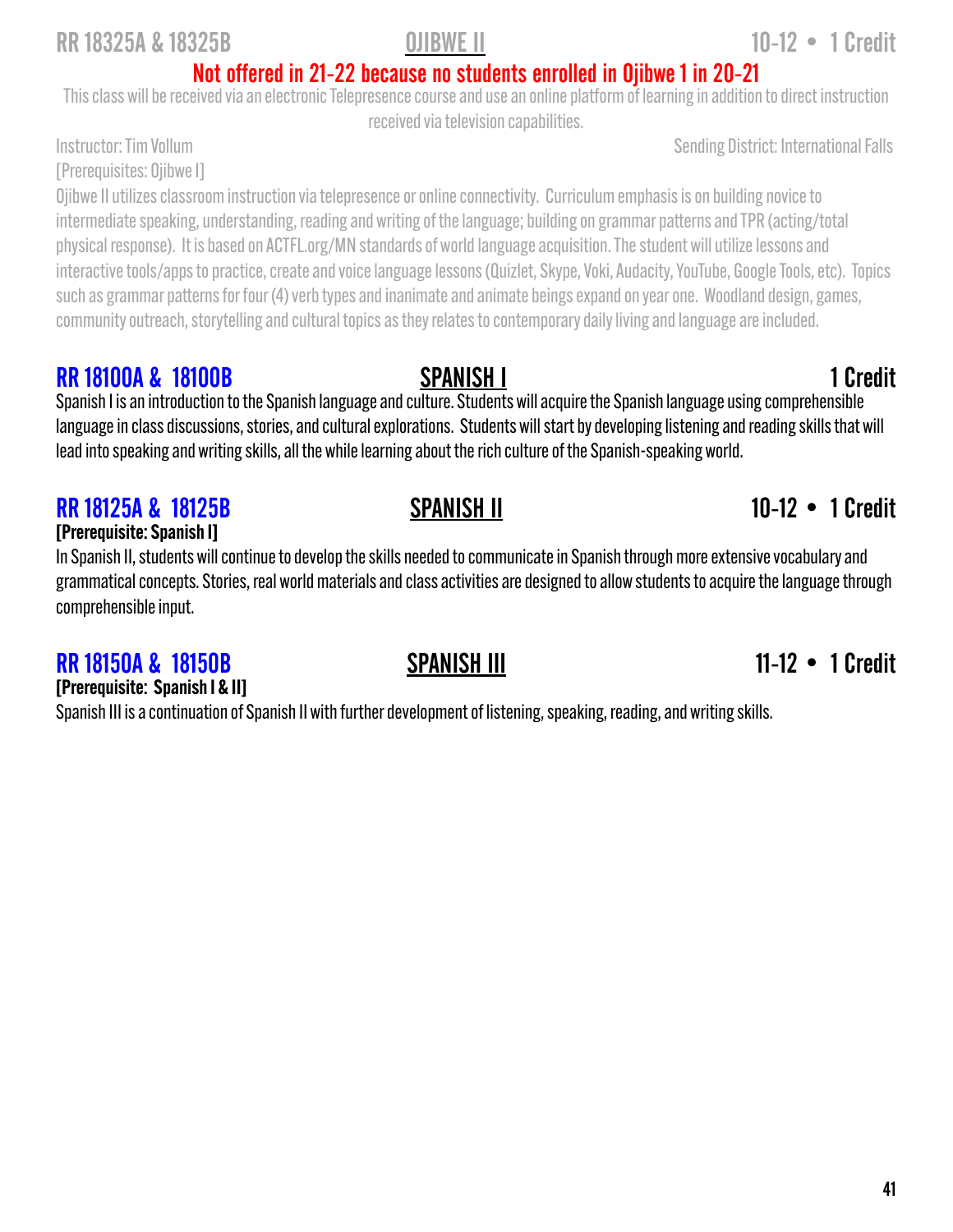# NON CREDIT BEARING COURSES

# INDIAN EDUCATION

### 1008A & 1008B

9th-12th grade students can elect to take two study hall periods (one each semester).

The purpose of Indian Education is similar to that of a study hall. It is extra time during the day to work on homework or study for tests as well as receive additional cultural awareness. Students have access to iPads and computers as well as the resource center when necessary.

### STUDY HALL RR 17000A & 17000B

9th-12th grade students can elect to take two study hall periods (one each semester).

The purpose of study hall is find extra time during the day to work on homework or study for tests. Students have access to iPads and computers as well as the resource center when necessary. The study hall supervisor will work independently with students as necessary.

Some 9-12 grade students elect to sign out of study hall to other areas within the school building. Students will be required to be passing their courses, earning a 2.5 g.p.a, attending school regularly, maintain consistent and appropriate behaviors and have a parent signature on file to do so. Those on athletic ineligibility due to grades must report to study hall. Students who get a pass revoked will be required to stay in study hall for the remainder of the quarter.

Some students elect to sign out of the building during their study hall. This is only open to 11th and 12th grade students that earned a 3.0 g.p.a or higher from the previous marking period. Students will be required to be passing their courses, attending school regularly, maintain consistent and appropriate behaviors and have a parent signature on file to do so. Those on athletic ineligibility due to grades must report to study hall. Students who get a pass revoked will be required to stay in study hall for the remainder of the quarter.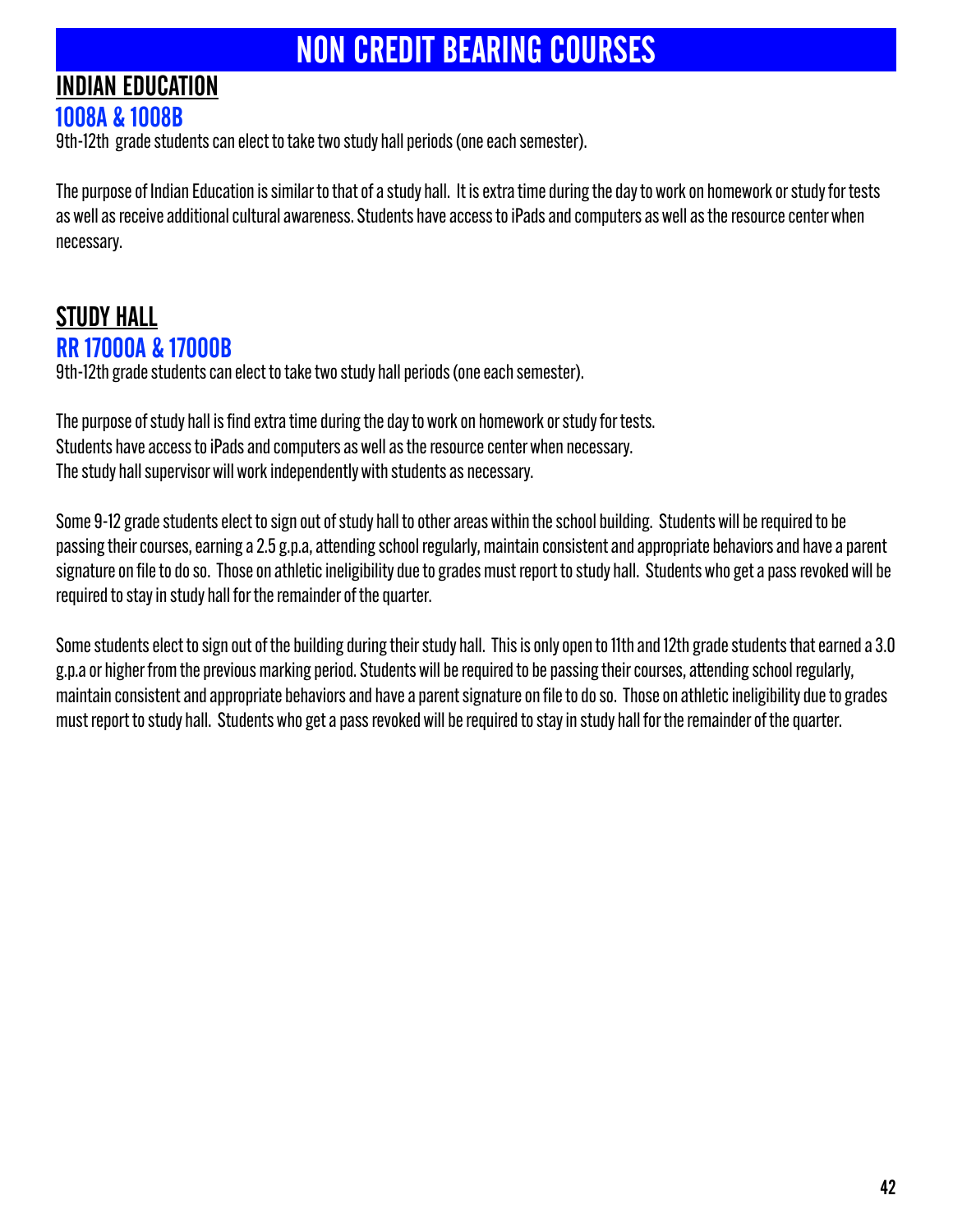# SPECIAL EDUCATION COURSES

### All Special Education students can take any of the electives offered within this course catalog.

### This section includes other resource room based courses offered only to students that qualify.

Special services are provided to children (birth - 22) with the following handicapping conditions: Early Childhood Special Education, Autism Spectrum Disorders, Deaf-Blind, Emotional or Behavioral Disorders, Deaf and Hard of Hearing, Developmental Cognitive Disability, Other Health Disabilities, Physically Impaired, Severely Multiply Impaired, Specific Learning Disability, Speech or Language Impairments, Traumatic Brain Injury, Visual Impairment, Development Adaptive Physical Education.

The education program and services that each child requires is based on an assessment or evaluation. If the student meets the criteria for special education and is in need of special education services, a comprehensive Individual Educational Plan (IEP) or Individual Interagency Intervention Plan (IIIP) is then written which includes the results of the evaluation, student needs, goals and objectives set by the team, services to be provided, and times and frequency of progress reports.

# SPECIAL EDUCATION RESOURCE ENGLISH COURSES

### ENG 2562A & 2562B FUNCTIONAL ENGLISH IEP Determined

Functional English I is a course developed for high school students who are currently on an IEP. This class teaches skills in the following sub domains: alphabetic principle, concept of word, visual discrimination, phonics, structural analysis, vocabulary, sentence level comprehension, phonemic awareness, paragraph level comprehension and early numeracy. It includes concepts such as: taking information directly from the text, making inferences, summarizing key details, character development, plot, basic writing skills and interpretation of words in context. Case manager approval is required for students with a current IEP to register.

### ENG 2564A & 2564B INTERMEDIATE ENGLISH IEP Determined

### Intermediate English I is a course developed to bridge and support transitioning into the junior high and high school English classroom settings . Students selecting this course will be on an IEP and will need case manager approval. This class teaches the process and skills a student needs to become an independent learner when in the classroom setting. It includes concepts such as: Key Details, Themes, Characters,Point of View, Compare and Contrast, Drawing conclusions, Perceiving Relationships, Making Judgements, Predictions, Sequencing Logical Connections, Drawing Conclusions, reading in the content Areas, Vocabulary and Decoding, Research and Study Skills. Case manager approval is required for students with a current IEP to register.

ENG 1111A/1111B RESOURCE ENGLISH I IEP Determined Resource English I is our level 1 English course developed for students who are currently on an Individualized Educational Plan (IEP). This course focuses on developing skills in the areas of reading, writing and speaking through various types of literature including short stories, novels and non fictions articles. Students will explore several genres and work to strengthen their reading skills, develop vocabulary and improve comprehension and identification of literary elements. Students will develop writing skills through creative writing, book reviews and journaling to make connections to literature and to reflect on personal experience. Case manager approval is required for students with a current IEP to register.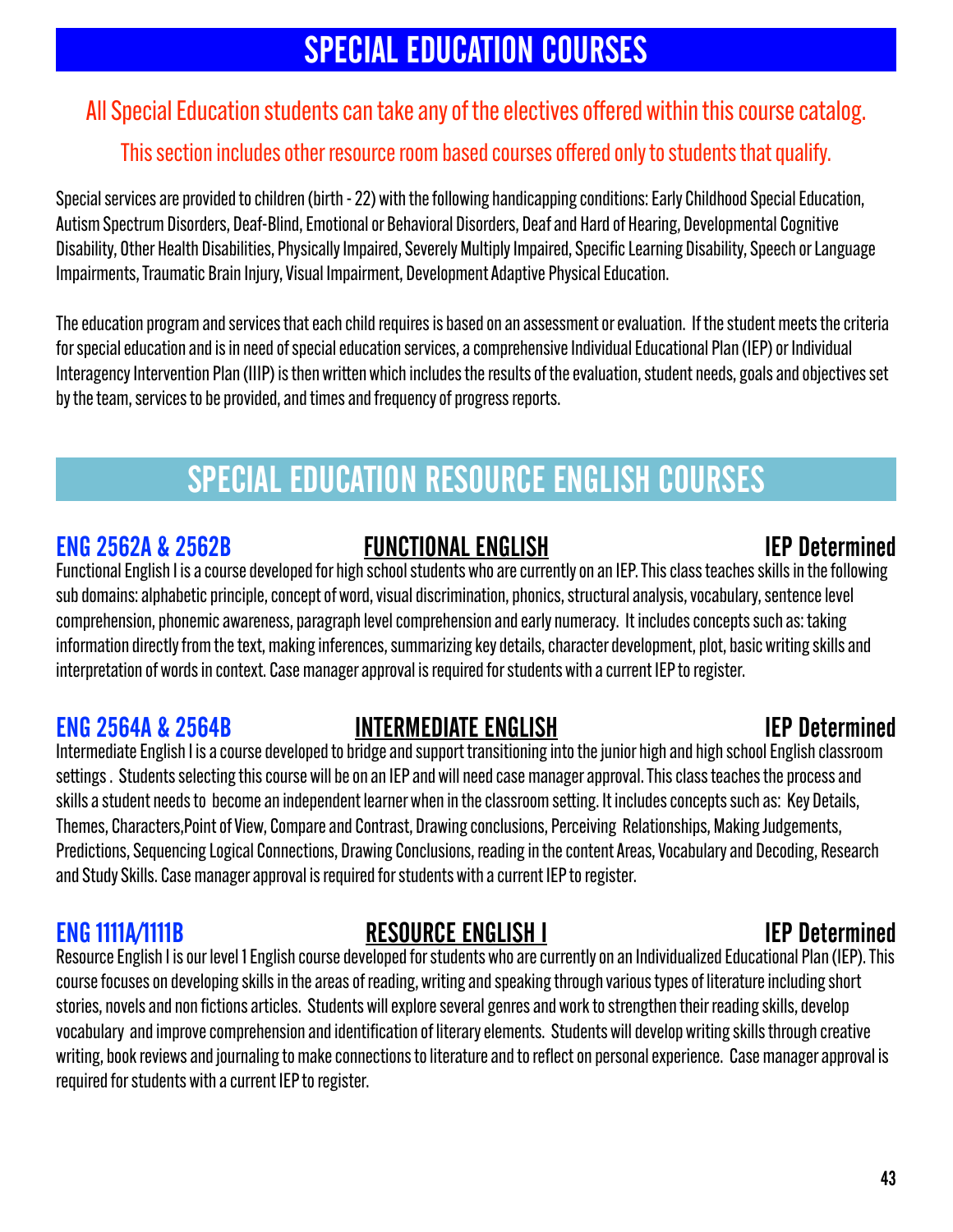### ENG 1112A/1112B RESOURCE ENGLISH II IEP Determined

Resource English II is our level 2 English course developed for students who are currently on an Individualized Educational Plan (IEP). This course concentrates on reading, writing, vocabulary, mechanics, usage and grammar. Special emphasis is placed on improving literacy through strong core of reading and writing practice. Students will take the state reading test in the spring. Case manager approval is required for students with a current IEP to register. Some students will take this in place of English 7/8 and some students will take this as a replacement for English 9/10.

### ENG 1113A & 1113B RESOURCE ENGLISH III IEP Determined

Determined Resource English Sr High III is an English course developed for students who are currently on an Individualized Educational Plan (IEP). Case manager approval is required for students with a current IEP to register.

### ENG 1124A & 1124B CO-TAUGHT EXPLORING LIT. & PROFESS. SPEAKING IEP Determined

Co-Taught Exploring Literature & Professional Speaking is a course that is taught by both a licensed English teacher and a licensed special education teacher. The focus of this ELA course is developing skills in the areas of reading, writing, and speaking through various types of literature, including short stories, novels, and nonfiction text. Students will explore several genres and work to strengthen their reading skills and develop their vocabulary. They will make connections among ideas and between texts and consider a wide range of textual evidence. Students will develop writing skills in areas including persuasion, explanatory texts, and narratives, along with reflection to make connections to literature and to reflect on personal experiences. A strong emphasis is placed on practicing public and professional speaking.

### ENG 1175 CO-TAUGHT MEDIA STUDIES IEP Determined

Co-Taught Media Studies is a course that is taught by both a licensed English teacher and a licensed special education teacher. Turn off that YouTube, take out those earbuds, put down your cell phone, and join this class for a unique learning experience. As our world becomes increasingly "plugged in," we are exposed to a greater variety of media in its ever-expanding forms. In this class you will improve your media literacy skills by examining the effects media has on us as individuals and as a society. We will closely analyze various forms of audio, print, photographic, broadcast, cinematic, and digital media in order to evaluate how its institutions both inform and persuade their audiences. Through reading and writing practices, big questions will be raised and discussed about the importance and ethics of media as it works to both connect and divide us. We will work collaboratively and creatively to produce media that effectively communicates ideas and meets the demands of the ever-changing professional world.

# ENG 1179 CO-TAUGHT YOUNG ADULT FICTION IEP Determined

Co-Taught Young Adult Fiction is a course that is taught by both a licensed English teacher and a licensed special education teacher. Young Adult fiction features characters ages 12-18 who are experiencing the same conflicts, struggles, and decisions that you are. Some examples of YA fiction are The Hunger Games, The Hate You Give, The Fault in Our Stars, and The Giver. YA fiction includes all genres of fiction such as realistic, historical, sci/fi, and fantasy. This course can help you make sense of the world around you and help you find your place in the world. In this elective course, you will read YA novels, watch their movie versions, discuss artistic choices, write reflectively and creatively, and create multimedia projects.

\*The titles above are merely examples, and will not necessarily be studied in this course.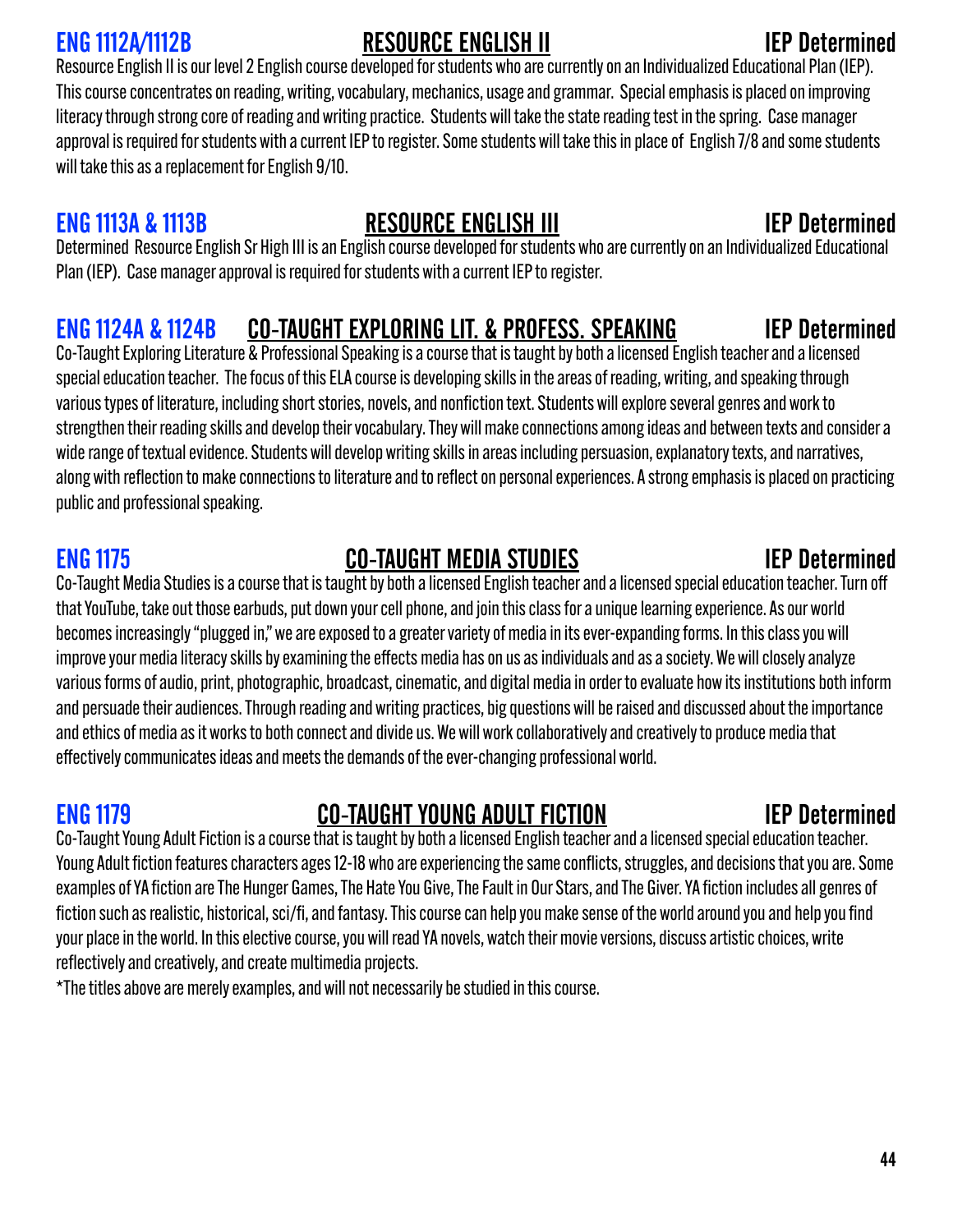# SPECIAL EDUCATION RESOURCE MATHEMATICS COURSES

### MATH 2573A & 2573B RESOURCE FUNCTIONAL MATH

Resource Functional Math is a course developed for students who are currently on an IEP. This class teaches math skills and provides a foundation for the skills to be applied to solve real-world problems. This class includes concepts from the standards-based areas of Number sense, computation, algebra and functions, geometry, measurement, and problem-solving. Examples of skills taught are oneto-one correspondence, number recognition, grouping objects by attributes, comparing/contrasting by size, patterns, and relating time to events with pictures and symbols. Case manager approval is required for students with a current IEP to register. Typically, students in Functional Math either do not participate in the district STAR assessment and/or achieve below a 333.

### MATH 2576A & 2576B RESOURCE INTERMEDIATE MATH **IEP Determined** This course is not offered in 21-22, it may be offered again in 22-23

Resource Intermediate Math is a course developed for students who are currently on an IEP. This class teaches the process of math skills and provides a foundation for the skills to be applied to solve real-world problems. This class includes concepts such asskip counting, operations (+,-,x,/), understanding time, telling time, money, measurement, representing and comparing whole numbers, identifying and comparing decimals and fractions, operations (+,-,x,/), problem-solving, collecting/ interrupting data, using patterns/ tables/ graphs to solve problems, understanding equations using a variable, describing geometric shapes, describing and classifying polygons, and describing and classifying 3 dimensional figures reading and comparing integers, calculating operations using integers, recognizing relationships, using patterns/tables/graphs to solve problems, solve equations with variables, represent and use probabilities, calculating perimeter and area of 2-dimensional figures, understand change of scale, translations and reflections on 2 dimensional figures, and using appropriate units of measurements. Case manager approval is required for students with a current IEP to register.

Typically, students in Intermediate Math achieve between a 334-539 on the district STAR assessment.

### MATH 1299A & 1299B EVERYDAY MATH IEP Determined

Everyday Mathis a course developed for students who are currently on an IEP. This class teaches math skills and provides a foundation for the skills to be applied to solve real-world problems. This class includes concepts from the standards-based areas of Number sense, computation, algebra and functions, geometry, measurement, and problem-solving. Examples of skills taught are understanding that clocks and calendars are tools that measure time, making direct comparisons of length, capacity, weight, the temperature of objects, and recognize which object is shorter, longer, taller, lighter, heavier, warmer, cooler or holds more, representing, comparing, and interpreting data using pictures and picture graphs and understanding the value of money and its use. Case manager approval is required for students with a current IEP to register.

Students taking the MCA must be concurrently enrolled in another math course.

### MATH 1295A & 1295B RESOURCE MATH I GEALL AND RESOURCE MATH I

Resource Math I is a course developed for students who are currently on an IEP. This class teaches math skills and provides a foundation for the skills to be applied to real world problems. This class includes concepts such as: representation of whole numbers, using addition, subtraction, multiplication and division to solve real world problems, comparing & ordering fractions with common denominators, identify parallel and perpendicular lines, calculating perimeter, collect and organize data, classifying angles, read and write decimals, interpret bar graphs, pictographs and tally charts. Case manager approval is required for students with a current IEP to register.

Typically, students in Resource Math 1 achieve between a 540-677 on the district STAR assessment.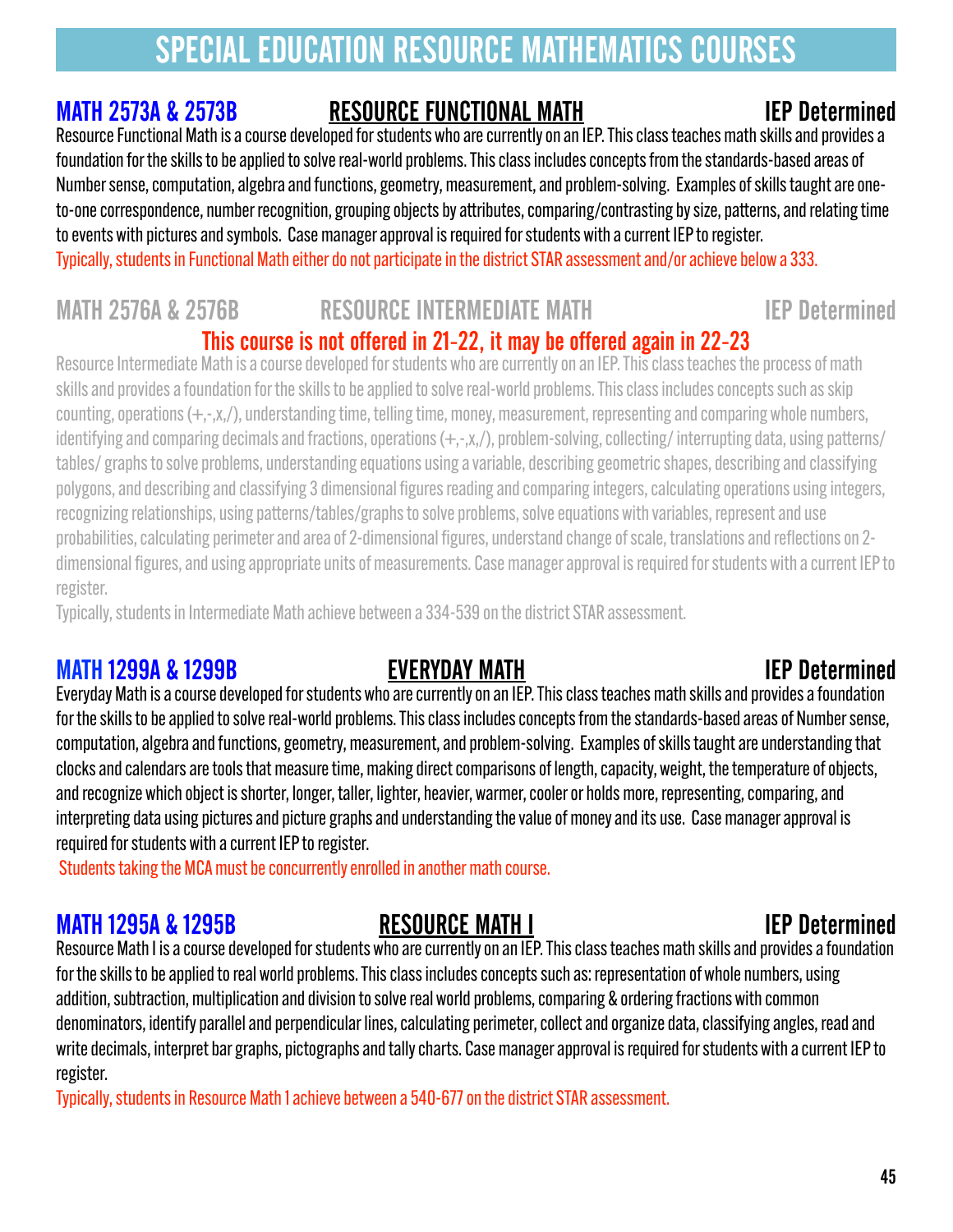### MATH 1296A & 1296B RESOURCE MATH II IEP Determined

Resource Math II is a course developed for students who are currently on an IEP. This class teaches math skills and provides a foundation for the skills to be applied to real world problems. This class includes concepts such as: Divides multi-digit numbers, add and subtract fractions and decimals, translate patterns and rules, apply commutative and associative properties, understand inequalities, classify for three-dimensional figures, create ratios and basic conversions among units within a measurement system. Case manager approval is required for students with a current IEP to register.

Typically, students in Resource Math 2 achieve between a 678-739 on the district STAR assessment.

### MATH 1297A & 1297B **RESOURCE MATH III** THE RESOURCE MATH III

Resource Math III is a course developed for students who are currently on an IEP. This class teaches math skills and provides a foundation for the skills to be applied to real world problems. This class includes concepts such as: Recognize rational numbers in various forms and convert between forms, compare positive and negative rational numbers, solve linear equations, calculate slope, find the equation of a line, use properties of algebra, use formulas to calculate area and circumference of circles, calculate probability, recognize a linear function, solve equations and inequalities using algebraic properties, factor polynomials and apply the Pythagorean Theorem to solve problems. Case manager approval is required for students with a current IEP to register. Typically, students in Resource Math 3 achieve between a 740-775 on the district STAR assessment.

### MATH 1226A & 1226B CO-TAUGHT INTERMEDIATE ALG I

Co-Taught Intermediate Alg I is a course that is taught by both a licensed Math teacher and a licensed special education teacher. Co-Taught Intermediate Algebra I will include an algebraic introduction that builds upon the concepts taught in 8th Grade Algebra. Intermediate Algebra I will include an algebraic introduction that builds upon the concepts taught in Introductory Algebra. Students will be working with real numbers, solving equations and problems, polynomials, factoring polynomials, algebraic fractions, applying fractions, introduction to functions, systems of linear equations, inequalities, rational and irrational numbers, and finally, quadratic functions. Typically, students in Co Taught HS Algebra I achieve between a 717-911 on the district STAR assessment.

### MATH 1241A & 1241B **CO-TAUGHT ALGEBRA II IEP Determined**

### This course is not offered in 21-22, it may be offered again in 22-23

Co-Taught Algebra II is a course that is taught by both a licensed Math teacher and a licensed special education teacher. This is the second course in high school algebra. Topics covered include solving equations and inequalities including linear, quadratic, polynomial, inverse, absolute value, and exponential. Other topics include solving systems of equations; simplifying rational, irrational, imaginary, and complex expressions; logarithms, and probability and statistics.

Typically, students in Co Taught HS Algebra II achieve between a 763-938 on the district STAR assessment.

### MATH 1227A & 1227B **CO-TAUGHT GEOMETRY IEP Determined**

### Co-Taught Geometry is a course that is taught by both a licensed Math teacher and a licensed special education teacher. In Co-Taught Geometry emphasis is placed on deduction, but significant roles of induction and intuition are also stressed. Linear, angular, surface and volumetric, and quantities of l, 2, and/or 3 dimensional geometric forms are compared and/or calculated. The line, plane, and space are coordinated; and elementary methods of analytical geometry are introduced. Solid geometry is integrated with plane geometry throughout the course.

### MATH 1272A & 1272B CO-TAUGHT SENIOR HIGH MATH TOPICS IEP Determined

Co-taught Senior High Math Topics will help you review and learn important concepts and skills related to high school mathematics. the course will include a wide variety of algebraic, geometric and trigonometric topics that will help students increase their skills in preparation for future post-secondary entrance exams.

### 46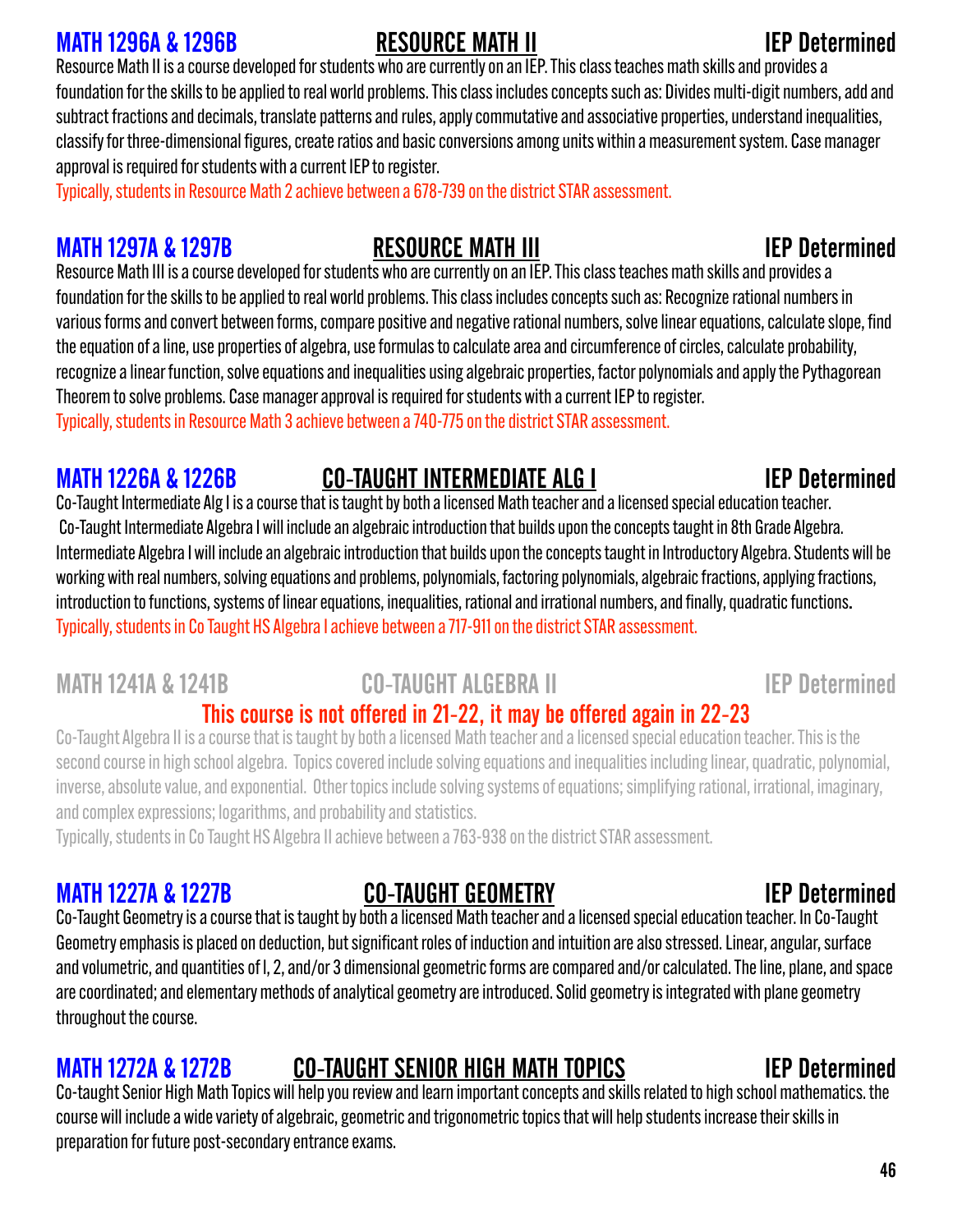# STUDY SKILLS & TRANSITION COURSES

### RES 2456A & 2456B WORK EXPERIENCE IEP Determined

### [Prerequisite/Co-Requisite: Career Seminar]

Work Experience 9-12 is a course developed for high school students who are currently on an IEP. This class will have the student experience what a job will be like as they transition out of High School. In this course students will learn the importance of appearance, good worker habits, communication skills, and other job related skills. Case manager approval is required for students with a current IEP to register.

### RES 2459A & 2459B RESOURCE ORGANIZATION & STUDY SKILLS/ 10-12 . 1 Credit POST SECONDARY READINESS

Resource Organization and Study Skills is a course developed for high school students who are currently on an IEP. This class focuses on work related skills such as being responsible, being prepared, using time wisely, planning for tests, and using technology. This course provides students time to complete classroom assignments and creates a foundation for success in future classes. Case manager approval is required for students with a current IEP to register.

# SPECIAL EDUCATION SCIENCE COURSES

### SCI 1325A & 1325B CO-TAUGHT INTRODUCTION TO PHYSICS IEP Determined

Co-Taught Introduction to Physics is a course that is taught by both a licensed Science teacher and a licensed special education teacher. Co-Taught Introduction to Physics is a full-year course that investigates the fundamentals of Physics, Chemistry, Astronomy, and Earth Science. Math skills will be called upon as force, motion, and energy are investigated. Students will discuss how these are formed and the features that characterize them. The class also incorporates topics concerning the physical processes on earth, and the motions, characteristics, and forces in space. Included in the course will be various types of labs, demonstrations, and dissections.

### SCI 1390A & 1390B SCIENCE LAB IEP Determined

Science Lab is a Science Course developed for students who are currently on an Individualized Educational Plan (IEP). Case Manager approval is required for students with a current IEP to register. Some students will take this in addition to Science and seem students will take this as a replacement for Science.

# SPECIAL EDUCATION SOCIAL STUDIES COURSES

### SOC 1433A & 1433B CO-TAUGHT WORLD HISTORY IEP Determined

Co-Taught World History is a course that is taught by both a licensed Social Studies teacher and a licensed special education teacher. Co-Taught World History is a year-long required course that explores the key events and global historical developments that have shaped the world we live in today. The scope of World History 10 covers a wide range of topics across all aspects of the human experience: economics, science, religion, philosophy, politics & law, military conflict, literature & the arts. This course will illuminate connections between our lives and those of our ancestors around the world. Students will use their iPads and skills of historical and geographical analysis to broaden their horizons and expand their worldly knowledge.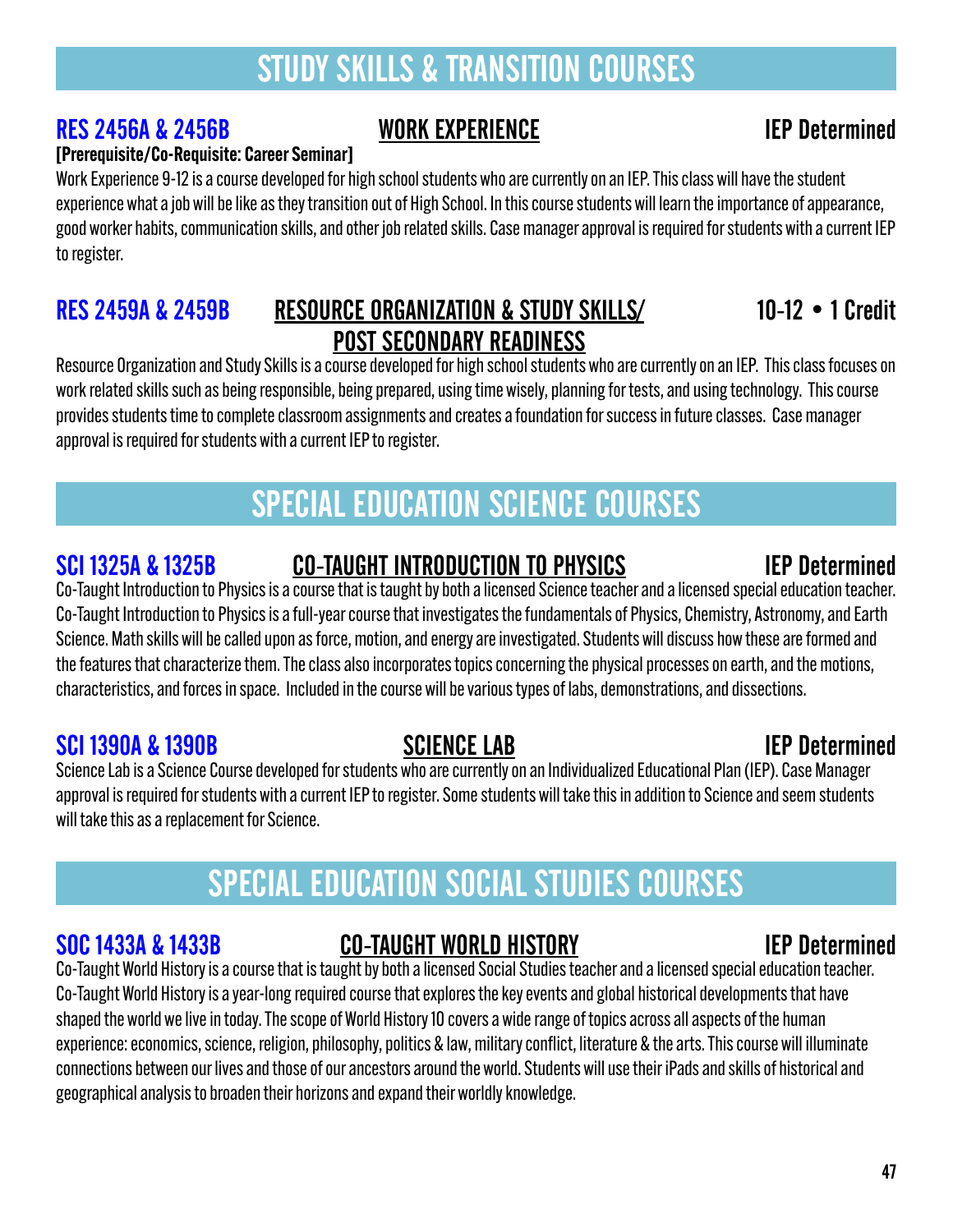### SOC 1403A & 1403B CO-TAUGHT U.S. HISTORY IEP Determined

Co-Taught US History is a course that is taught by both a licensed Social Studies teacher and a licensed special education teacher. United States History is a survey course covering social, economic, and political development of the United States from Exploration and the Colonial Era to the present. Special emphasis will be given to the Civil War and Reconstruction, Industrialization, Reform Movements, Foreign Policy, World War I & II, The Great Depression, Civil Rights, and the current issues of the day.

### SOC 1405 EVERYDAY SOCIAL STUDIES IEP Determined

Everyday Social Studies is a course developed for students who are currently on an IEP. This class teaches skills based on the Minnesota social studies standards. Minnesota social studies standards include concept areas of citizenship & government, economics, geography, and history. This course will also work to develop skills in communication, problem-solving, inquiring, and critical thinking. Case manager approval is required for students with a current IEP to register.

# SPECIAL EDUCATION LIFE SKILLS COURSES

### RES 2553A & 2553B RESOURCE RECREATION & LEISURE IEP Determined

This course focuses on teaching students how to choose appropriate recreation and leisure activities independently. The purpose is to help students identify activities that they enjoy doing, be able to locate them in the community, and participate in them independently. In addition to these activities, individual student personal cares may be attended to during these hours.

### RES 2450A & 25450B RESOURCE LIFE SKILLS **RESOURE ARESOURE EXAMPLE PERMIT**

Resource Life Skills is a course focused on the daily living skills students need to gain to prepare for increased independence. Skills such as hygiene, basic cooking, and other life skills.

### <u>and the second second second second second second second second second second second second second second second second second second second second second second second second second second second second second second sec</u>